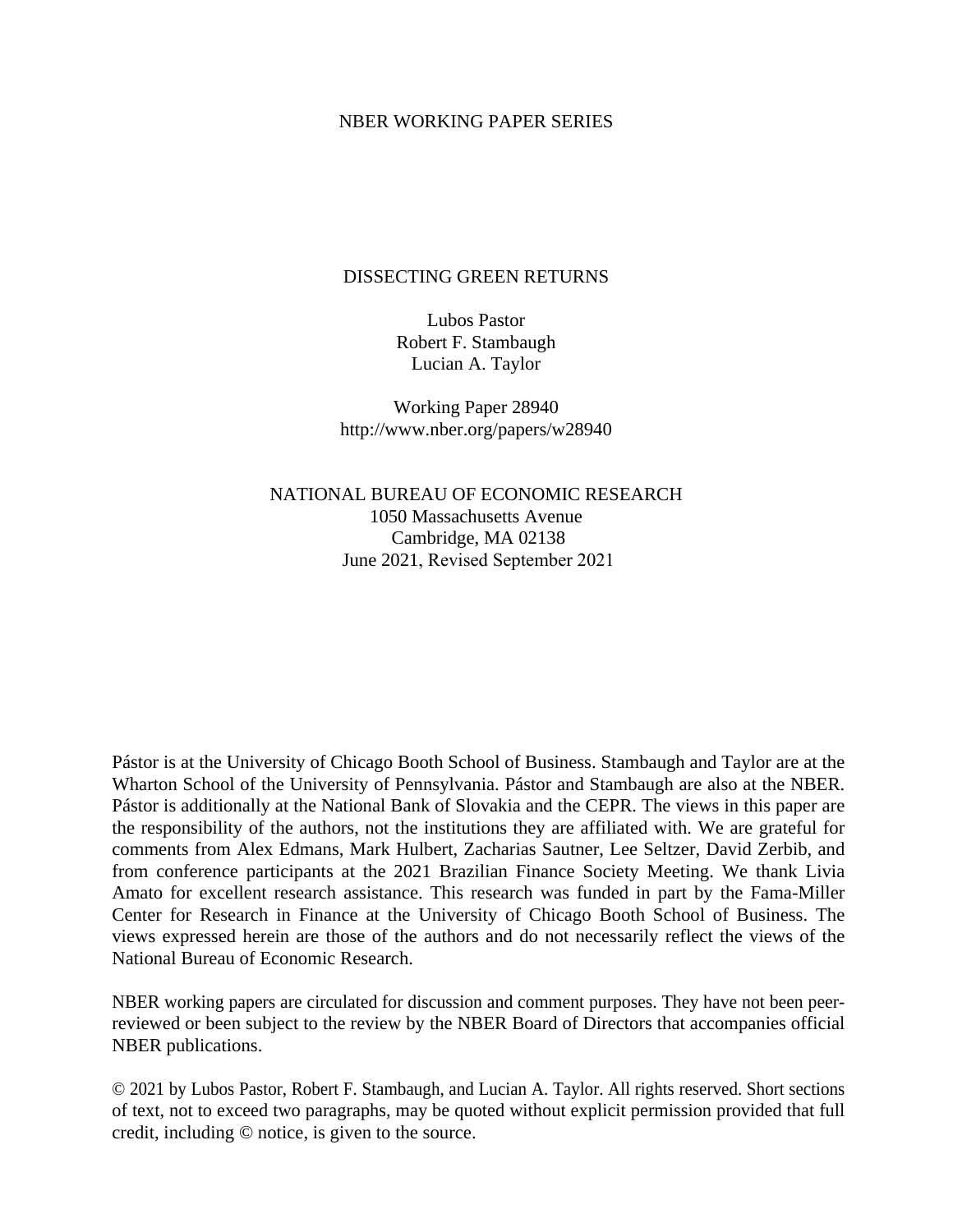Dissecting Green Returns Lubos Pastor, Robert F. Stambaugh, and Lucian A. Taylor NBER Working Paper No. 28940 June 2021, Revised September 2021 JEL No. G12,G14

### **ABSTRACT**

Green assets delivered high returns in recent years. This performance reflects unexpectedly strong increases in environmental concerns, not high expected returns. German green bonds outperformed their higher-yielding non-green twins as the "greenium" widened, and U.S. green stocks outperformed brown as climate concerns strengthened. To show the latter, we construct a theoretically motivated green factor -- a return spread between environmentally friendly and unfriendly stocks - and find that its positive performance disappears without climate-concern shocks. A theory-driven two-factor model featuring the green factor explains much of the recent underperformance of value stocks. Our evidence also suggests small stocks underreact to climate news.

Lubos Pastor University of Chicago Booth School of Business 5807 South Woodlawn Ave Chicago, IL 60637 and NBER lubos.pastor@chicagobooth.edu

Robert F. Stambaugh Finance Department The Wharton School University of Pennsylvania Philadelphia, PA 19104-6367 and NBER stambaugh@wharton.upenn.edu Lucian A. Taylor Finance Department The Wharton School University of Pennsylvania 2300 Steinberg Hall - Dietrich Hall 3620 Locust Walk Philadelphia, PA 19104-6367 luket@wharton.upenn.edu

A data appendix is available at http://www.nber.org/data-appendix/w28940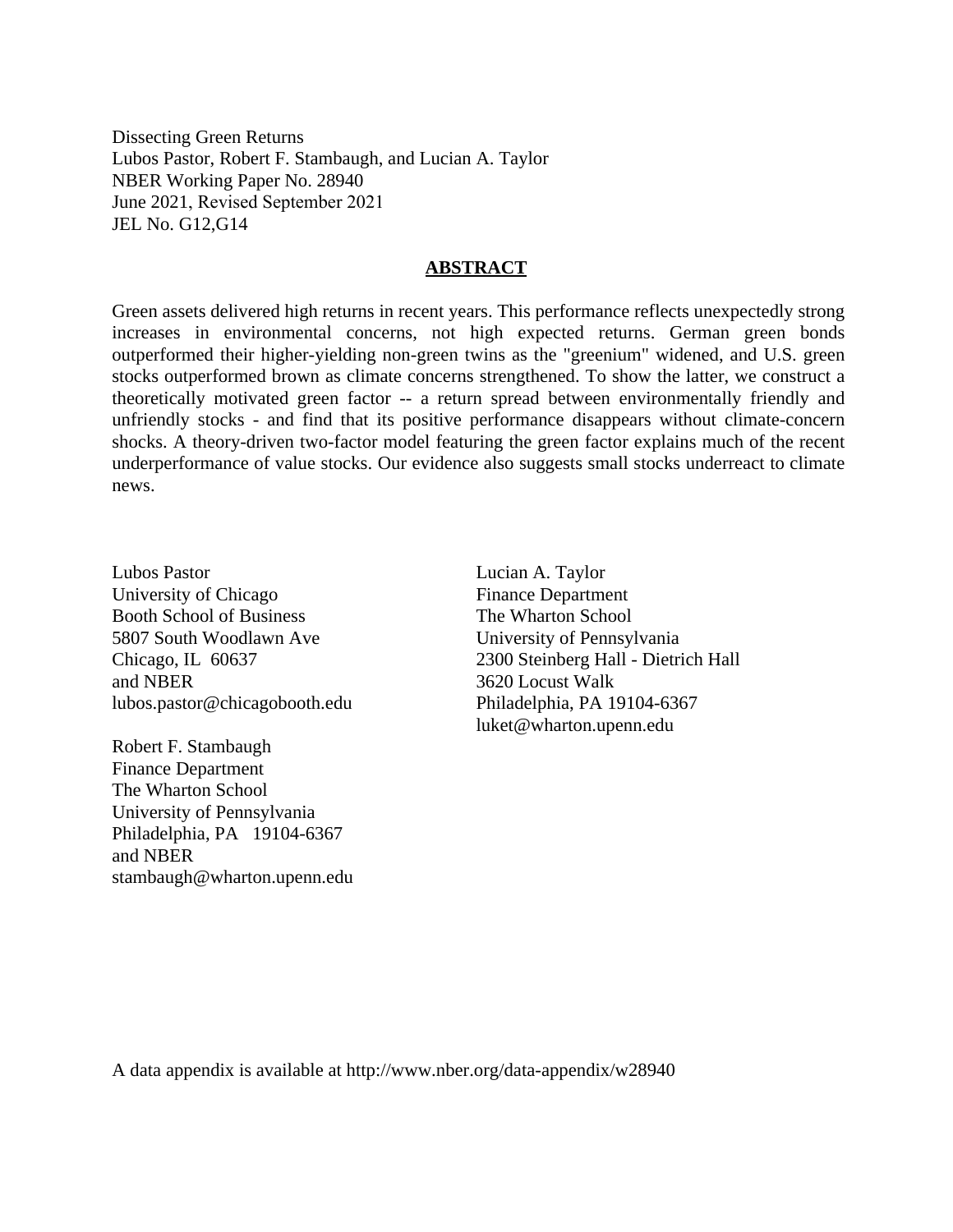# 1. Introduction

The growth of sustainable investing is one of the most dramatic trends in the investment industry over the past decade. Today, sustainable strategies comprise one third of professionally managed U.S. assets (US SIF Foundation, 2020). Sustainable investing applies environmental, social, and governance (ESG) criteria, with environmental concerns playing the leading role. For example, 88% of the clients of BlackRock, the world's largest asset manager, rank environment as "the priority most in focus" among ESG criteria (BlackRock, 2020). Investments considered environmentally friendly are often referred to as "green," with "brown" denoting the opposite.

Investors often cite improved returns as a top motivation for applying ESG criteria.<sup>1</sup> Moreover, asset managers often market sustainable investment products as offering superior risk-adjusted returns.<sup>2</sup> Past performance is a popular marketing tool, and indeed a number of studies report superior historical returns to sustainable strategies (e.g., Edmans, 2011, Nagy, Kassam, and Lee, 2016, and In, Park, and Monk, 2019). Of course, as the SEC generally requires of all marketed funds, managers must warn that past performance does not necessarily predict future performance. In this study we show why investors would be especially well advised to heed that warning when investing in green assets.

What does the past performance of green assets imply about their future performance? We address this question empirically, guided by the equilibrium model of Pástor, Stambaugh, and Taylor (2021, henceforth PST). The PST model predicts that green assets have lower expected returns than brown, due to investors' tastes for green assets, yet green assets can have higher *realized* returns while agents' tastes shift unexpectedly in the green direction. This wedge between expected and realized returns is central to our paper. As PST explain, green tastes can shift in two ways. First, investors' preference for green assets can increase, directly driving up green asset prices. Second, consumers' demands for green products can strengthen—for example, due to environmental regulations—driving up green firms' profits and thus their stock prices. Similarly, investors' preference for brown assets or consumers' demand for brown products can decrease, again making green stocks outperform. We also leverage PST's result that assets are priced by a two-factor model, where the factors are the market portfolio and the ESG factor. The ESG factor is the return on a portfolio that goes

<sup>&</sup>lt;sup>1</sup>Improved returns is the first- or second-ranked motivation for ESG investing in surveys of investors by BlackRock (2020), BNP Paribas (2019), and Schroders (2020). In addition, in the BNP Paribas survey, 60% of respondents expect their ESG portfolios to outperform over the next five years.

<sup>2</sup>For example, BlackRock believes that "integrating sustainability can help investors build more resilient portfolios and achieve better long-term, risk-adjusted returns" (Fink, 2021). According to State Street, "ESG is a source of alpha that leads to positive portfolio performance" (Lester and He, 2018).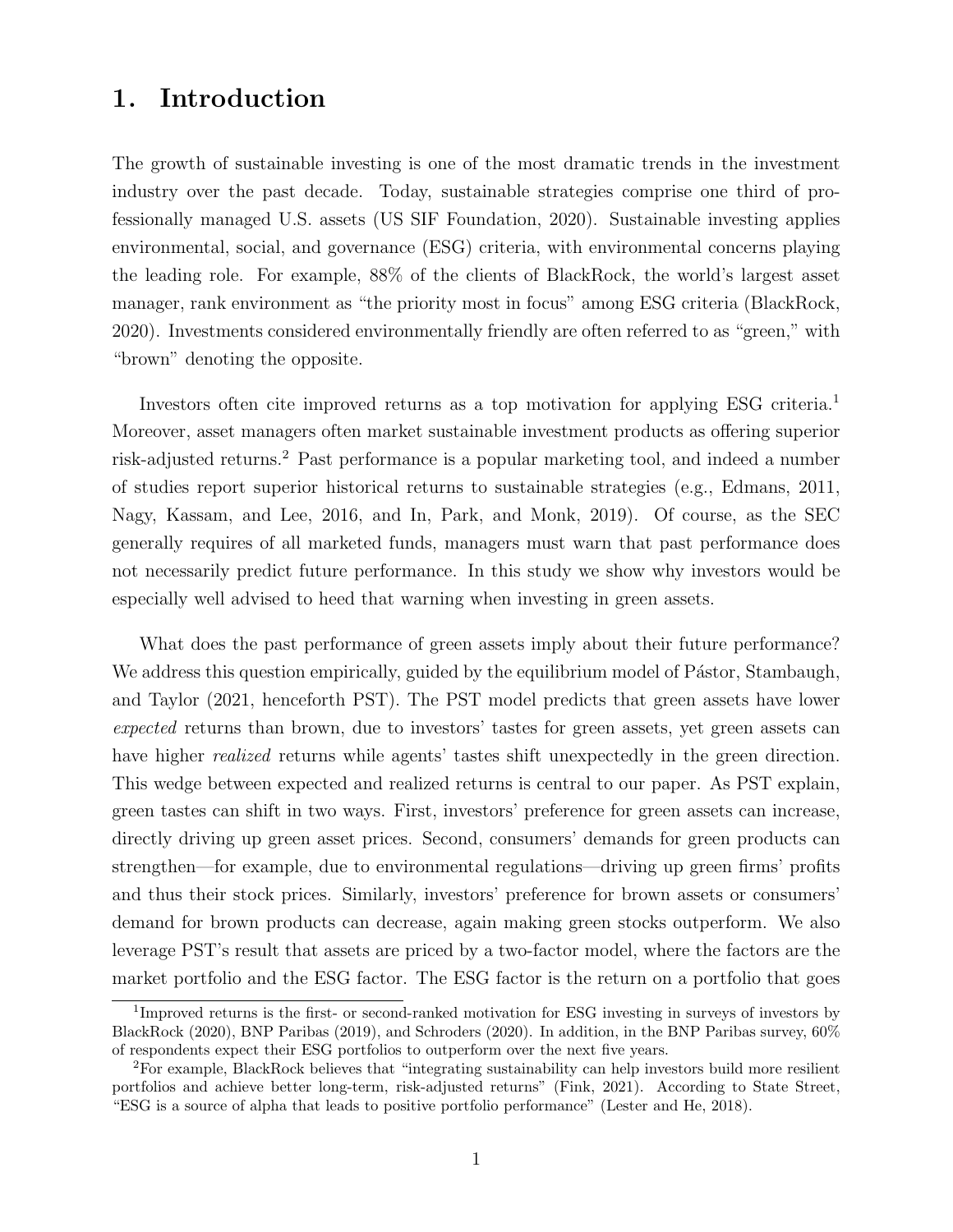long green and short brown assets, where the assets are weighted by their greenness. The ESG factor's expected return, as derived by PST, is negative.

Our analysis focuses primarily on the U.S. stock market. Using environmental ratings from MSCI, a leading provider of ESG ratings, we assign greenness measures to individual stocks. Our sample begins in November 2012, when MSCI's data coverage increased sharply, and ends in December 2020. Over this period, the value-weighted portfolio of stocks in the top third of greenness outperformed the bottom third by a cumulative return difference of 174%. This return spread, which we denote as GMB (green-minus-brown), behaves similarly to the "green factor," a long-short portfolio that we construct by following PST's procedure for the ESG factor. Both GMB and the green factor have monthly Sharpe ratios of about 0.3, matching the Sharpe ratio of the overall stock market during this bull-market period. In short, green stocks strongly outperformed brown stocks in recent years.

Should green stocks' recent outperformance lead one to expect high green returns going forward? No, we argue. That outperformance likely reflects an unanticipated increase in environmental concerns. To reach this conclusion, we compute a measure of concerns about climate change, using the media index constructed by Ardia et al. (2021). We observe a steady increase in climate concerns during the last decade, with the level of our measure nearly doubling. We find that shocks to climate concerns exhibit a significant positive relation to the green factor. In other words, green stocks tend to outperform brown when there is bad news about climate change. If we set the climate shocks to zero, the green factor's estimated counterfactual performance becomes flat. That is, green stocks would not have outperformed brown without strengthened climate concerns.

In fact, green stocks might have underperformed brown, absent strengthened climate concerns. Such a possibility is suggested when we include capital flows into sustainable mutual funds as another measure of changes in climate concerns. The relation between fund flows and the green factor is more difficult to estimate reliably, due to endogeneity issues. Nevertheless, given our point estimates, when we zero out sustainable fund flows as well as the above climate-concern shocks, the resulting counterfactual performance of the green factor becomes negative, consistent with the factor having a negative expected return.

Our empirical explanation of green stocks' outperformance accords with the PST model. During a period when climate concerns strengthen sufficiently, the green factor delivers a positive return, as investors demand greener stocks or customers demand greener products. Outperformance caused by the strengthening of investor concerns is followed by lower expected performance of the green factor going forward. That is, a shift in the green factor's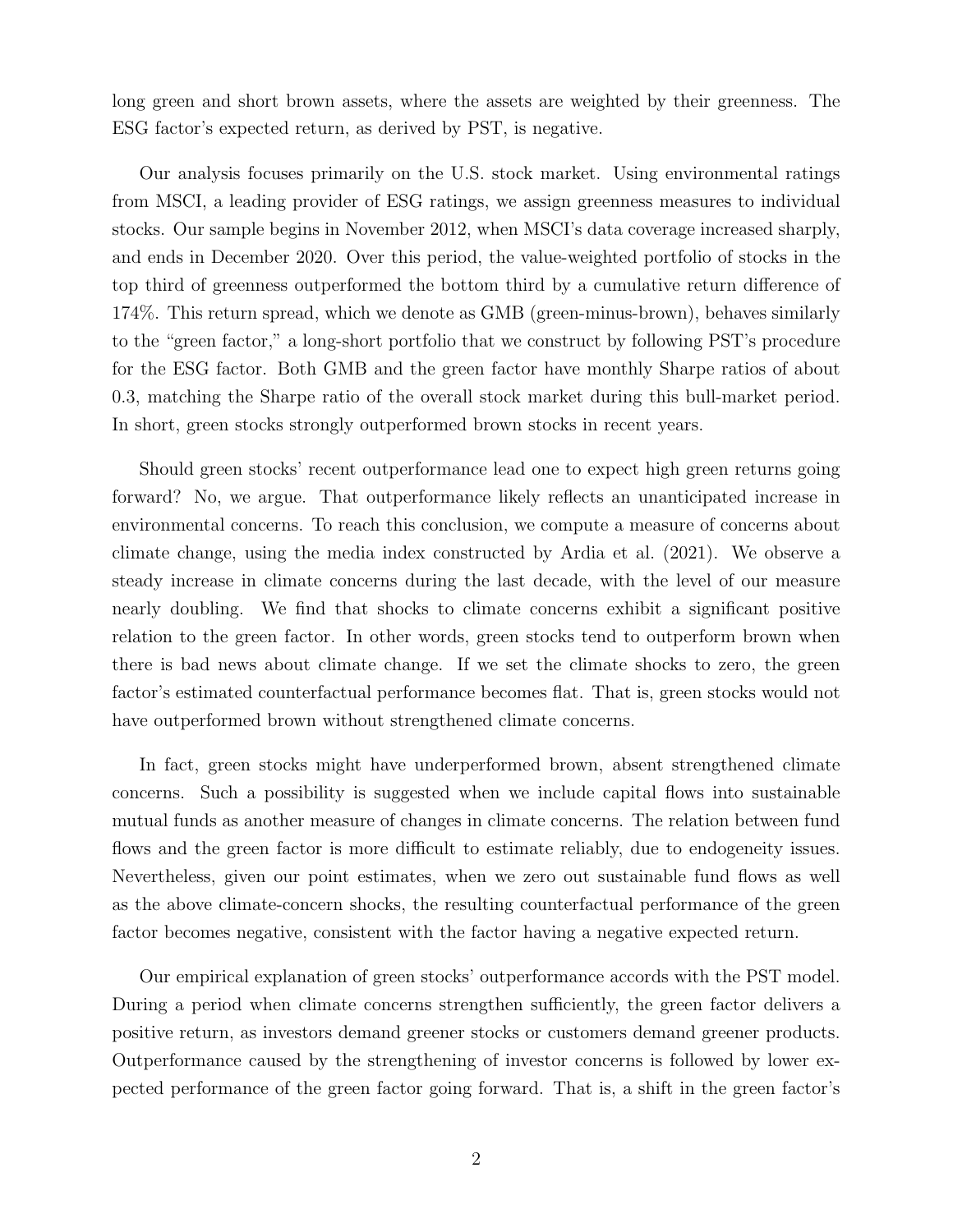expected future performance relates inversely to its realized performance.

An inverse relation between realized returns and shifts in expected returns is not new in the stock return literature.<sup>3</sup> With stocks, a challenge to documenting this relation is that expected stock returns are unobservable and generally hard to estimate. With bonds, however, we can see the relation more clearly. The inverse relation between a bond's realized return and the change in its yield to maturity is well understood, and the yield provides direct information about expected return, especially for buy-and-hold investors.

The case of German "twin" bonds illustrates this inverse relation in the context of climate concerns. Since 2020, the German government has issued green bonds, along with virtually identical non-green twins. The green bonds trade at lower yields, indicating lower expected returns compared to non-green bonds. The yield spread between the green and non-green twins, known as the "greenium," reflects investors' willingness to accept a lower return in exchange for holding assets more aligned with their environmental values. Since issuance, the 10-year greenium experienced roughly a three-fold widening, presumably due to growing climate concerns. As a result, the green bond outperformed its non-green twin by a significant margin over the same period. However, this outperformance does not imply green outperformance going forward. Rather the opposite is clearly true, given the now wider greenium. This case study has a counterpart in the outperformance of the green factor in stocks. A downward shift in the green factor's expected future return is simply less easily documented, given that stocks offer no directly observable analog to the greenium.

Our main results relating climate shocks to green stock returns rely on the time series of the green factor. We also conduct a parallel analysis by running panel regressions on individual stocks, leading to several findings. First, there is a significantly positive relation between a stock's greenness and its average return. Second, that positive relation disappears when we interact the stock's greenness with climate-concern shocks, revealing that these shocks fully account for the superior performance of green stocks during the sample period. Both results echo our time-series evidence: despite having lower expected returns, green stocks outperform brown due to positive surprises over the sample period. Finally, industrylevel greenness, as opposed to within-industry differences in greenness, largely accounts for the superior performance of green stocks as well as the importance of climate shocks in explaining that performance.

Green stocks' recent outperformance helps us understand the poor performance of value stocks in the 2010s, the worst decade on record for the HML factor of Fama and French

<sup>3</sup>For example, this inverse relation figures prominently in empirical analyses of the equity premium by Fama and French (2002) and Pástor and Stambaugh (2001, 2009).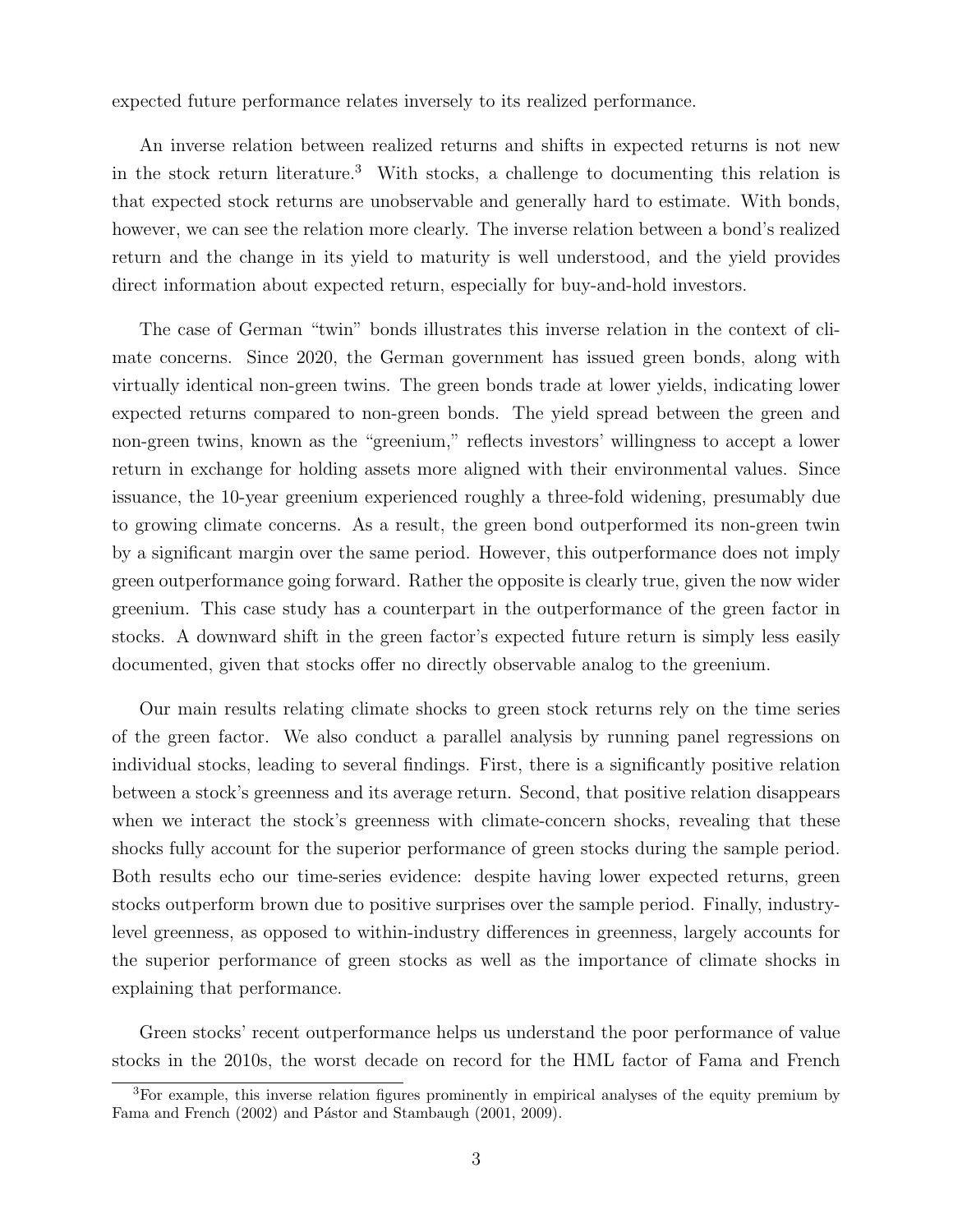(1993). We examine this performance through the lens of PST's two-factor model, with our green factor assuming the role of the ESG factor. We find that the two-factor model explains much of HML's recent underperformance. From November 2012 through December 2020, HML's monthly CAPM alpha is a marginally significant −71 bps, whereas HML's two-factor alpha is an insignificant −15 bps. In contrast, the green factor's alpha with respect to the Fama-French three-factor model is a significant 38 bps. The green factor and HML are negatively correlated, as value stocks are more often brown than green. Insofar as recent average performance, however, the two-factor model explains HML's underperformance better than the three-factor model explains the green factor's outperformance. The two-factor model can also explain the momentum strategy's positive performance over the same period: momentum's monthly CAPM alpha is 66 bps, whereas its two-factor alpha is −6 bps.

As noted earlier, the green factor has a significantly positive relation to climate-concern shocks. Curiously, the factor reacts to those shocks with a nontrivial delay. While the factor has only a weak and insignificant positive relation to the current month's climate shock, it has a significantly positive relation to the previous month's shock. Consistent with these monthly results, at a weekly frequency we find climate shocks enter positively at lags of two to five weeks, most strongly at four weeks. It seems that stock prices are slow to incorporate relevant climate news. Ardia et al. (2021) find a positive contemporaneous daily relation between green stock returns and climate news. We confirm that result, but we also find that the relation flips to negative at lags of one and two days, offsetting the positive contemporaneous relation. This behavior is consistent with temporary price pressure from trading on same-day climate news. The bulk of the positive relation between green stock returns and climate-concern shocks evidently occurs with multi-week lags. We find that the lag essentially shortens when stocks are value-weighted instead of greenness-weighted, consistent with larger stocks reacting more quickly to news. Our evidence of lagged effects complements that of Hong, Li, and Xu (2019). They also find that stock prices are slow to react to climate-change risks, but they look at different assets (stocks in food industries across countries) and different climate shocks (trends in the risks of drought).

Our study relates to a large empirical literature investigating returns on green versus brown assets. One set of studies examine returns on an ex ante basis, using proxies for expected future returns. In the bond market, for example, Baker et al. (2018), Zerbib (2019), and Larcker and Watts (2020) analyze yields on green bonds versus brown. In the stock market, Chava (2014) and El Ghoul et al. (2011) compare implied costs of capital estimated for green firms versus brown. Most of these studies find lower ex ante returns on green assets, consistent with theory. A second, larger set of studies examine returns on an ex post basis, measuring realized green-versus-brown returns, generally for stocks. Examples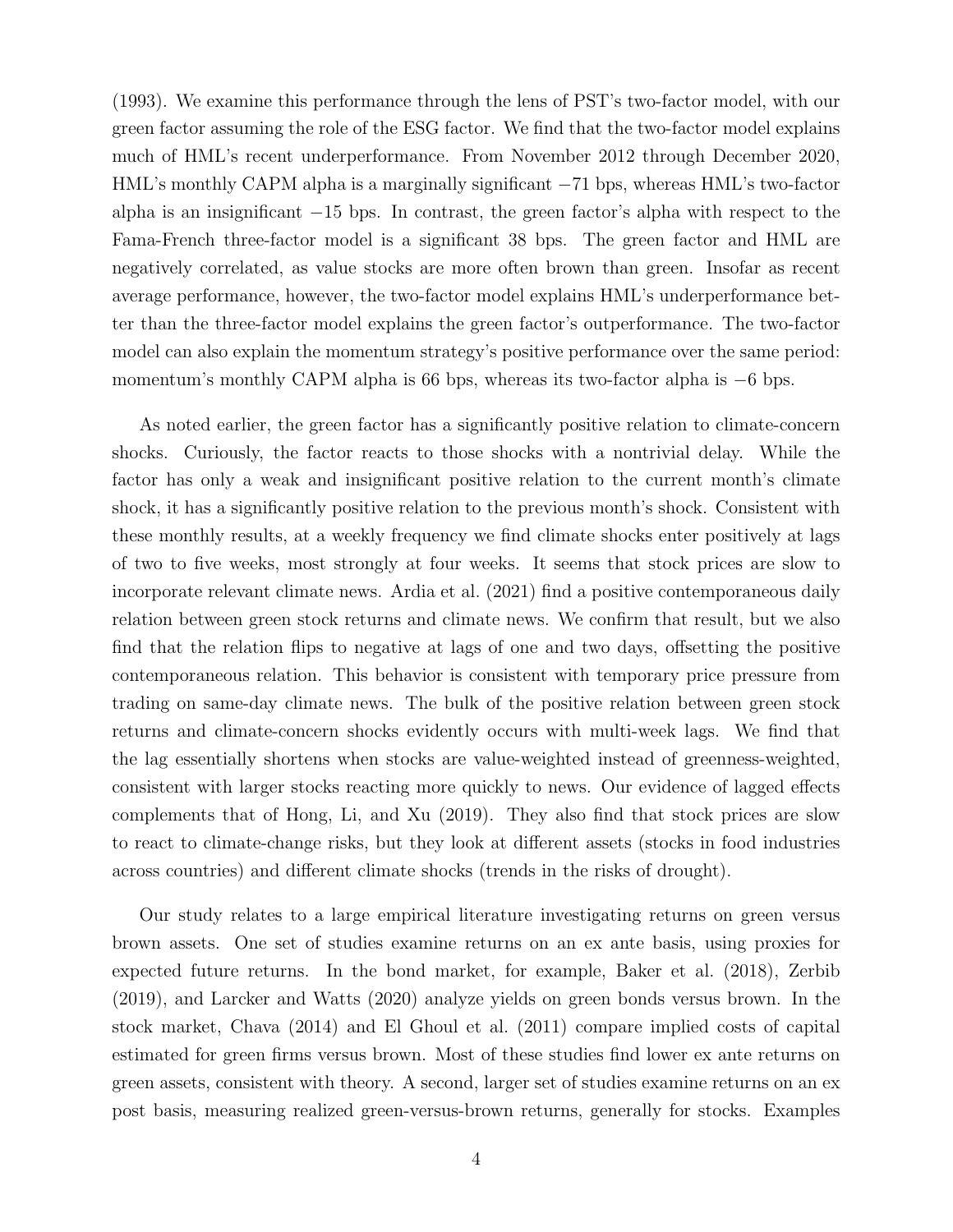include In, Park, and Monk  $(2019)$ , Bolton and Kacperczyk  $(2020, 2021)$ , Görgen et al. (2020), and Hsu, Li, and Tsou (2020). We depart from all of these studies by focusing on the distinction between ex ante and ex post returns. In particular, we show why high green returns realized in recent years are likely to be misleading predictors of the future.

Our evidence on how climate shocks affect realized returns also relates to studies investigating the pricing of climate risk. Recent work examines that pricing in equities (e.g., Bolton and Kacperczyk, 2020, 2021, Hsu, Li, and Tsou, 2020, and Faccini, Matin, and Skiadopoulos, 2021), corporate bonds (Huynh and Xia, 2021, and Seltzer, Starks, and Zhu, 2021), municipal bonds (Painter, 2020, and Goldsmith-Pinkham et al., 2021), options (Ilhan, Sautner, and Vilkov, 2021), and real estate (Bernstein, Gustafson, and Lewis, 2019, Baldauf, Garlappi, and Yannelis, 2020, and Giglio et al., 2021). Engle et al. (2020) develop a procedure to dynamically hedge climate risk with the help of mimicking portfolios and textual analysis of news sources. Krueger, Sautner, and Starks (2020) document the importance of climate risk in a survey of institutional investors. For a survey of the climate finance literature, see Giglio, Kelly, and Stroebel (2020).

Our empirical analysis is guided by the theoretical model of PST, in which investors' tastes for green assets play a key role. Other models featuring tastes for green assets can be found in Fama and French (2007), Baker et al. (2018), Pedersen, Fitzgibbons, and Pomorski (2021), Avramov et al. (2021), and Zerbib (2020). In some of these models, tastes are not the only force determining green assets' expected returns. For example, in the model of Pedersen et al., green returns are boosted by the presence of ESG-unaware investors. Their mechanism offers an alternative way to view positive green returns caused by increases in consumers' demands for green products. While these returns are viewed as unexpected in the PST setting, in the Pedersen et al. setting they are partly expected by investors who anticipate the taste shifts before market prices respond. In the model of Avramov et al., expected returns depend not only on green tastes but also on uncertainty about the firm's greenness. We rely on the PST model because it analyzes the effects of taste shifts and provides guidance in constructing the ESG factor.

Our results have important implications for research and practice. They underline the danger in using recent average returns to estimate expected returns. In particular, the recent outperformance of green assets does not imply high green returns going forward. In fact, if the outperformance resulted from increased demands by ESG investors, then green assets' expected returns are lower today than a decade ago. In the same spirit, value stocks' recent underperformance is less likely to continue, because value stocks tend to be brown and growth stocks green. From the corporate finance perspective, our findings imply that greener firms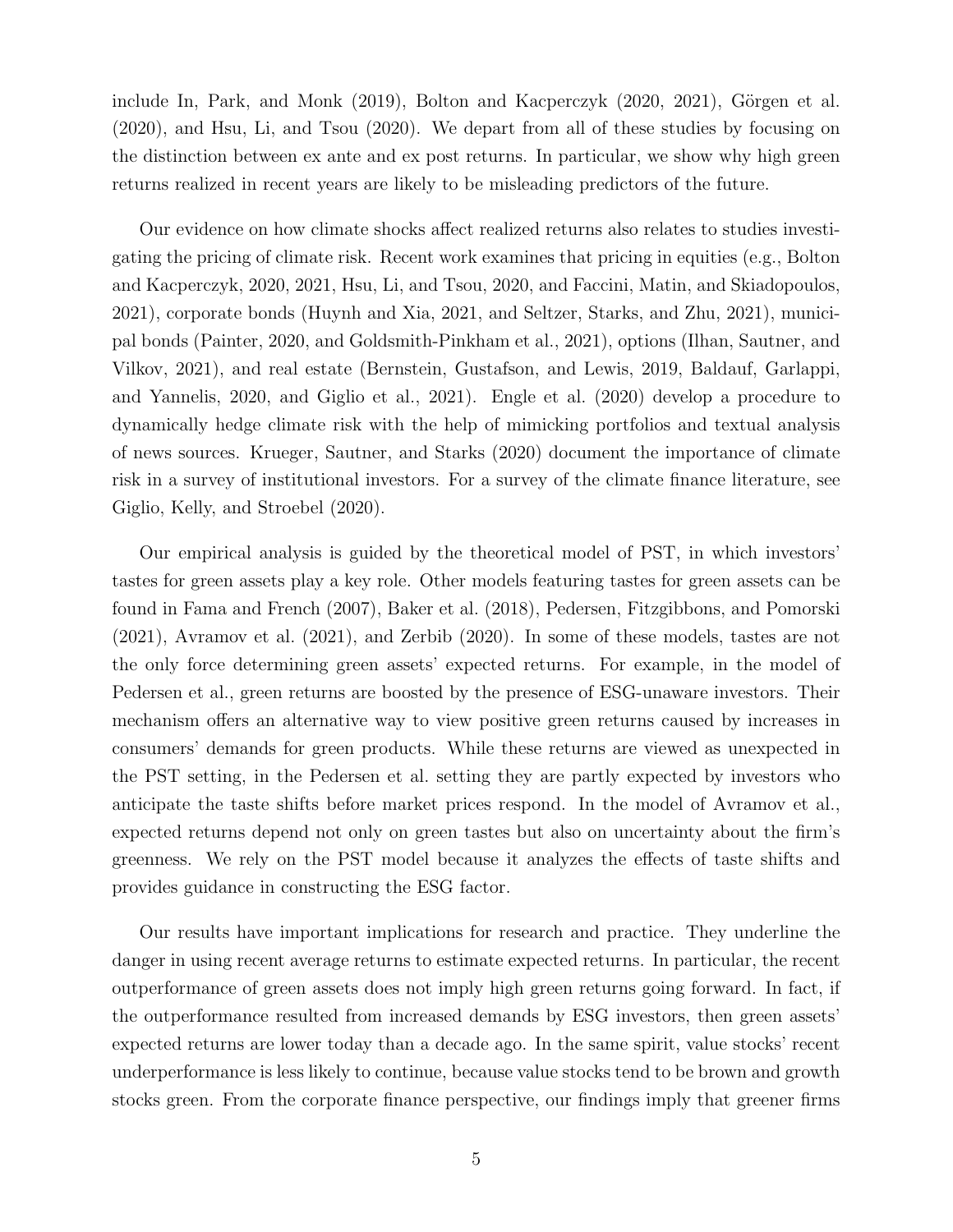have lower costs of capital than their recent stock performance might suggest. This is good news for ESG investors, because one way they exert social impact is by decreasing green firms' cost of capital (e.g., Heinkel et al., 2001, PST).

This paper is organized as follows. Section 2 highlights the gap between expected and realized returns in the context of German twin bonds. Section 3 describes how we measure greenness for U.S. stocks and compares the performance of green versus brown stocks. Section 4 discusses how we construct the green factor and measure its performance. Section 5 relates this performance to proxies for shifts in green tastes, such as climate news and flows into sustainable funds. Section 6 analyzes the relation between returns and greenness at the stock level. Section 7 documents the delayed reaction of stock prices to climate news. Section 8 compares the roles of greenness across and within industries. Section 9 concludes.

# 2. German twin bonds

This paper emphasizes the difference between expected and realized returns on green assets. Quantifying this difference for stocks is challenging because expected stock returns are not directly observable. In this section, we illustrate this difference for bonds, whose expected returns are tightly linked to yields to maturity. Conveniently, bond yields are easily observable.

Since 2020, the government of Germany, the largest European economy, has been issuing green securities to finance its transition towards a low-carbon, sustainable economy.<sup>4</sup> The first green security, a 10-year bond, was issued in September 2020 in the amount of 6.5 billion euros. The second green security, a 5-year note, followed two months later in the amount of 5 billion euros. Both securities have zero coupon rates. Germany plans to issue at least one green security per year, including a 30-year bond in May 2021 and a 10-year bond in September 2021. We refer to these securities as "green bonds."

Each green bond is issued with the same characteristics as an existing conventional bond issued by the German government. Besides having the same issuer, the two bonds have the same maturity date, the same coupon rate, and the same coupon payment dates. This pairing creates "twin" bonds, which offer identical streams of cash flows with identical credit risk but different greenness. By comparing the prices of twin bonds, we can gain some insight into the value assigned to greenness by bond market investors.

 $4$ For more details, see https://www.deutsche-finanzagentur.de/en/institutional-investors/ federal-securities/green-federal-securities/.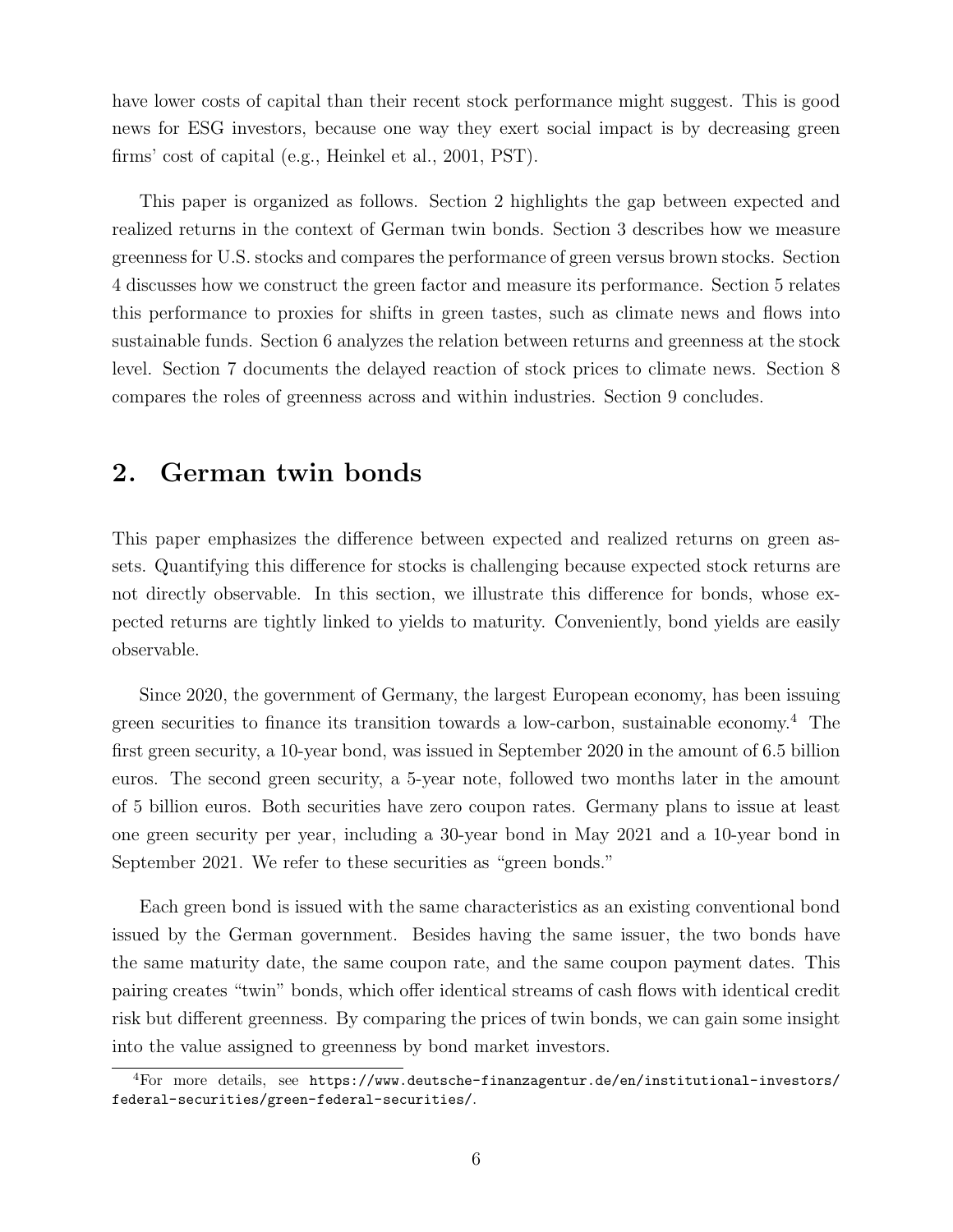Even though the twin bonds are paired very carefully, some differences between them remain. First, the issuance date of the green bond always comes after the initial issuance date of the conventional bond. For example, the green bond issued in September 2020 has a conventional twin issued in June 2020. Second, conventional bonds tend to be issued at larger volumes than their green twins. For example, in 2020, the issuance of conventional bonds was almost five times larger than that of the corresponding green bonds. Conventional bonds could thus in principle be more liquid than their green twins. However, the German Finance Agency has committed to play an active role in the secondary market for green bonds to make their liquidity comparable to that of conventional bonds.

We obtain daily data on the first pair of twin bonds, downloading the end-of-day bond prices and mid-yields to maturity for the 10-year green bond (ISIN DE0001030708) and the 10-year non-green bond (DE0001102507) from Bloomberg. We download all available data since the first date of trading for the green bond, which is September 8, 2020, through the present date of April 12, 2021. Over this 7-month period, the two bonds' annual yields fluctuate between  $-67$  and  $-27$  bps. We plot these yields in Panel A of Figure 1.<sup>5</sup>

Panel B of Figure 1 plots the time series of the difference between the yields of green and non-green bonds, also known as the green premium, or the "greenium" (e.g., Larcker and Watts, 2020). The greenium is always negative, ranging mostly between −5 and −2 bps per year.<sup>6</sup> Therefore, for investors holding the bonds to maturity, the green bond always has a lower expected return than the non-green bond. This evidence is consistent with theories predicting that green assets offer lower expected returns than non-green assets (e.g., Pástor, Stambaugh, and Taylor, 2021).<sup>7</sup>

Given the lower yield of the green bond, one would expect it to deliver a lower return than its conventional twin. Instead, the green bond delivered a higher return in our sample. We calculate bond returns as daily percentage changes in bond prices. The full-sample cumulative returns are negative,  $-1.47\%$  for the green bond and  $-1.78\%$  for the non-green bond, due to a rise in yields between September 2020 and April 2021. More interesting, the

<sup>&</sup>lt;sup>5</sup>In the Appendix, we plot the yields for the second pair of twin bonds, which was first issued in November 2020. Those results are similar to those presented in Figure 1. We prioritize the first twin pair due to its longer history. The Appendix is on the authors' websites.

<sup>6</sup>These greenium values are close to those estimated by prior studies in different settings. For example, Baker et al. (2018) estimate a greenium of about −6 bps in a sample of over 2,000 U.S. municipal and corporate green bonds, whereas Zerbib (2019) estimates −2 bps in a sample of over 1,000 supranational, sub-sovereign and agency, municipal, corporate, financial, and covered green bonds.

<sup>7</sup>This conclusion is reinforced by liquidity considerations. As noted earlier, the non-green bond has been issued at larger volume than its green twin. If this volume difference makes the conventional bond more liquid despite the aforementioned efforts of the German Finance Agency, then the resulting liquidity premium pushes the greenium up, and the expected return penalty associated with greenness is even larger.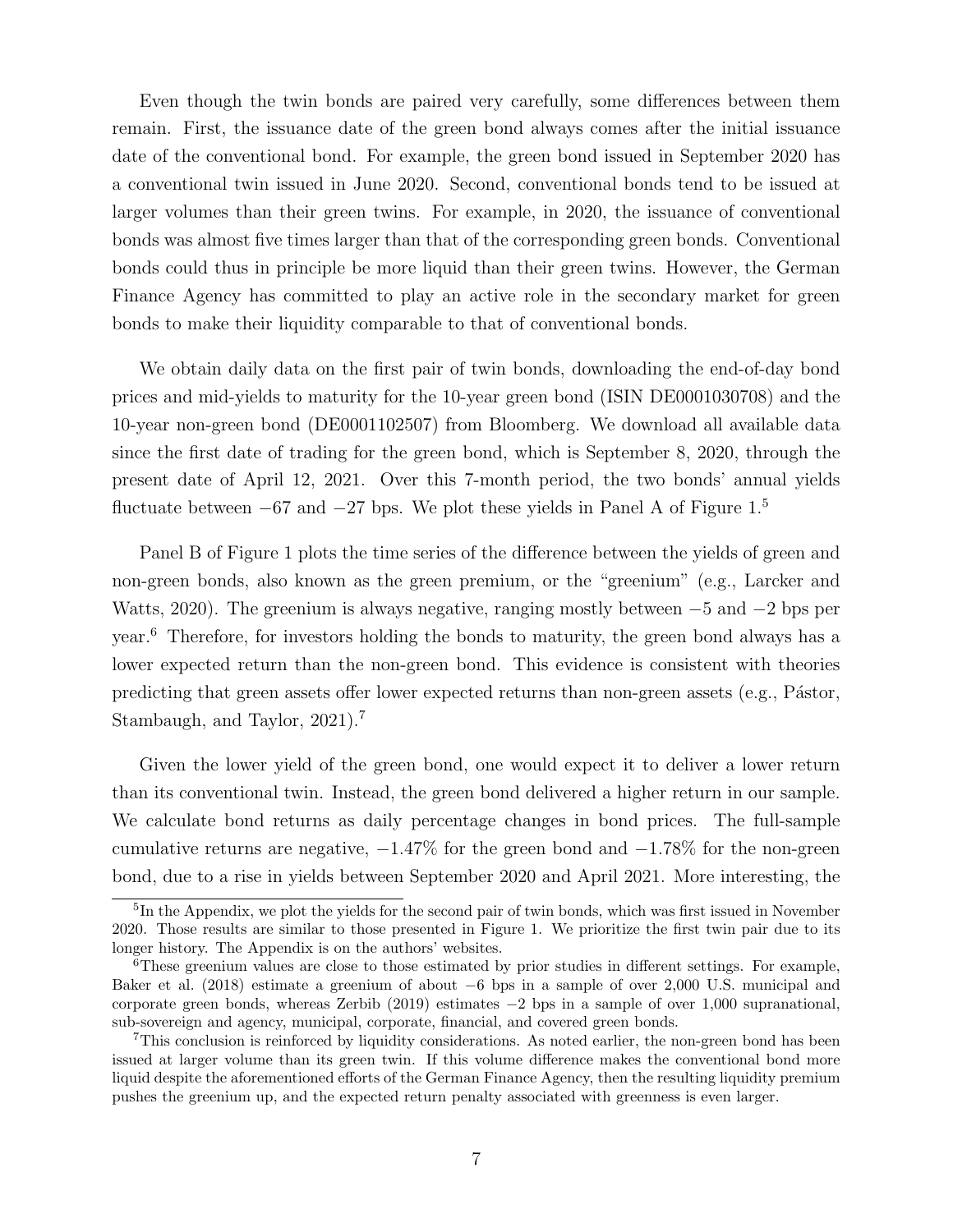green bond outperforms its non-green twin. This outperformance accrues steadily through the sample, as shown by Panel C of Figure 1. The figure plots cumulative returns on a longshort portfolio, which goes long the green bond and short the non-green bond. The portfolio's average daily return of 0.2 bps is statistically significant  $(t = 2.33)$ , and its cumulative return of 31 bps is substantial relative to German government bond yields.

Importantly, the positive average return of the long-short portfolio does not imply that the portfolio's expected return is positive. On the contrary, we know with certainty that the portfolio's expected return is negative if the bonds are held to maturity. For example, on September 8, 2020, the green bond's yield was −51.2 bps per year, whereas the non-green bond's yield was −49.6 bps. Therefore, if both bonds are held to maturity, the green bond delivers a return 1.6 bps lower than the non-green bond. The green bond's expected return is lower also if the bonds are not held to maturity under a variety of plausible conditions, such as changes in the greenium being unpredictable. That condition is likely to hold, especially in efficient, or near-efficient, markets. Under that condition, the green bond's expected return is lower at the beginning of the sample, and the expected return of the long-short portfolio is negative. The cumulative value of this expected return is plotted by the dashed line in Panel C of Figure 1, which is gently downward-sloping.

How can we reconcile the higher realized return of the green bond with its lower expected return? The answer is that that the greenium in Panel B grows increasingly negative between September 2020 and April 2021, deepening from −1.6 to −5.1 bps. This steady deepening is responsible for the steady outperformance of the long-short portfolio in Panel C. In the language of Pástor, Stambaugh, and Taylor (2021), if investors' tastes shift toward green assets, they push up the price of the green bond relative to the non-green bond. However, the green bond's outperformance is temporary, as it comes entirely at the expense of the bond's future return. Investors buying the bonds on September 8, 2020 and holding them to maturity expected to earn 1.6 bps less from the green bond, but those buying on April 12, 2021 expected to earn 5.1 bps less.

This example illustrates how shifts in expected return drive a wedge between returns expected ex ante and those realized ex post. Even though the green bond's realized return is higher than that of the non-green bond, the green bond's expected long-term return is demonstrably lower. In other words, the expected return of the long-short portfolio is negative even though the portfolio's average realized return is positive (and significant at the 5% confidence level). Unlikely events do happen sometimes, and the outperformance of the German green bond in the first seven months of its existence is one of them.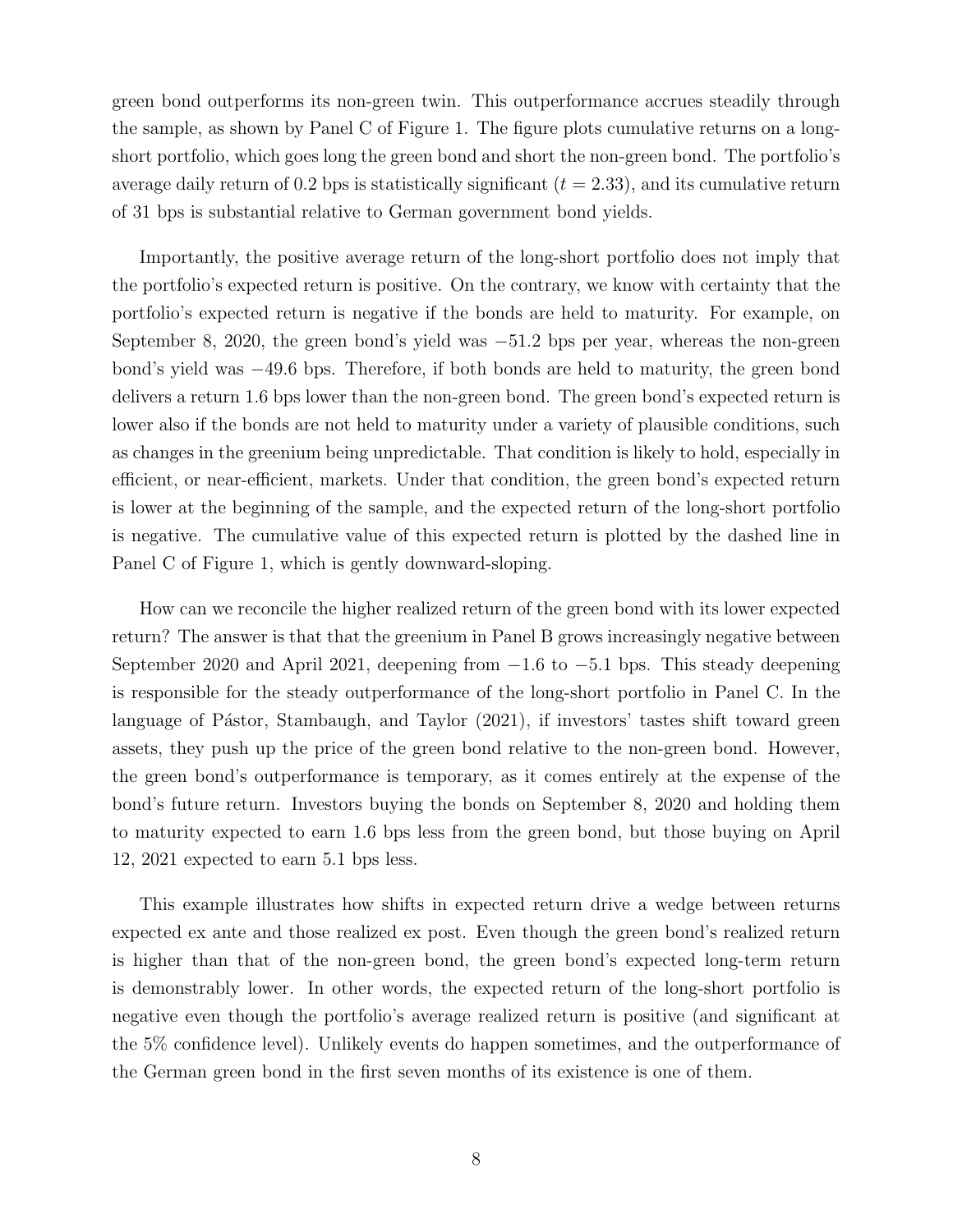# 3. Green versus brown stocks

While the German bond example is clean, it is essentially a case study. In this section, we begin our main analysis, which examines U.S. stocks. Focusing on stocks allows us to examine the role of greenness in a larger asset universe over a longer time period.

### 3.1. Measuring stocks' greenness

We compute stock-level environmental scores based on MSCI ESG Ratings data, a successor to the MSCI KLD data used in many academic studies. Our data have a number of advantages. According to Eccles and Stroehle (2018), MSCI is the world's largest provider of ESG ratings. The MSCI ESG Ratings data are used by more than 1,700 clients, including pension funds, asset managers, consultants, advisers, banks, and insurers.<sup>8</sup> MSCI covers more firms than other ESG raters, such as Asset4, KLD, RobescoSAM, Sustainalytics, and Vigeo Eiris (Berg et al., 2020). MSCI generates its ratings from corporate documents, government data, various journals, and news media. It updates those ratings at least annually. MSCI's ESG research unit employs more than 200 analysts and incorporates artificial intelligence, machine learning, and natural language processing into its methodology.

The availability of industry-unadjusted granular data is another advantage of MSCI data for our purposes. With industry adjustment, a heavily-polluting firm is classified as green if it pollutes less than other firms in its heavily-polluting industry. Without industry adjustment, such a firm is classified as very brown. In principle, either classification could be more relevant for green-versus-brown effects on demands for firms' stocks by investors and demands for firms' products by customers. The MSCI data allow us to explore that issue. MSCI's composite ESG rating is industry-adjusted, as are ratings from other leading providers, whereas MSCI's granular data allow us to compute a greenness measure that is not industry adjusted. We conduct our primary analyses using the latter all-in measure. We then show that this approach seems reasonable, as the effects we identify are strongly associated with industry-level greenness.

We use the MSCI variables "Environmental pillar score" (*E\_score*) and "Environmental pillar weight"  $(E \text{-} weight)$ . Escore is a number between 0 and 10 measuring the firm's weighted-average score across 13 environmental issues related to climate change, natural

<sup>8</sup>See https://www.msci.com/our-solutions/esg-investing, as of May 2021. In addition, MSCI has been voted 'Best firm for SRI research' in the Extel & SRI Connect Independent Research in Responsible Investment Survey in each year from 2015 through 2019 (https://www.msci.com/zh/esg-ratings).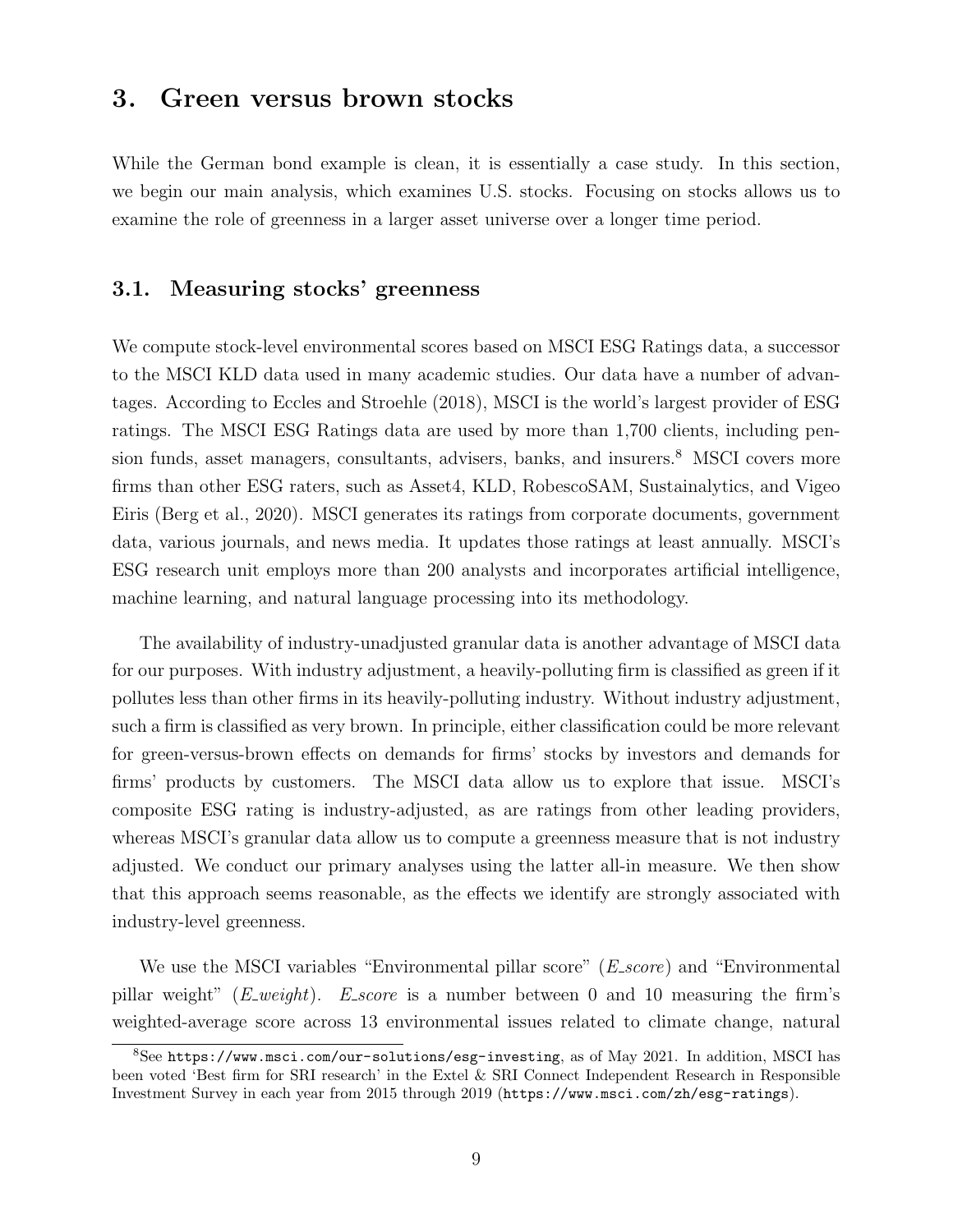resources, pollution and waste, and environmental opportunities. These scores are designed to measure a company's resilience to long-term environmental risks.  $E$ -weight, which is typically constant across firms in the same industry, is a number between 0 and 100 measuring the importance of environmental issues relative to social and governance issues.<sup>9</sup>

We compute the unadjusted greenness score of firm  $i$  at the beginning of month  $t$  as

$$
G_{i,t-1} = -(10 - E\_score_{i,t-1}) \times E\_weight_{i,t-1}/100 , \qquad (1)
$$

where  $E\_score_{i,t-1}$  and  $E\_weight_{i,t-1}$  are from company i's most recent MSCI ratings date before month t, looking back no more than 12 months. The quantity  $10 - E$ \_score<sub>it-1</sub> measures how far the company is from a perfect environment score of 10. The product  $(10-E\_score_{i,t-1})\times E\_weight_{i,t-1}$  measures how brown the firm is, specifically, the interaction of how badly the firm scores on environmental issues and how large the environmental impacts are for the industry's typical firm (i.e.,  $E\_weight_{it-1}$ ). The initial minus sign converts the measure from brownness to greenness.

Including  $E$ -weight in equation (1) is important for capturing a company's greenness. For example, in 2019, Exxon Mobil and Best Buy had similar *E\_score* values: 4.2 and 4.1, respectively. If we only used  $E\_score$ , we would judge these companies to be similarly green. But E-weight is 48 for Exxon and only 11 for Best Buy, reflecting that oil and gas companies have larger environmental impacts than consumer retail companies. Exxon and Best Buy end up with  $G_{i,t} = -2.78$  and  $-0.65$ , respectively, indicating that Best Buy is much greener than Exxon. Similar to us, MSCI uses the interaction of  $E\_score$  and  $E\_weight$  when computing firms' composite ESG ratings.<sup>10</sup>

The environmental score we use in our analysis is

$$
g_{i,t} = G_{i,t} - \overline{G}_t \t\t(2)
$$

where  $G_t$  is the value-weighted average of  $G_{i,t}$  across all firms i. Since we subtract  $G_t$ ,  $g_{i,t}$ measures the company's greenness relative to the market portfolio, as in PST. If  $w_t$  and  $g_t$ denote the vectors containing stocks' market weights and  $g_{i,t}$  values in month t, then

$$
w_t' g_t = 0 \t\t(3)
$$

<sup>&</sup>lt;sup>9</sup>MSCI's E, S, and G weights sum to 100. According to MSCI, "The weightings take into account both the contribution of the industry, relative to all other industries, to the negative or positive impact on the environment or society; and the timeline within which we expect that risk or opportunity for companies in the industry to materialize...." We follow MSCI in using the GICS sub-industry classification.

 $10$ MSCI's composite ESG rating is based on their "Weighted Average Key Issue" score, which equals  $[E\_score \times E\_weight + S\_score \times S\_weight + G\_score \times G\_weight]/100$ , where S and G refer to social and governance. So if MSCI used a formula like equation (1) to compute greenness not just on environmental but also on social and governance dimensions, then we could express MSCI's composite ESG score as 10 plus the sum of E, S, and G greenness.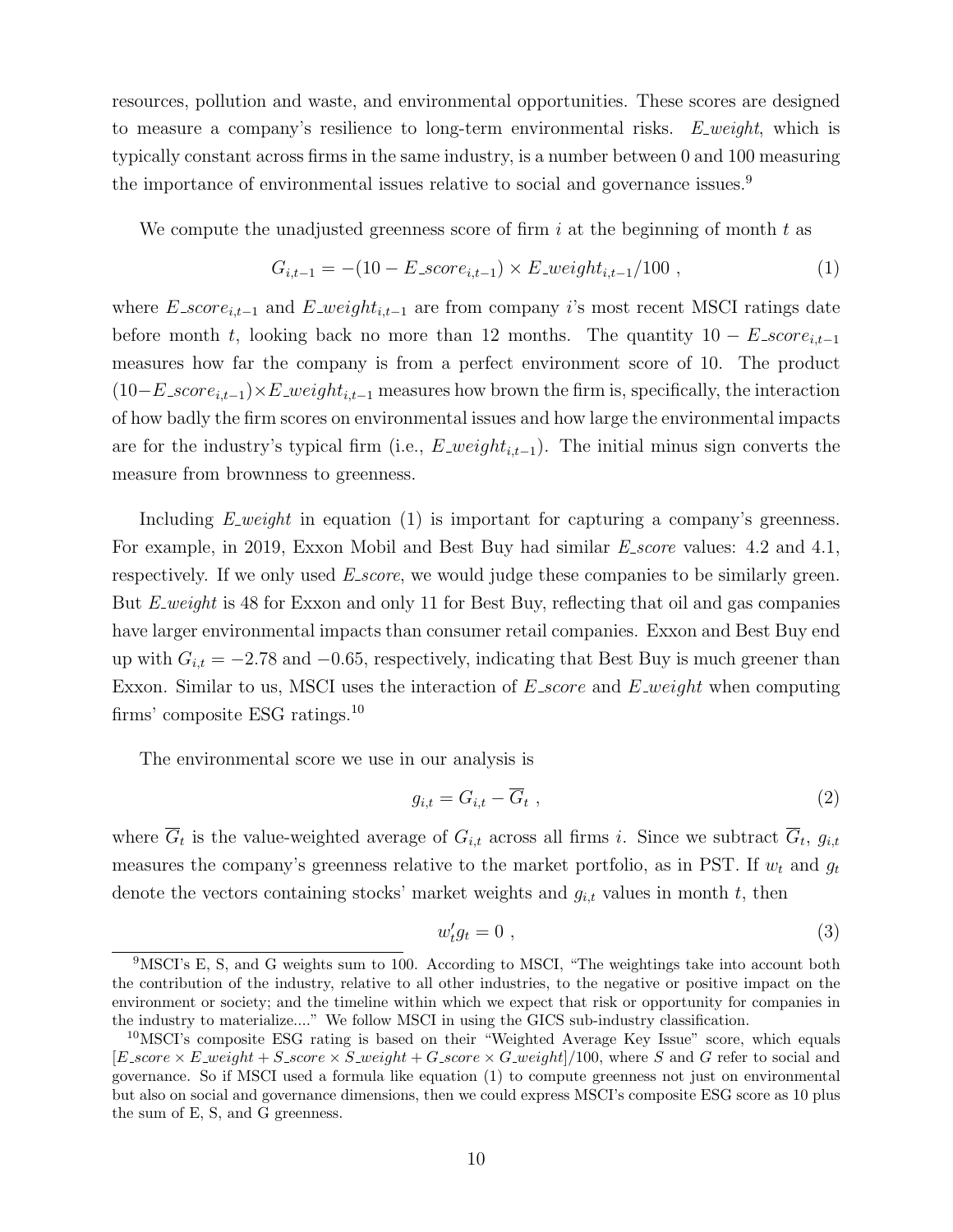a condition imposed by PST.

We compute  $g_{i,t}$  in the sample of stocks with non-missing MSCI data and CRSP share codes of 10 or 11. We merge CRSP and MSCI by using a combination of CUSIP, ticker, and company name. Our sample extends from November 2012 to December 2020. We begin in November 2012 because MSCI's coverage increases dramatically in October 2012, when MSCI began covering small U.S. stocks.<sup>11</sup> Figure 2 plots the number of U.S. stocks with non-missing lagged MSCI ratings. This number increases sharply in November 2012, from roughly 500 to over 2,000. Our purchased MSCI data end in March 2020, but we extend our sample through December 2020 by looking back up to 12 months when computing  $G_{i,t-1}$ .

Table 1 shows industries ranked by their equal-weighted average  $g_{i,t}$  scores at the end of 2019. The lowest-ranked industries include chemicals, oil and gas exploration and production, steel, mining (including coal), paper and forest products, and marine transport. It is reassuring that these industries, which are generally viewed as having negative environmental impacts, appear at the bottom of our ranking.

Among the 64 industries considered in Table 1, only 20 have positive values of average  $g_{i,t}$  at the end of 2019. This fact may appear at odds with our assumption that the average value of  $g_{i,t}$  across all stocks is zero. However, our assumption pertains to the market-valueweighted average (see equation (3)). While the equal-weighted average of  $g_{i,t}$  at the end of 2019 is −0.33, the value-weighted average is indeed zero, by construction. The value-weighted average exceeds the equal-weighted one because greener firms tend to be larger.

### 3.2. Performance of green and brown stocks

Green stocks strongly outperformed brown in recent years. Figure 3 displays the performance of green stocks and brown stocks from November 2012 to December 2020. The solid line, representing green stocks, plots the cumulative value-weighted return on the portfolio of stocks with greenness scores in the top third. The dashed line, representing brown stocks, plots the corresponding return for stocks with scores in the bottom third. We see that green stocks strongly outperformed brown in the 2010s, with a cumulative return difference of 174% over our 8.2-year sample period. The monthly return difference, which we denote GMB (green-minus-brown), averaged 65 bps per month (*t*-statistic: 3.23), as reported in the first column of Table 2. The monthly Sharpe ratio of GMB is 0.33, larger than even the

<sup>11</sup>Before October 2012, MSCI covered only the largest 1,500 companies in the MSCI World Index, plus large companies in the UK and Australia MSCI indexes. In October 2012 MSCI added many smaller U.S. firms when it began covering also the MSCI U.S. Investible Market Index.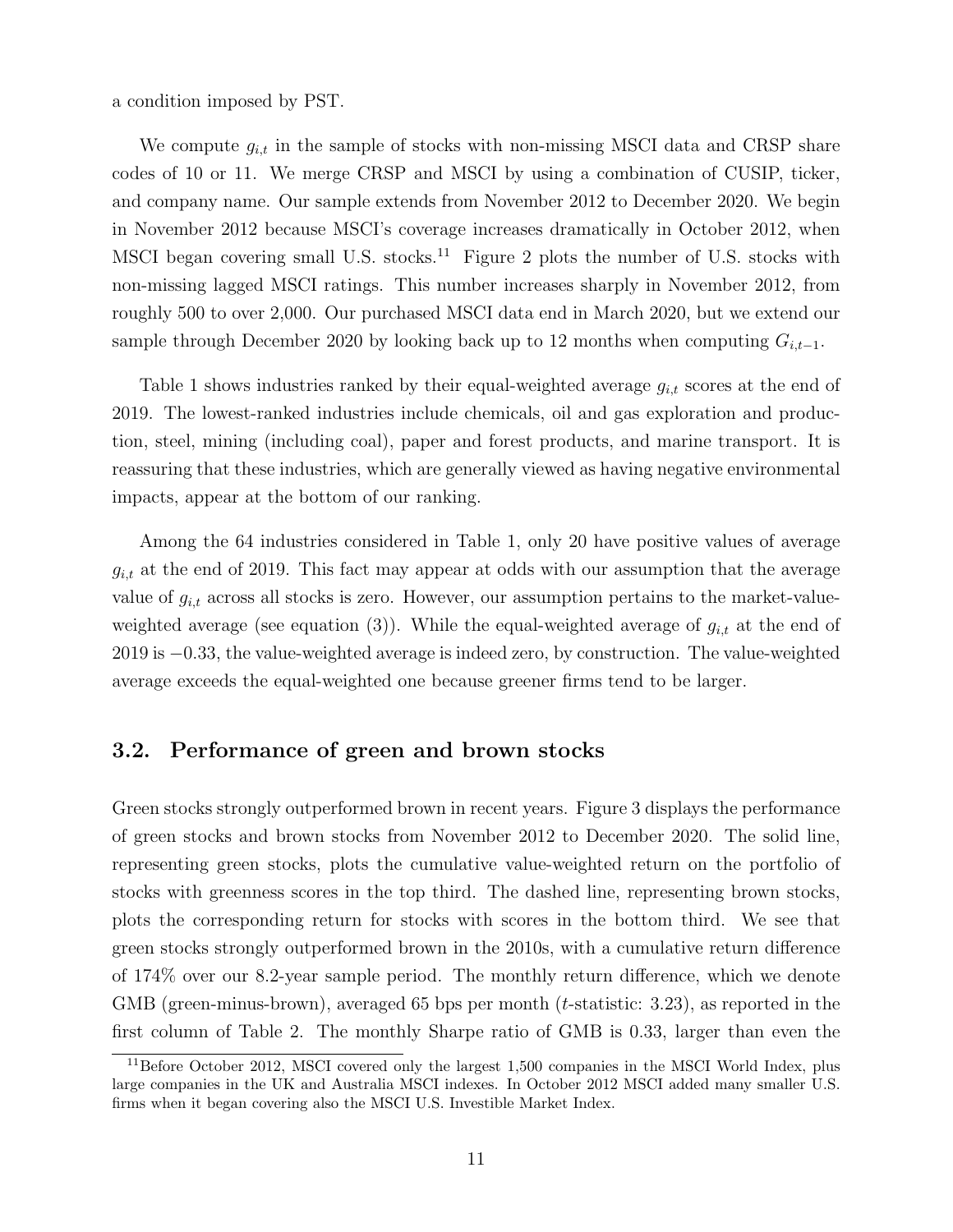market portfolio's Sharpe ratio of 0.30 over the same period.

This strong performance of GMB cannot be explained by exposures to return factors prominent in the asset pricing literature. The remaining columns of Table 2 report results of regressing GMB on various factors, including those in the three- and five-factor models of Fama and French (1993, 2015), the momentum factor (UMD) as constructed by those authors, and the traded liquidity factor of Pástor and Stambaugh (2003). In all cases, GMB's alpha (regression constant) is economically and statistically significant, ranging from 47 to 71 bps per month, with t-statistics between 2.14 and 2.91.

GMB's lowest alpha in Table 2 occurs in column 4, where we adjust for the three Fama-French factors and momentum. Its exposures to SMB, HML, and UMD indicate that GMB tilts toward large stocks, growth stocks, and recent winners. Net of those exposures, the alpha of GMB is 47 bps per month  $(t = 2.14)$ .

# 4. The green factor

PST introduce an ESG factor and show that, along with the market factor, the ESG factor prices assets in equilibrium. Motivated by this insight, we use stocks' greenness scores to construct a green factor, thereby focusing on the prominent role of "E" in ESG investing. In this section, we explain the green factor's construction and explore its potential role in asset pricing, such as its ability to explain the recent underperformance of value stocks. We also find that the green factor, appropriately scaled, is empirically similar to GMB analyzed above. The green factor therefore conveniently serves dual roles in our study, as both a theoretically motivated asset pricing factor as well as an empirically reasonable measure of green-versus-brown performance. We exploit the factor's latter role to investigate sources of green-versus-brown performance in later sections.

#### 4.1. Constructing the green factor

We apply the PST methodology to construct the green factor. PST show that the factor's realizations can be estimated month by month by running cross-sectional regressions of market-adjusted excess stock returns on the stocks' greenness measures, with no intercept. The slope from one such regression, which represents the green factor's realization in month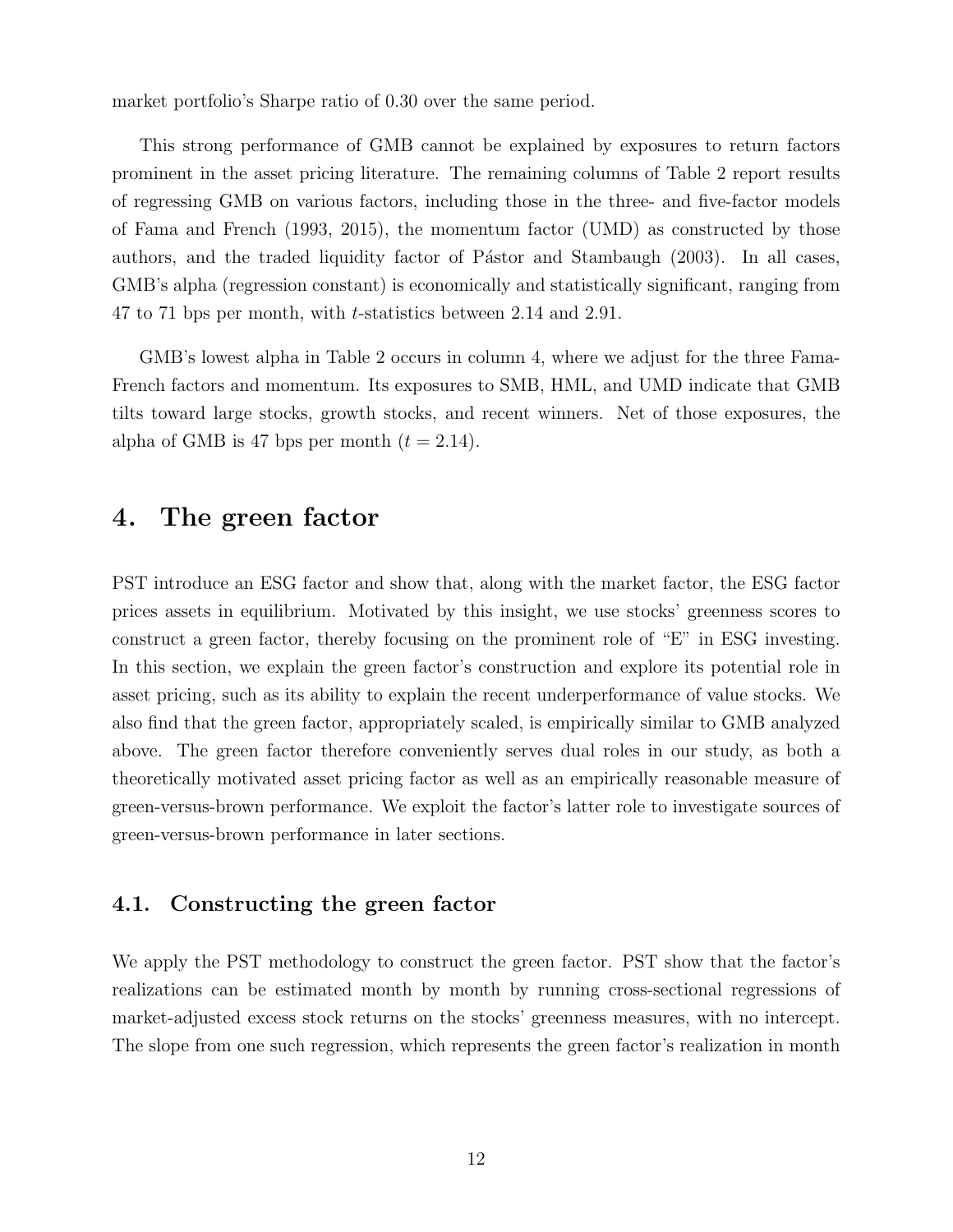$t$ , is given in equation (34) of PST as

$$
\hat{f}_{gt} = \frac{g'_{t-1}\tilde{r}^e_t}{g'_{t-1}g_{t-1}}\,,\tag{4}
$$

where  $\tilde{r}_t^e \equiv \tilde{r}_t - \beta_{m,t-1}\tilde{r}_{mt}$  is the vector of stocks' market-adjusted excess returns. Specifically,  $\tilde{r}_t$  is the vector of stocks' returns in excess of the risk-free rate,  $\tilde{r}_{mt}$  is the market return in excess of the risk-free rate, and  $\beta_{m,t-1}$  is the vector of stocks' market betas, which we estimate from rolling monthly regressions of individual stocks' excess returns on excess market returns using up to 60 months (and no less than 36 months) of data ending in month  $t$ .

Equation (4) implies that  $\hat{f}_{gt}$ , a linear combination of the elements of  $\tilde{r}_t^e$ , is the markethedged excess return on a portfolio containing long positions in green stocks (with positive  $g_{i,t-1}$ 's) and short positions in brown stocks (with negative  $g_{i,t-1}$ 's). In common terminology, the green factor is therefore the return on a "zero-cost" long-short factor. The green factor, however, differs in both motivation and construction from typical zero-cost factors in the finance literature. Motivation for the latter factors is often empirical, whereas PST derive the green factor theoretically, showing that assets are priced in equilibrium by two factors, the market portfolio and the green factor. The construction of many zero-cost factors can be somewhat arbitrary, with stocks in the long and short legs often weighted by market cap (e.g., Fama and French, 1993, 2015). In contrast, the analytically derived green factor weights each stock by its greenness, with green stocks receiving positive weights and brown stocks negative weights. Also, the typical factor's long and short returns are not market-hedged, whereas the green factor is constructed with market-hedged excess returns.

In addition to market hedging and weighting stocks by greenness, the green factor's construction differs from that of the typical zero-cost factor in another technical respect. The typical factor is a difference between two unlevered rates of return: the return on the long leg minus the return on the short leg. The green factor is generally not a return difference with the same simple form, at least not quite. Specifically, we can rewrite equation (4) as  $\hat{f}_{gt}$  =  $\hat{f}_{green,t} - \hat{f}_{brown,t}$ , with the contribution from green stocks being  $\hat{f}_{green,t} = g'^{+}_{t-1} \tilde{r}^{e+}_{t}/(g'_{t-1}g_{t-1}),$ where  $g_{t-1}^+$  contains positive values of  $g_{t-1}$  and  $\tilde{r}_t^{e+}$  contains those stocks' excess returns. Similarly, the contribution to  $\hat{f}_{gt}$  from brown stocks is  $\hat{f}_{brown,t} = -g'_{t-1}\tilde{r}^{e-}_t/(g'_{t-1}g_{t-1})$ , where  $g_{t-1}^$ contains negative values of  $g_{t-1}$  and  $\tilde{r}^{e-}_t$  contains those stocks' excess returns. Both  $\hat{f}_{green,t}$ and  $f_{brown, t}$  are market-hedged excess returns on portfolios, but generally those portfolios have differing degrees of implied leverage, because the sum of the elements of  $g_{t-1}^{\prime +}$  does not necessarily equal minus the sum of the elements of  $g'_{t-1}$ . In our data, for example, the latter sum's magnitude is about 1.9 times the former sum, on average. Moreover, neither of those sums generally equals  $g'_{t-1}g_{t-1}$  in magnitude, meaning that neither  $\hat{f}_{green,t}$  nor  $\hat{f}_{brown,t}$  is the unlevered excess return on the market-hedged portfolio of its underlying stocks. Note finally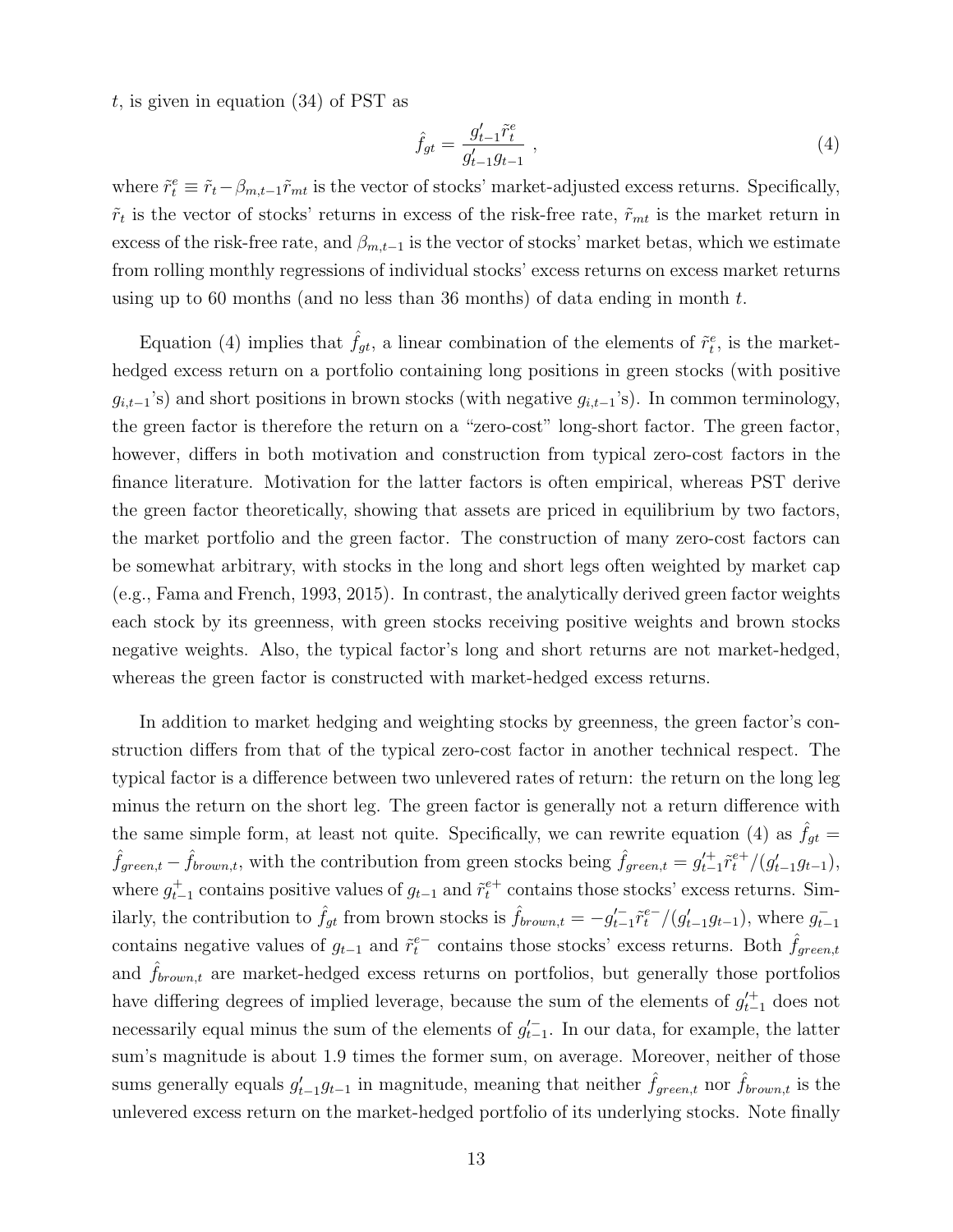that  $g_{t-1}$  is meaningfully defined only up to multiplication by a positive scalar, whose value is irrelevant to satisfying the condition in equation (3). The right-hand side of equation (4) can be multiplied by any positive scalar without affecting the green factor's pricing ability. We choose the scalar to achieve a desired volatility of the green factor, as explained next.

Recall that GMB is the green-versus-brown return spread analyzed earlier. We scale the green factor to have its monthly volatility match that of GMB over the sample period, 1.99%. Panel A of Figure 4 plots the resulting green factor's cumulative return (solid line) along with that of the cumulative GMB return (dashed line). The plotted lines exhibit strong similarities, in both total cumulative performance as well as fluctuations. The monthly Sharpe ratios over the period are fairly similar, 0.29 for the green factor versus 0.33 for GMB, and the monthly correlation between the green factor and GMB is 0.72. Therefore, despite the various differences in construction between GMB, a typical zero-cost return, and  $f_{qt}$ , our green factor, the latter is well viewed empirically as a green-versus-brown return difference over the sample period.<sup>12</sup> As noted earlier, this result conveniently allows us to present a unified analysis in which the green factor plays a dual role, as a theoretically derived pricing factor and an empirically justified measure of green-versus-brown performance.

Panel B of Figure 4 plots the cumulative compounded values of  $\hat{f}_{green,t}$  and  $\hat{f}_{brown,t}$ , the green factor's green-stock and brown-stock contributions defined above. As noted earlier, the green factor is the difference between  $\hat{f}_{green,t}$  and  $\hat{f}_{brown,t}$ .<sup>13</sup> Recall that both  $\hat{f}_{green,t}$ and  $\hat{f}_{brown, t}$  reflect market-hedged returns, unlike the returns in Figure 3. We see that both components are negative on average. This result reflects the sample period's superior performance of larger stocks. With stocks weighted by greenness rather than market cap, even the better performing of the two contributions,  $f_{green,t}$ , has negative market-adjusted return, because it weights large stocks less than proportionately to market cap. The marketadjusted performance of brown stocks is even worse, contributing strongly to the green factor's positive performance.

### 4.2. Pricing value and momentum

During our sample period, the market-adjusted monthly alphas of HML and UMD are  $-71$ bps and 66 bps, respectively, with t-statistics of  $-1.93$  and 1.92, as shown in columns 1 and 3 of Table 3. GMB's significant exposures to value and momentum, noted earlier,

<sup>&</sup>lt;sup>12</sup>This result seems somewhat similar to an observation made independently by Lioui and Tarelli (2021).

<sup>&</sup>lt;sup>13</sup>The cumulative green factor return plotted in Panel A is not quite the difference in the two series plotted in Panel B, given the effects of compounding. For the same reason, the cumulative return on GMB plotted in Panel A is not quite the difference in the green and brown series plotted in Figure 3.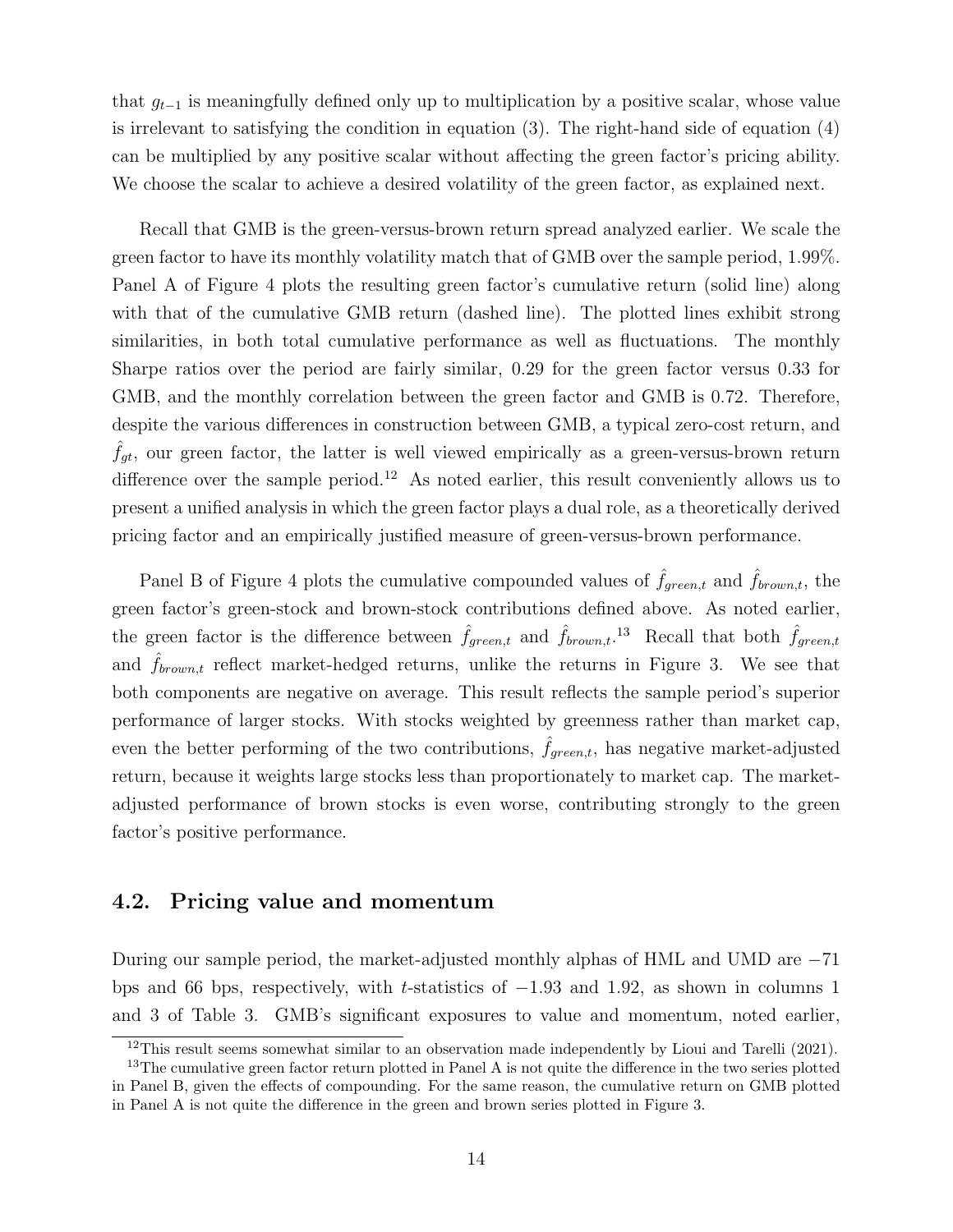prompt us to ask a performance question in the reverse direction: To what extent can the strong performance of green stocks relative to brown account for the last decade's historic underperformance of value, or for the positive performance of momentum?

To address this question, we turn to the equilibrium setting of PST, in which expected returns obey a two-factor model that includes the market and an ESG factor. Here we assign the latter role to the green factor. HML's and UMD's alphas with respect to the two-factor model, which are shown in columns 2 and 4 of Table 3, are much smaller in magnitude than with just market adjustment. HML's alpha becomes  $-15$  bps instead of  $-71$  bps; UMD's alpha becomes  $-6$  bps instead of 66 bps. The t-statistics shrink to  $-0.50$  and  $-0.22$ .

Nearly 80% of HML's negative alpha, and all of UMD's positive alpha, disappear after controlling for the green factor's strong performance. Recognizing the brown nature of value stocks, and the green nature of growth stocks, thus helps us understand why the value strategy experienced its worst decade ever in the 2010s. While exposure to the green factor explains most or all of HML and UMD, the reverse is not true. The green factor's strong performance over the last decade survives controlling for HML and UMD exposures. When we rerun the regressions reported in Table 2, replacing GMB with the green factor,  $f_{gt}$ , the results are similarly strong, producing even slightly higher t-statistics for the alphas. In all cases the green factor's alpha is economically and statistically significant, ranging from 34 to 70 bps per month, with t-statistics between 2.42 and 3.38. Details are in the Appendix.

# 5. Explaining the green factor's performance

What accounts for the green factor's strong performance over the last decade? After all, the factor's expected performance is negative, according to PST's model. As those authors explain, however, the green factor's realized performance can be positive in periods of unanticipated increases in demands for green firms' products and stocks (or decreases in demands for brown firms' products and stocks). These green demands can increase for various reasons, but a likely leading source is increased concerns about climate change.

In this section we investigate whether the green factor's positive performance can be explained by increases in climate concerns and green demands. We first describe how we proxy empirically for changes in (i) climate concerns, via media coverage, (ii) green-product demand, via firms' earnings news, and (iii) green-investment demand, via flows into sustainable funds. We then estimate the extent to which these shocks explain the green factor's realized performance. We find that climate concerns play the most important role, explaining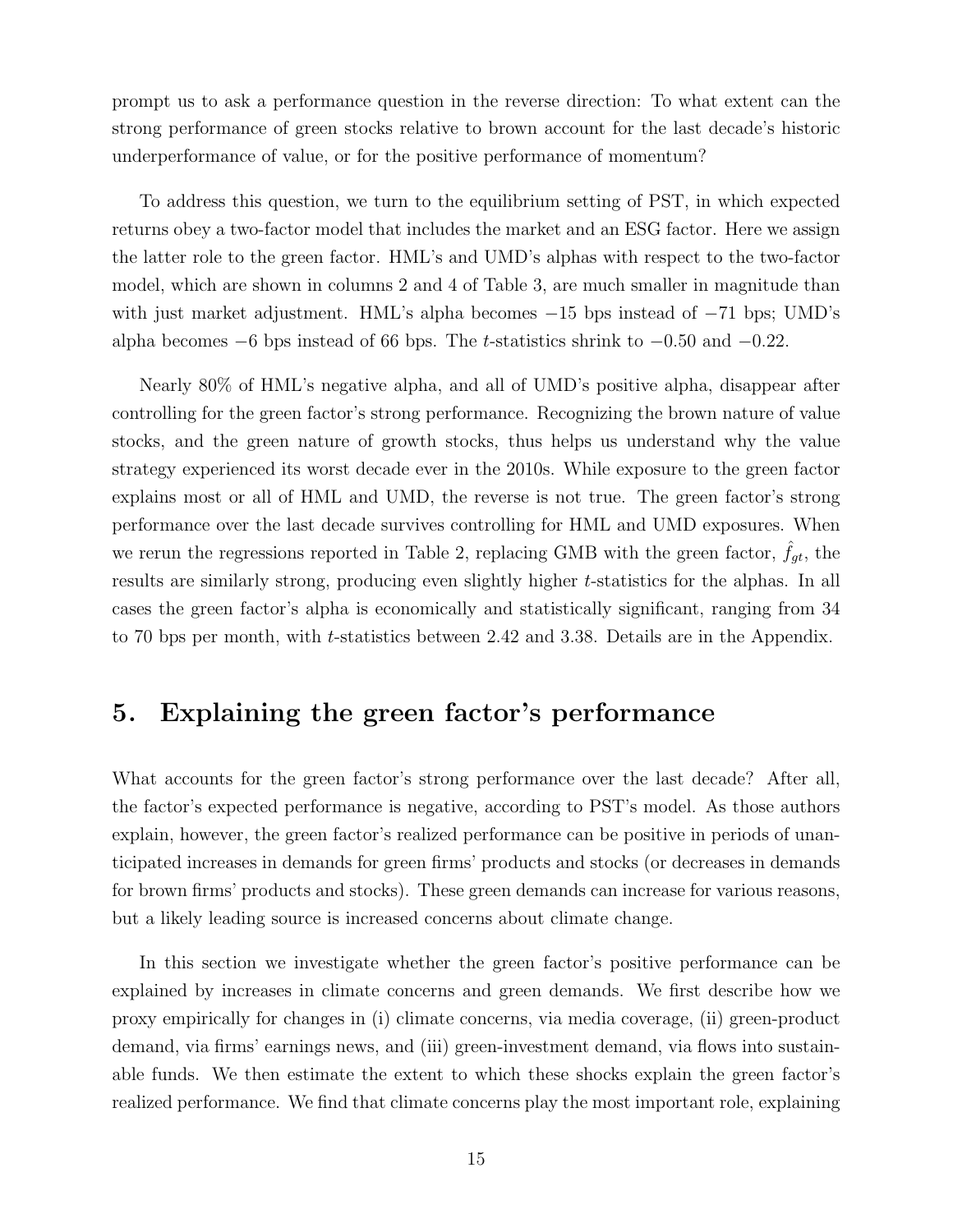virtually all of the green factor's positive performance over the sample period.

### 5.1. Measuring climate concerns

We measure concerns about climate change by using the Media Climate Change Concerns index (MCCC) of Ardia et al. (2021). This index, which is available from January 2003 through June 2018, is constructed by using data from eight major U.S. newspapers. It captures the number of climate news stories each day as well as their negativity and focus on risk. For each news article discussing climate change, Ardia et al. compute a "concern" measure that interacts two quantities: the fraction of total words related to risk and the scaled difference between negative and positive words. They aggregate this measure to the newspaper-day level by adding the concern values across stories. Next, they aggregate to the day level by averaging across newspapers, after adjusting for heterogeneity across newspapers. Finally, they take the square root of this daily measure because, as they put it, "One concerning article about climate change may increase concerns, but 20 concerning articles are unlikely to increase concerns 20 times more."

We measure the level of climate concern by using a distributed-lag model that assumes individuals' memory of climate news stories decays gradually over time. Let  $MCCC_t$  be the MCCC index averaged across days in month  $t$ . We define the level of climate concerns at the end of month  $t$  as

$$
C_t = \sum_{\tau=0}^{T} \rho^{\tau} MCCC_{t-\tau} \tag{5}
$$

where  $0 < \rho < 1$  measures how long climate news persists in investors' memories. We set the half-life of news stories to one year, which implies  $\rho = 0.94$ . The  $C_t$  series looks very similar for similar values of  $\rho$ . We set  $T = 36$  months, because the MCCC index is relatively short-lived and its further lags have small effects on  $C_t$  (as  $0.94^{36} \approx 0.1$ ).

Figure 5 plots the climate concern measure,  $C_t$ , between November 2012 and June 2018. The level of  $C_t$  nearly doubles during this period.<sup>14</sup> Over the same period, the green factor's performance, also plotted in Figure 5, is strongly positive, cumulating to 35%.

Green factor returns should respond to unanticipated changes in climate concerns. The

<sup>14</sup>Sautner et al. (2021) provide independent evidence that climate concerns strengthen over this period. They measure firms' climate change exposures by the extent to which climate change topics are discussed in firms' earnings calls, finding a sharp increase in climate change exposure between 2012 and 2018.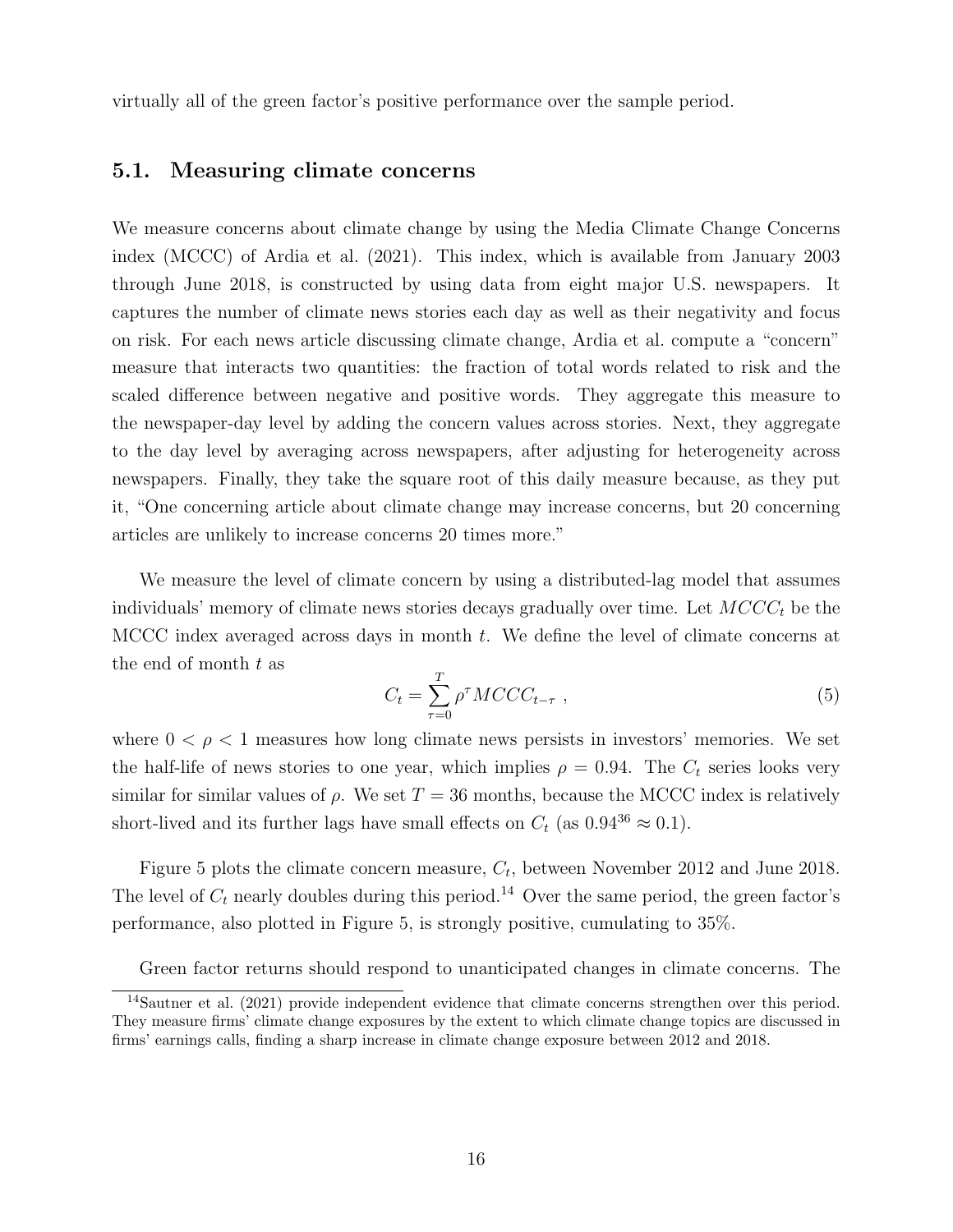change in climate concerns, defined as  $\Delta C_t \equiv C_t - C_{t-1}$ , follows from equation (5):

$$
\Delta C_t = MCCC_t - \sum_{\tau=1}^T MCCC_{t-\tau} \rho^{\tau-1} (1-\rho) - \rho^T MCCC_{t-1-T} . \tag{6}
$$

We treat this change as unanticipated, given that its autocorrelation is insignificantly different from zero.

Ardia et al. compute unexpected changes in climate concerns as the prediction errors from rolling AR(1) models applied to the MCCC index. Our motivation for  $\Delta C_t$  is different, but  $\Delta C_t$  has a 94% correlation with the AR(1) error series. While we prefer our approach, we find very similar results if we use the latter series, as we report in the Appendix.

## 5.2. Other drivers of green demands

Increased climate concerns are likely to play a key role in boosting demands by consumers for green firms' products as well as demands by investors for green firms' stocks. Nonetheless, green demands can also arise from other sources. We allow for such sources by including additional proxies for green demand shifts. We first focus on the product-demand channel by constructing measures of firms' earnings news. We then turn to the investment-demand channel by measuring flows of capital into sustainable funds. Of course, all of the above forces driving green demands also drive brown demands, just in the opposite direction.

News about firms' profits affects the green factor's performance. Positive performance can reflect better earnings news for green firms than brown, due to effects not necessarily captured by our climate-concern measure. To allow for such effects, we compute two earnings-news measures using data from CRSP and I/B/E/S.

The first measure is based on the idea that a large portion of earnings news occurs on days when firms make earnings-related announcements (Beyer et al., 2010). We consider two types of announcements: those of quarterly earnings and voluntary forward guidance regarding future earnings. We compute stock returns in excess of the market during the three-tradingday windows centered on these announcement dates. We add the excess returns across unique events within a given stock-quarter. For about 70% of observations, no summation is required because the forward-guidance date coincides with the earnings-announcement date. Many firms never issue forward guidance, and some firms start or stop issuing forward guidance. We find that our announcement-return measure explains about 20% of the variance of quarterly stock-level returns (see the Appendix).

Our second measure captures news about long-term earnings. Such news can arrive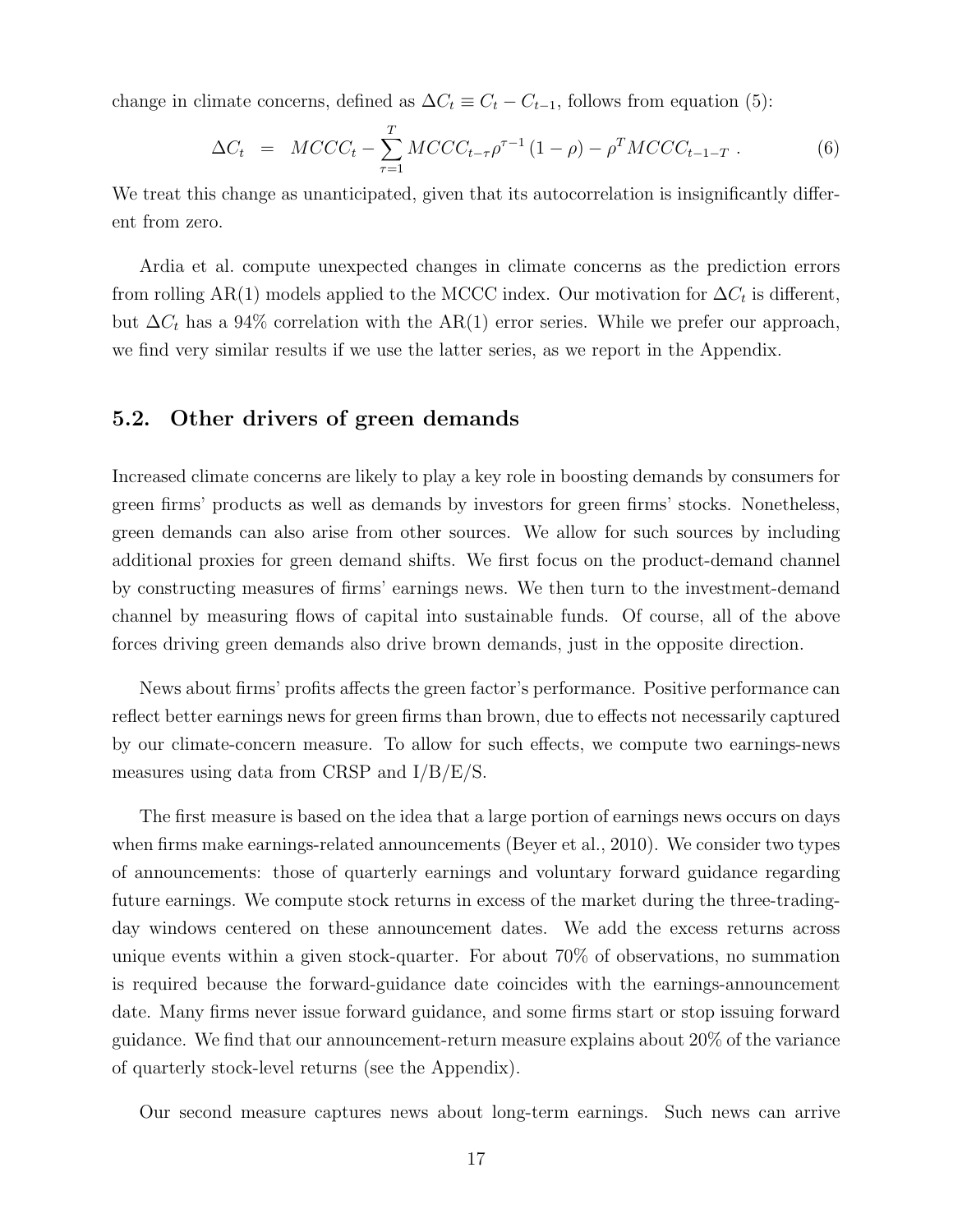gradually over time, in between the quarterly announcements. This second measure uses data on analysts' forecasts of each firm's long-run earnings growth rate. For firm  $i$  and quarter t, the measure equals the earliest mean analyst forecast in quarter  $t + 1$  minus the latest mean forecast in quarter  $t - 1$ . Using forecasts from quarters  $t - 1$  and  $t + 1$  helps to capture all news arriving in quarter  $t$ . The measure may also include a small amount of information that arrives in quarters  $t - 1$  or  $t + 1$ , but those inclusions are innocuous since they should not help explain returns in quarter t. We winsorize this measure at the  $1\%$ level. We find that this measure is significantly related to quarterly stock-level returns but explains less than 1% of their variance (see the Appendix).

Measuring the part of returns coming from earnings news is known to be difficult, and our measures surely miss important earnings news. Our first measure misses short-term news that arrives outside the three-day announcement windows. Analysts' long-term forecasts are only three- to five-year forecasts, so they exclude news about distant earnings. Any climaterelated news affecting earnings more than five years in the future would elude our measures. Another limitation is that analysts' forecasts can differ from investors' forecasts.

Since the green factor is an aggregate time-series variable, we need to convert our firmlevel earnings measures into aggregate ones. We do so by following the construction of our green factor in equation (4). For earnings measure  $X_{it}$ , we compute its aggregate greenminus-brown counterpart as  $g_t' X_t/(g_t' g_t)$ , where  $X_t$  is the vector containing  $X_{it}$ .

To proxy for shifts in investors' demand for green assets, we use flows into sustainable funds. From Morningstar's 2021 Sustainable Funds U.S. Landscape Report, we obtain data on quarterly total flows into U.S. sustainable funds.<sup>15</sup> We scale these flows, which we refer to as "ESG flows," by the average total market capitalization of CRSP stocks during the quarter. ESG flows increased dramatically in 2013–2020, especially beginning in 2019.

### 5.3. Sources of the green factor's performance

Panel A of Table 4 relates monthly green-factor performance to our proxies for shifts in green demands by investors and consumers. We first regress the green factor on climate-concern shocks from both the current and previous month. We find that the green factor's response to climate news is significantly positive, albeit mostly lagged. (See Section 7 for a deeper

<sup>&</sup>lt;sup>15</sup>The data combine active and passive funds, equity and bond funds, open-end funds, and ETFs. Morningstar defines a sustainable fund as follows: "For a fund to be included in the sustainable funds universe, it must hold itself out to be a sustainable investment. In other words, ESG concerns must be central to its investment process and the fund's intent should be apparent from a simple reading of its prospectus...."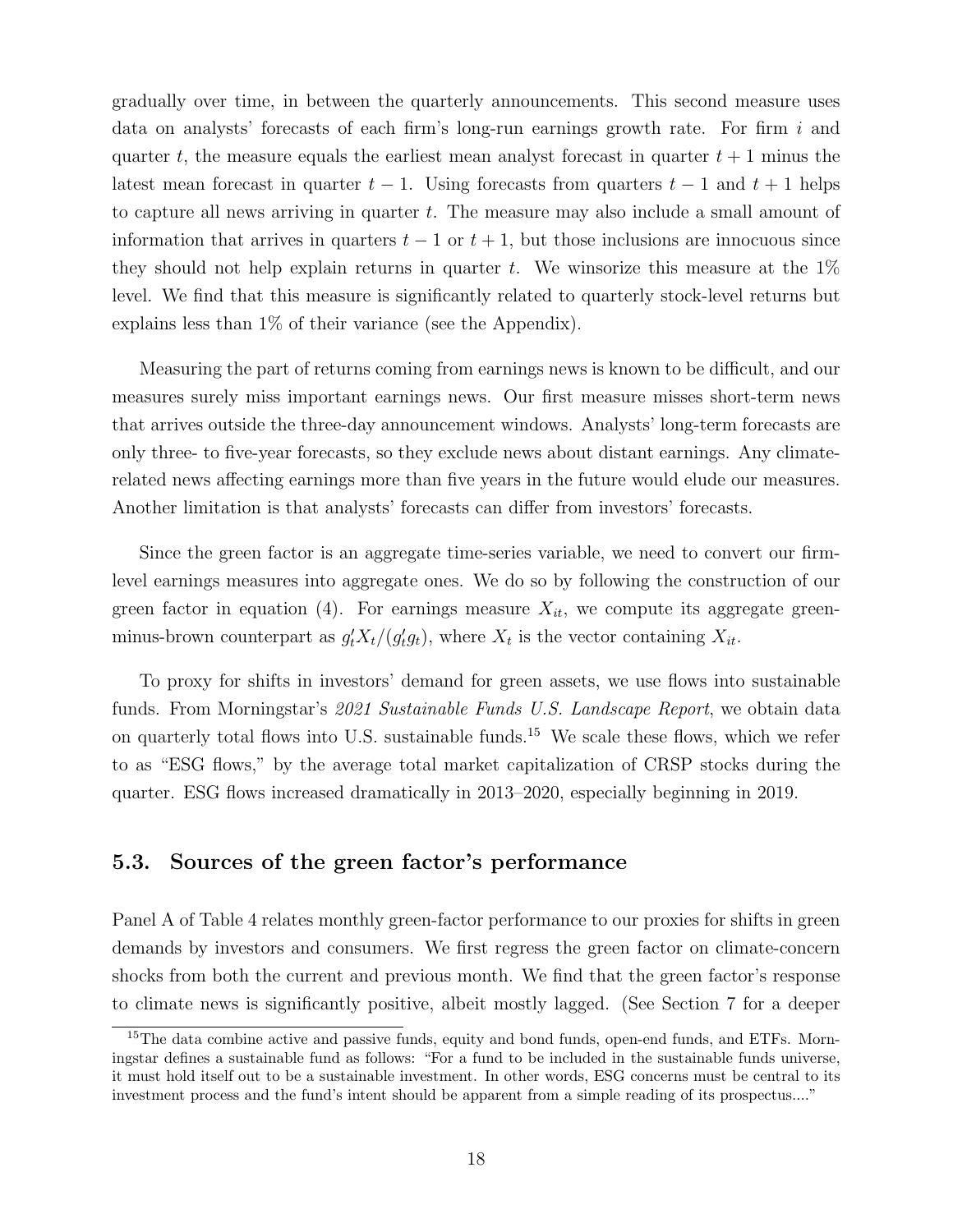analysis of the lag.) In column 1, the coefficient on the current climate shock is positive but insignificant, whereas the coefficient on the previous month's shock is nearly four times larger and has a t-statistic of 2.85. Aside from this curious lag, the green factor's positive response to climate-concern shocks makes sense. An increase in climate concerns is likely to raise both the demand for products of green firms and the demand to hold those firms' stocks; both effects push green stock prices higher relative to brown. Climate shocks explain 17% of the green factor's monthly variance. Column 2 adds the earnings-news variables to the previous regression. Both variables enter positively, indicating better earnings news for greener stocks, but neither coefficient is estimated precisely enough to be statistically significant. The climate coefficients remain similar to those in column 1.

What if there had been no shocks to climate concerns or to green-versus-brown earnings? Figure 6 compares the green factor's realized performance to its counterfactual performance in the absence of climate and earnings shocks. Using the regression estimated in column 2 of Panel A of Table 4, we compute the counterfactual monthly green factor as the regression intercept plus the estimated residual, thereby assuming zero shocks to climate concerns and earnings. (Equivalently, the counterfactual equals the realized value minus the regressors times their respective coefficients.) The dashed line in Figure 6 plots the cumulative counterfactual return, and the solid line shows the cumulative realized return. We also plot a 95% confidence interval around the counterfactual, recognizing that the regression coefficients are estimated with error. To compute this interval, we repeatedly draw regression coefficients from their estimated sampling distribution, use those coefficients to compute simulated counterfactual returns, and then plot the simulated returns' 95% confidence intervals.

The striking result in Figure 6 is that, absent climate-concern and earnings shocks, the green factor's performance is essentially flat. Moreover, the counterfactual performance is reliably below the realized performance, as the latter lies well outside the 95% confidence interval. Because the climate-concern and earnings shocks are unanticipated, so too is essentially all of the green factor's positive performance over the period. That is, the positive performance does not imply higher expected returns on green stocks versus brown.

Column 3 of Panel A of Table 4 adds sustainable fund flows to the previous regression. Reverse causation is a potential concern when regressing returns on contemporaneous flows. Instead of flows (or shifts in ESG tastes) causing returns, flows could be chasing recent returns within the same period. We address this potential endogeneity by instrumenting for same-quarter sustainable flow using its previous-quarter value.<sup>16</sup> The exclusion restriction

<sup>16</sup>Whereas columns 1 and 2 are estimated by OLS, column 3 is estimated by two-stage least squares. We continue reporting  $R^2$  in column 3, even though  $R^2$  values are difficult to interpret in an IV setting.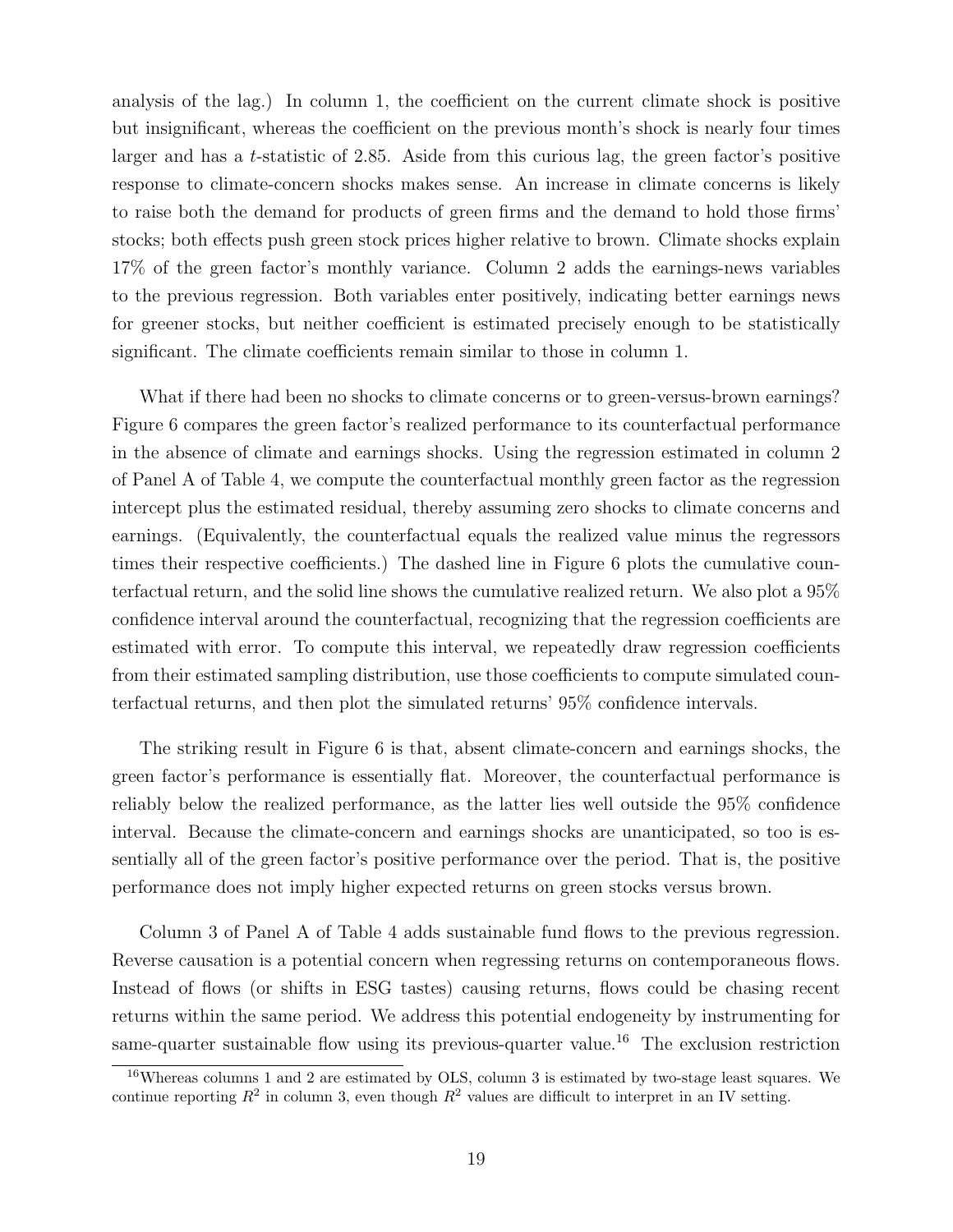plausibly holds, because flows cannot chase future realized returns. We find large first-stage t-statistics, indicating that the relevance condition holds and there is no problem with weak instruments.

In column 3 we also add sustainable funds' lagged total AUM, a proxy for the level of ESG tastes. This addition is motivated by PST's theoretical result that the expected greenfactor return depends negatively on the average strength of ESG tastes (see equation (33) in PST), and the size of the ESG industry depends positively on those tastes (see Figure 5 in PST). We obtain annual sustainable fund AUM from the previously mentioned Morningstar report.<sup>17</sup> We scale ESG AUM by the total market capitalization of CRSP stocks.

The coefficients on both of the fund variables in column 3 exhibit their predicted signs. The estimated coefficient on flows is positive, consistent with higher flows indicating stronger green-stock demands and thus upward pressure on green-stock prices. The lagged AUM of sustainable funds gets a negative estimated coefficient, consistent with the above PST prediction. As with the earnings shocks, however, neither of the fund variables enters with enough precision to achieve statistical significance. One possible explanation is that our proxies for ESG flows and assets are noisy, given that they are derived from data on U.S. sustainable mutual funds and ETFs, omitting other ESG holdings. The coefficients on the climate and earnings variables are virtually unchanged from their values in column 2. These results suggest that our proxies for earnings news and ESG flows do not provide information about shifts in green demands beyond that captured by our climate-concern variable.

Panels B and C of Table 4 are analogous to Panel A, except that the dependent variable is not the green factor but rather its green component (Panel B) or brown component (Panel C). The two components behave rather differently. The brown component's relation to lagged climate news is significantly negative, whereas the green component's relation is insignificant. Moreover, the R-squareds in Panel C are much larger than those in Panel B. The main result from Panel A—a significant relation between the green factor and lagged climate news—is thus driven by the factor's brown component. An increase in climate concerns appears to hurt brown stocks, with a delay.

$$
A\hat{U}M_t = \begin{cases} \text{True, known } AUM_t \text{ if } t \text{ is the year's last quarter} \\ A\hat{U}M_{t-1}(1+R_t^{mkt}) + ESGFlow_t(1+\frac{1}{2}R_t^{mkt}) \text{ otherwise,} \end{cases}
$$
(7)

where  $R_t^{mkt}$  is the market return in quarter t. The fraction  $\frac{1}{2}$  reflects that flows arrive throughout a quarter.

<sup>&</sup>lt;sup>17</sup>We convert Morningstar's annual series to a quarterly series by using data on ESG flows and market returns, to approximate capital gains and losses. We estimate ESG funds' AUM at the end of quarter  $t$ , denoted  $A\hat{U}\overline{M}_t$  as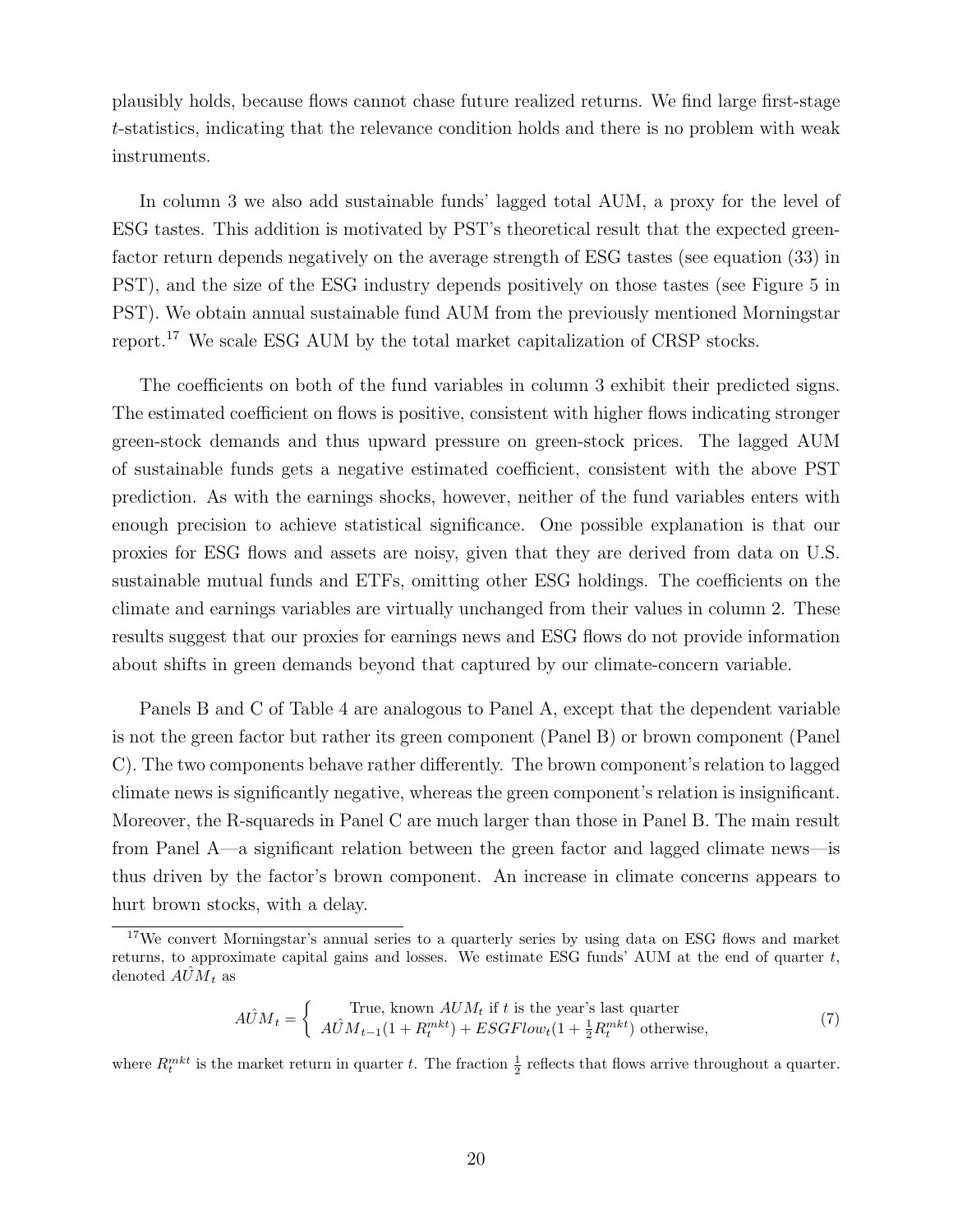#### 5.3.1. Deconstructing the green factor's performance

We also decompose the green factor's performance with respect to its sources. Figure 7 displays the decomposition based on the estimates in column 3 of Panel A of Table 4. The solid line plots the green factor's realized cumulative performance. The other lines show the factor's counterfactual performance after "turning off" one or more shocks. First, we compute counterfactual green-factor returns assuming zero changes in climate concerns. These counterfactual returns equal realized green-factor returns minus the contemporaneous and lagged changes in climate concerns times their respective estimated coefficients. Next, we additionally assume zero earnings shocks. Finally, we assume zero ESG flows. To plot the latter line, we set ESG flows to zero in the regression model, and we set ESG assets to their counterfactual values in the absence of ESG flows. Counterfactual ESG assets grow by ESG funds' imputed returns but not their flows.<sup>18</sup>

Figure 7 reveals that climate-concern shocks account for most of the gap between the actual and counterfactual performance plotted previously in Figure 6; the additional contribution from earnings shocks is modest. New in Figure 7 is the effect of zeroing out sustainable fund flows, in addition to the climate-concern and earnings shocks removed previously. Under that all-in scenario, the counterfactual performance of the green factor is substantially negative, as shown by the bottom dash-dot line. In other words, shutting down all of the identified ex post shocks to the green factor leaves it with negative estimated performance, consistent with its theoretically implied ex ante performance.

The patterns in Figures 6 and 7 look very similar when we replace the green factor by the GMB portfolio introduced in Section 3.2. As in Figure 6, GMB's positive performance disappears after removing the effects of climate-concern and earnings shocks. As in Figure 7, GMB's counterfactual performance is substantially negative after removing the effect of sustainable fund flows. The figures are in the Appendix. Our conclusions are therefore robust to two different measures of green-versus-brown stock performance.

$$
ESGR1_t = \frac{ESGAssets_t - ESGFlows_t}{ESGAssets_{t-1}} - 1 \tag{8}
$$

$$
ESGR2_t = \frac{ESGAssets_t}{ESGAssets_{t-1} + ESGFlows_t} - 1.
$$
\n(9)

We set  $ESG\tilde{A}ssets_t = ESGAssets$  in 2009q4, then in subsequent quarters we grow ESG assets by the imputed  $ESGR_t$ . We then scale  $ESG\tilde{A}ssets_t$  by the size of CRSP, as before. We find that counterfactual ESG assets are roughly flat from 2009 to 2020.

<sup>&</sup>lt;sup>18</sup>Define *ESGAssets<sub>t</sub>* to be AUM at end of quarter t, *ESGFlows<sub>t</sub>* to be ESG flows during t, and *ESGR<sub>t</sub>* to be return on ESG funds in t. We impute the value of  $ESGR_t$  by taking the average of  $ESGR_{1t}$  and  $ESGR2<sub>t</sub>$  from the following two equations, which differ only in the assumed timing of flows: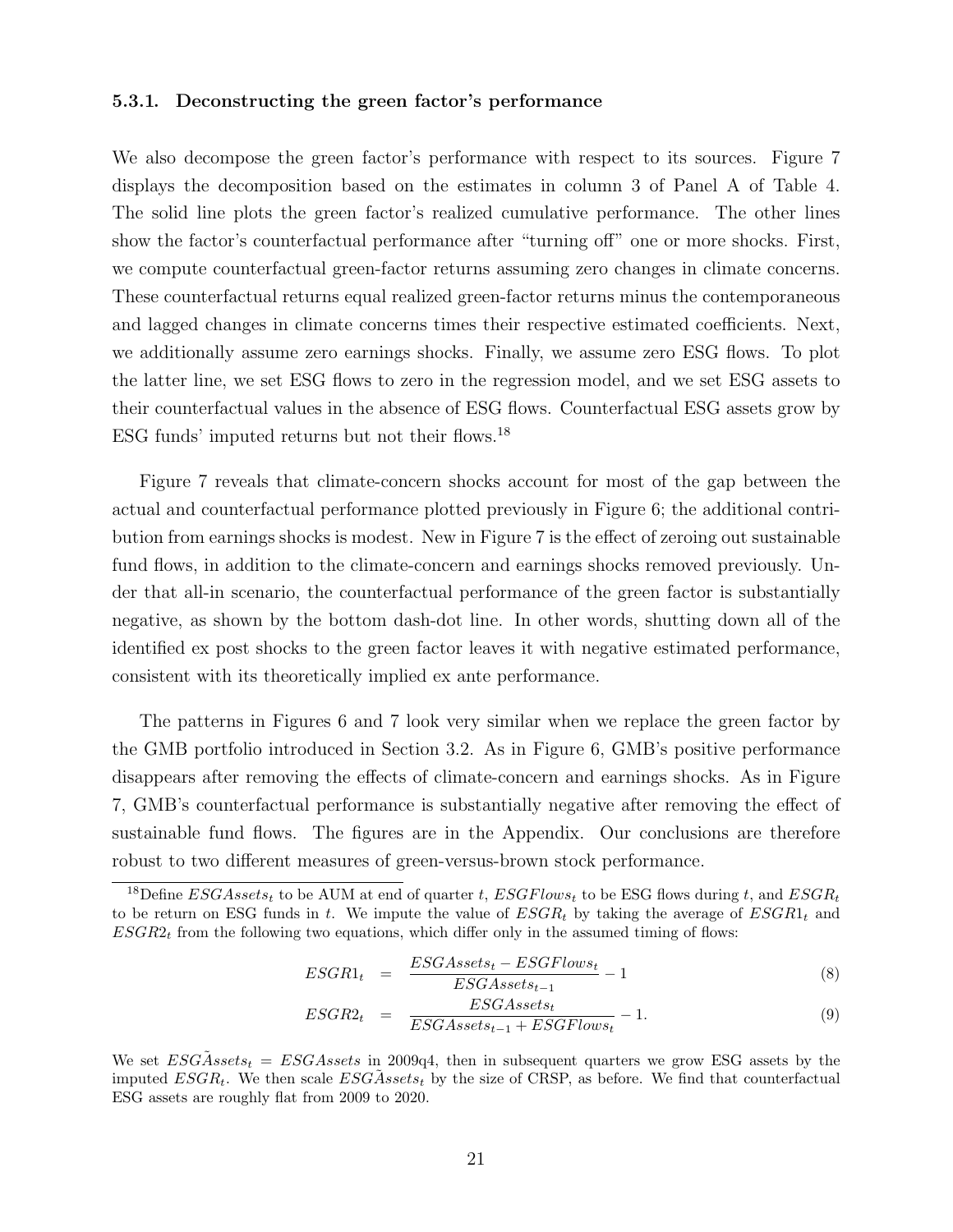#### 5.3.2. Sources of the green factor's alpha

Next, we analyze sources of the green factor's alpha. As noted earlier, the green factor's performance over our sample period remains significantly positive after controlling for various factors. In particular, even though the green factor tilts away from value stocks, the value factor's unprecedented underperformance in the 2010s cannot explain the green factor's positive performance. To assess similar robustness of the results in this section, we compute each month's realized green factor net of its exposure to the three factors of Fama and French (1993) by taking the intercept plus the residual from the time-series regression of the green factor on the Fama-French factors. We then use this green-factor "alpha" instead of the green factor to repeat the analyses in Panel A of Table 4 and Figure 6. The results appear in Table 5 and Figure 8.

The results in Table 5 are very similar to those in Panel A of Table 4. Climate-concern shocks enter positively for both the current and previous month, with the previous month's effect being much larger and statistically significant. Although none of the other variables enter with significance, their coefficients again have their predicted signs, with the minor exception of ESG flow, which enters with a small negative coefficient. Overall, the regression results using the green-factor alpha deliver a virtually identical message to those using the green factor. Not surprisingly, the same statement then applies to the counterfactual analysis displayed in Figure 8. That is, zeroing out climate and earnings shocks removes all of the otherwise substantial positive alpha. We find similar results if we repeat these analyses using Carhart (1997) four-factor alphas, Pástor-Stambaugh (2003) four-factor alphas, or Fama and French (2015) five-factor alphas (see the Appendix).

As explained earlier, our measure of climate concerns builds on that of Ardia et al. (2021). Those authors in turn acknowledge the prior work of Engle et al. (2020), who construct two measures of climate concerns, also based on media coverage. Ardia et al. discuss those alternative measures and explain that their measure adds risk as another component of climate concerns. We rely on that more recent measure, but we also examine the robustness of our results to including the Engle et al. measures. We find that doing so does not change our conclusions. For example, we augment the independent variables in column 3 of Panel A of Table 4 by including climate-concern shocks based on both of the Engle et al. measures for the current and previous month. The coefficients on all of those additional variables are statistically insignificant. In contrast, the shocks we construct based on the Ardia et al. measure still enter in that augmented regression as they do in the earlier regressions: the coefficient is positive and insignificant for the current month but much larger and significant for the previous month. See the Appendix for details.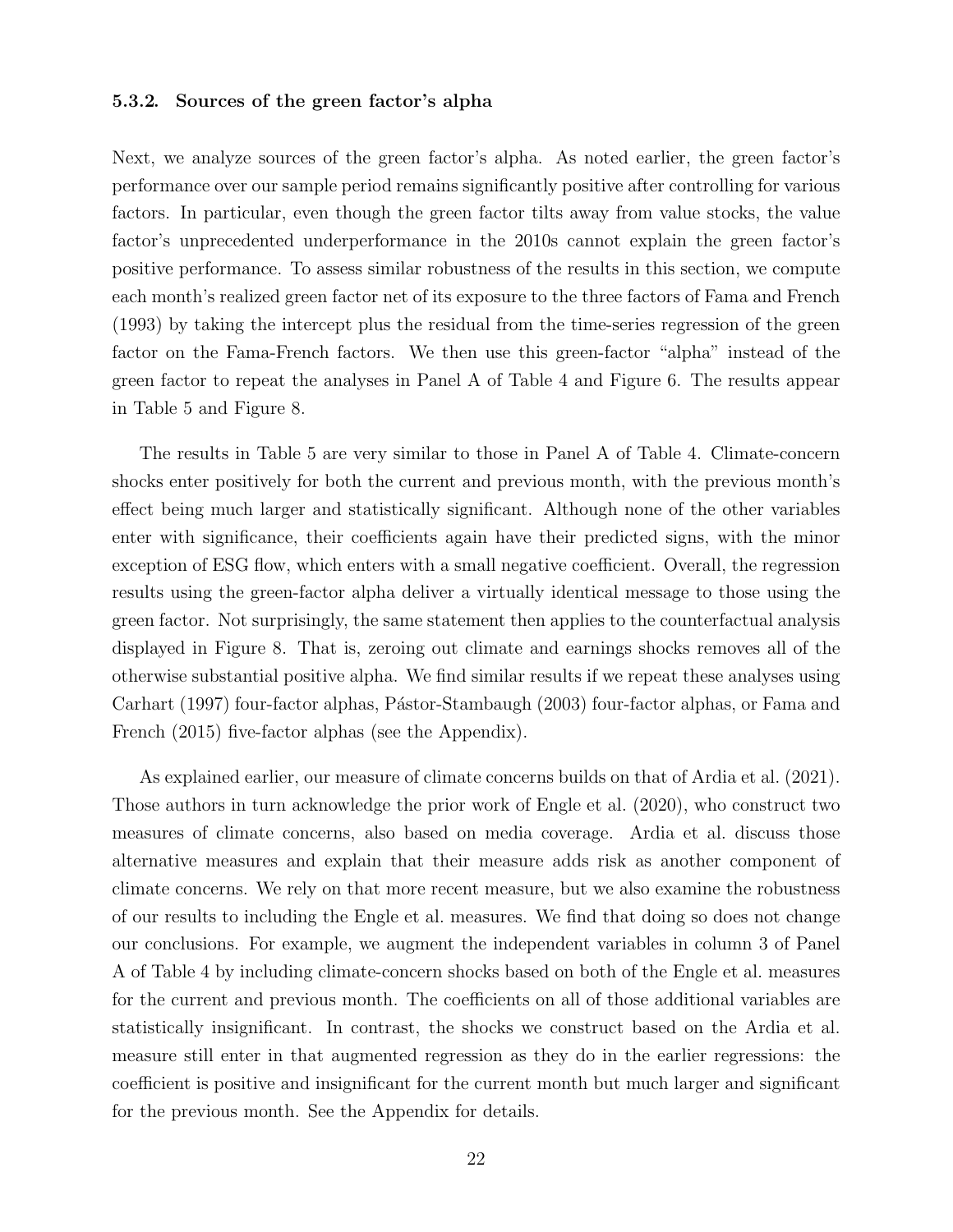# 6. Greenness and individual stock returns

All of our empirical analysis thus far is based on the time series of green-versus-brown portfolio returns. Next, to show that our conclusions do not hinge solely on portfolio returns, we run panel regressions using individual stocks.

Table 6 reports regressions of individual stock returns in month t on various regressors. All regressions include time fixed effects and therefore capture cross-sectional variation in returns. We begin in column 1 with a single regressor: the stock's greenness,  $g_{i,t-1}$ . The coefficient on greenness is significantly positive, indicating that greener stocks perform better over the sample period, consistent with the positive performance of the green factor.

Column 2 of Table 6 adds two regressors:  $g_{i,t-1}$  interacted with the climate-concern shock in months t and  $t - 1$ . The coefficients on those regressors mirror the results in column 1 of Panel A of Table 4: the coefficient on  $g_{i,t-1}$  interacted with month t's climate-concern shock is positive but insignificant, while the coefficient on the interaction with month  $t - 1$ 's shock is larger and significant. As before, this result implies that green stocks outperform when climate concerns increase, albeit mostly with a lag. Notably, the coefficient on standalone greenness,  $g_{i,t-1}$ , turns slightly negative.<sup>19</sup> That is, all of green stocks' outperformance indicated in column 1 disappears after we remove the effects of increased climate concerns. This result accords with that in Figure 7, in which the green factor's positive performance disappears after removing climate shocks.

Column 3 of Table 6 adds the two earnings-news variables for individual stocks. Not surprisingly, both are strongly related to individual stock returns. Even after controlling for these important drivers of individual stock returns, however, the climate-concern coefficients are little changed, and the coefficient on  $g_{i,t-1}$  remains slightly negative. The same is true in column 4, which adds interactions between  $g_{i,t-1}$  and the ESG flow and AUM variables defined earlier. Similar to before, we instrument for the interaction of  $g_{i,t-1}$  and contemporaneous ESG flows by using  $g_{i,t-1}$  interacted with lagged ESG flows. Consistent with the predicted signs, the flow interaction enters positively and the AUM interaction enters negatively, but neither is significant. These results mirror the time-series results in Table 4. Finally, adding book-to-market as a regressor in column 5 has negligible effects. Importantly, across columns 2 through 5, the climate-concern coefficients remain little changed, and the coefficient on  $g_{i,t-1}$  remains slightly negative but insignificant.

<sup>&</sup>lt;sup>19</sup>The sample shrinks as we move across the columns and add more regressors. These changes in sample are not responsible for the changes in g's coefficient, however. In the Appendix, we hold the sample constant across the columns and show a similar pattern in  $q$ 's coefficients.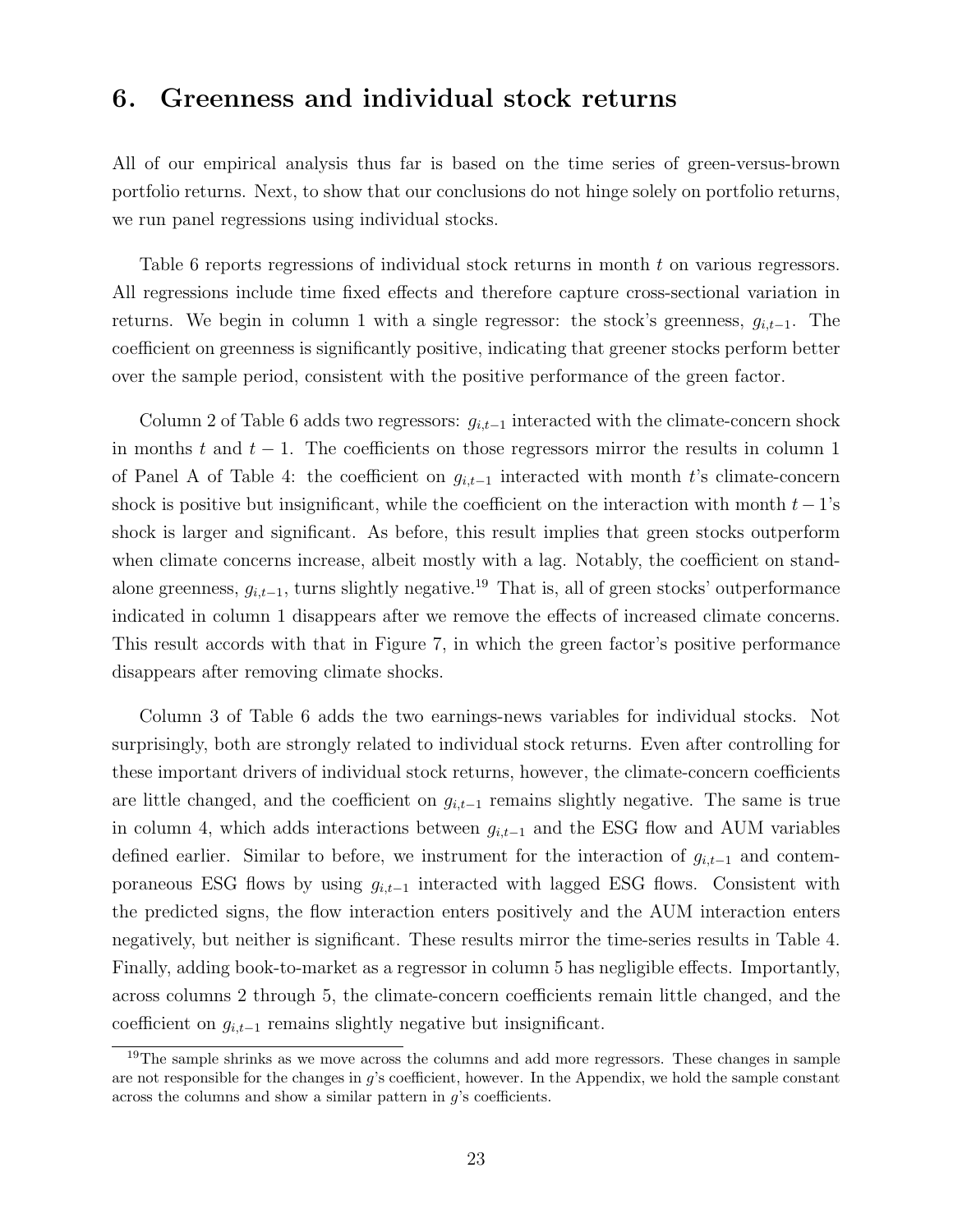Overall, the panel-regression analysis of individual stocks delivers the same message as the time-series analysis of the green factor: the outperformance of green stocks over brown is attributable entirely to climate-concern shocks.

# 7. Timing of climate news and green-factor returns

In this section, we take a closer look at the strong relation between the green factor's returns and shocks to climate concerns. As shown previously in Section 5.3, this relation is positive but mostly asynchronous. Recall from Tables 4 and 5 that the green factor has a positive but insignificant relation to the current month's climate-concern shock, whereas its relation to the previous month's climate shock is significant and much stronger. To better understand this relation, we examine it at a higher data frequency.

### 7.1. Daily data

First, we turn to the daily frequency. To create the daily green-factor series, we apply equation (4) day by day. The daily change in climate concerns is well approximated by  $MCCC_t$ , the value of the MCCC index on day  $t^{20}$  We make an adjustment for non-trading days, on which stock returns are missing but the MCCC index is available. Since news released during non-trading days gets into stock prices on the first subsequent trading day, we define  $MCCC_t$  to be the sum of the MCCC index values since the end of the previous trading day. For example,  $MCCC_t$  on a Monday is the sum of the raw MCCC values from Saturday, Sunday, and Monday. Equipped with the daily series of the green factor and  $MCCC_t$ , we estimate the slope coefficients in the time-series regression

$$
GF_t = a + \sum_{\tau=0}^{T} \beta_{\tau} MCCC_{t-\tau} + e_t , \qquad (10)
$$

where  $GF_t$  is the green factor on day t and  $T = 5$  days.

Figure 9 plots the estimated  $\beta_{\tau}$  coefficients for lags of  $\tau = 0, 1, \ldots, 5$  days, along with their 95% confidence intervals. The estimate of  $\beta_0$  is positive and statistically significant. This evidence is consistent with that of Ardia et al. (2021), who also report a positive contemporaneous daily relation between their MCCC index and green stock returns. This

<sup>&</sup>lt;sup>20</sup>The daily value of  $\rho$  implied by the monthly value of 0.94 is 0.998. As a result,  $1 - \rho \approx 0$  and the second term in equation (6) is small. With  $T = 1,095$  days,  $\rho^T = 0.998^{1095} \approx 0.1$ , so the third term in equation (6) is also small, implying  $\Delta C_t \approx MCCC_t$ . We use the same approximation later at the weekly frequency, where it is also quite precise because the weekly  $\rho = 0.985$  and  $T = 156$  weeks.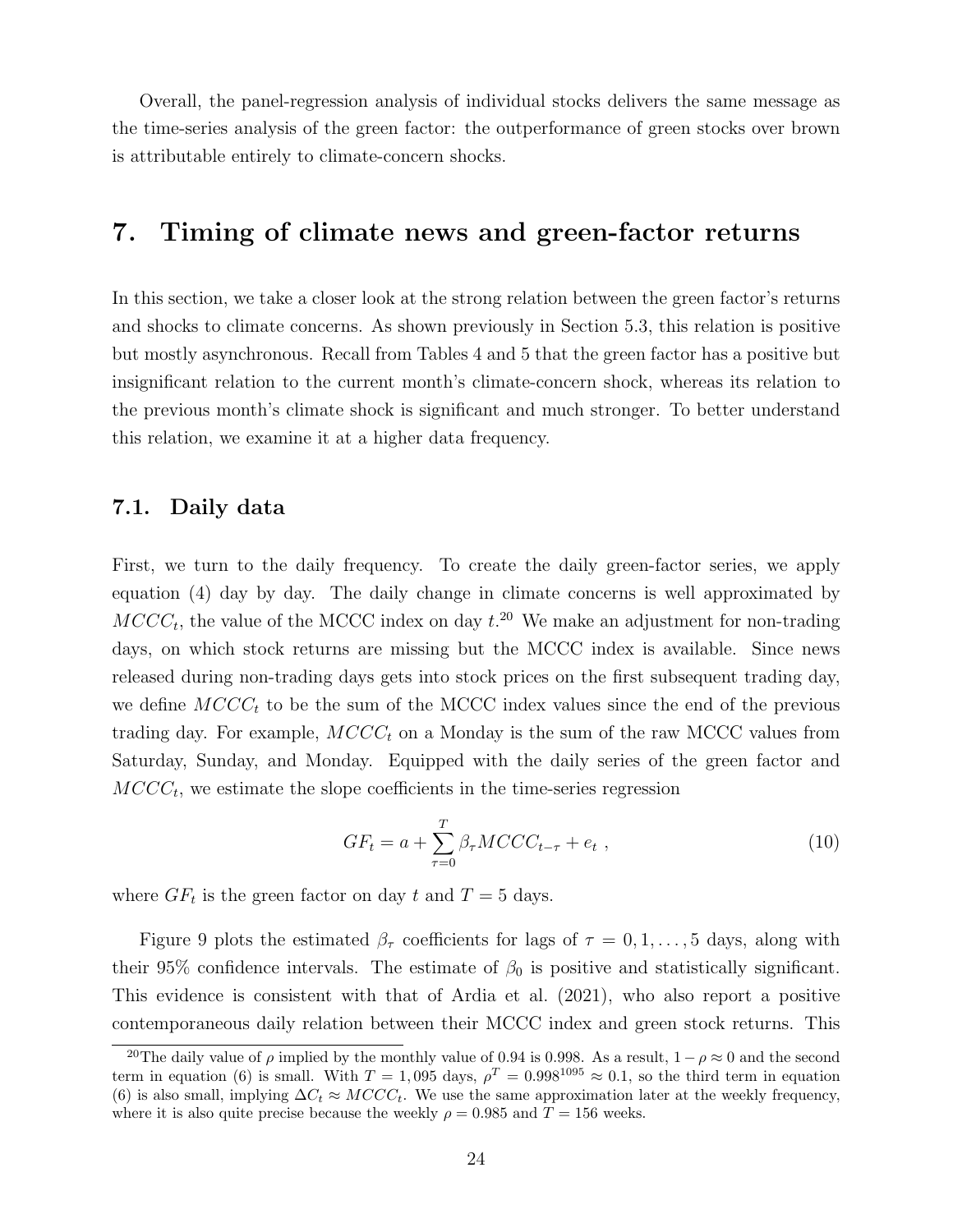is not a given because Ardia et al. measure stocks' greenness differently, by using firms' self-reported greenhouse gas emissions as reported by the Asset4/Refinitiv database. Ardia et al.'s stock universe is also smaller than ours as they focus on the S&P 500 firms.

Figure 9 also shows negative estimates of  $\beta_1$  and  $\beta_2$ , though only that of  $\beta_1$  is significant, and marginally so. The estimated magnitudes of  $\beta_1$  and  $\beta_2$  add up approximately to that of  $\beta_0$ , indicating that the negative relations estimated at lags of one and two days offset the positive contemporaneous relation. These results explain why we do not observe a significant contemporaneous relation in monthly data. A natural interpretation of the daily results is that trading driven by same-day climate news exerts temporary price pressure that is fully reversed within two days.

### 7.2. Weekly data

We conduct the same analysis at the weekly frequency. We measure the weekly change in climate concerns by  $MCCC_t$ , the value of the MCCC index averaged across the days in week t. To create the weekly green-factor series, we compound daily factor realizations within each week. We then run the time-series regression in equation  $(10)$ , except that t is now measured in weeks, with  $T = 7$  weeks.

Figure 10 plots the estimates of  $\beta_{\tau}$  for lags  $\tau = 0, 1, \ldots, 7$  weeks, along with their 95% confidence intervals. The point estimate of  $\beta_0$  is positive but far from significant. The estimates of  $\beta_2$ ,  $\beta_3$ ,  $\beta_4$ , and  $\beta_5$  are all positive, though only  $\beta_4$  is significant, marginally, at the 95% confidence level. The weekly relation is thus lagged, peaking at the lag of four weeks. This evidence is consistent with our prior evidence based on monthly data. Stock prices seem to incorporate shifts in climate concerns with a multi-week delay.

## 7.3. Role of firm size

To shed more light on this delay, we examine the role of firm size. It is well known that stocks of smaller firms are less liquid and less covered by analysts. It is therefore possible that smaller firms' stock prices respond to news more slowly than larger firms' stock prices. Small firms play a disproportionate role in the green factor because both of the factor's legs are weighted by greenness rather than market cap (see equation (4)). The factor's delayed reaction to climate news could therefore be driven by small firms.

To examine this hypothesis, we relate climate news to the GMB portfolio rather than to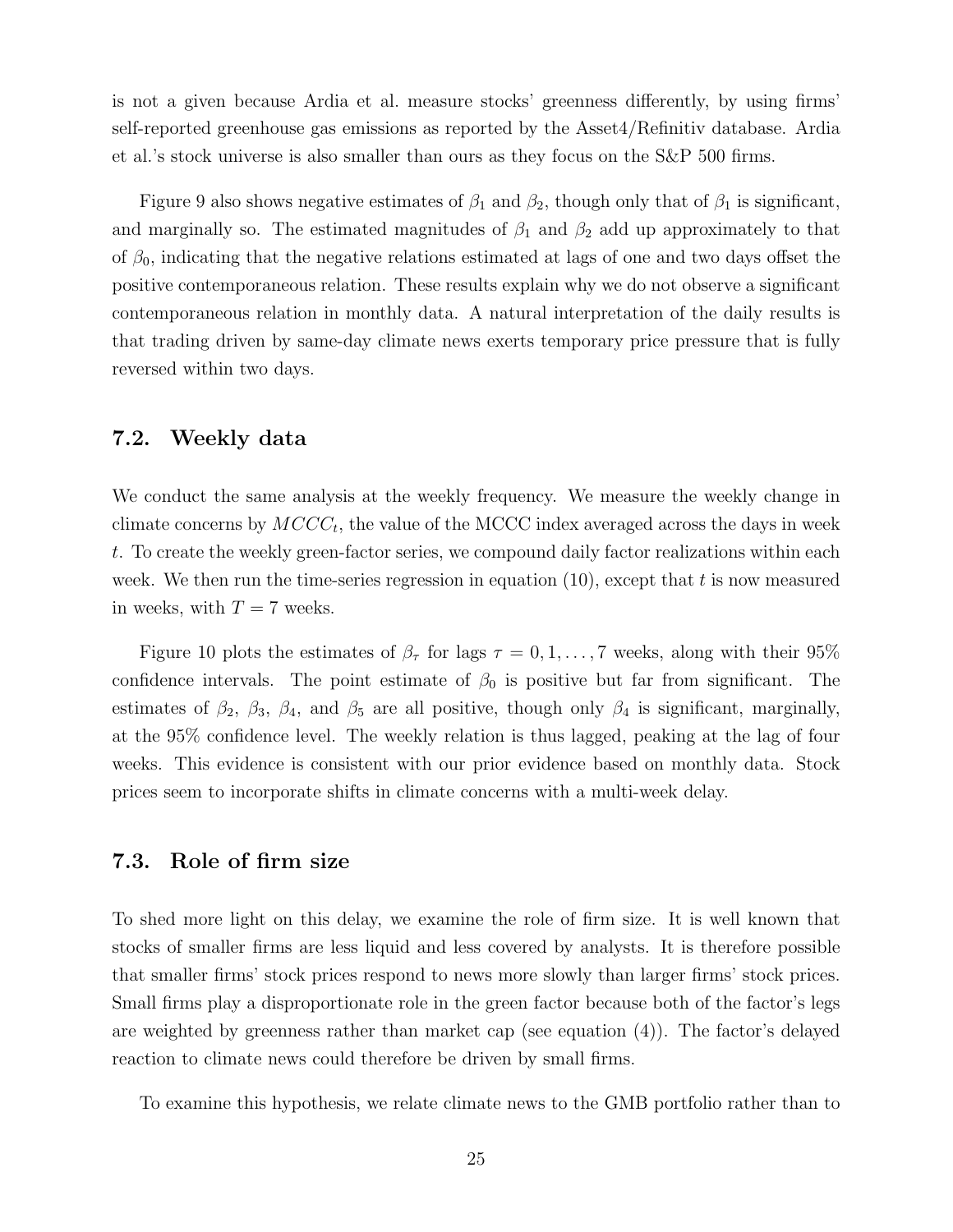the green factor. Small firms play a weaker role in GMB than in the green factor because both of GMB's legs are weighted by market cap. The results are in Table 7, which is the counterpart of Table 4, except that the green factor is replaced by GMB.

Panel A of Table 7 shows that GMB's reaction to climate news is contemporaneous rather than delayed. The slope coefficient on the current month's climate-concern shock is positive and significant, with t-statistics between 2.4 and 2.5. In contrast, the coefficient on the previous month's climate-concern shock is less than half the magnitude and insignificant. The delayed reaction to climate news thus weakens when stocks are value-weighted rather than greenness-weighted. These results are consistent with climate news getting into stock prices sooner for large firms than for small firms.

In Panels B and C of Table 7, the dependent variable is no longer GMB but rather its green and brown legs, both market-hedged. These panels show that GMB's positive contemporaneous association with climate news is driven largely by GMB's green leg. The brown leg also contributes, but its influence is weaker and statistically insignificant. An increase in climate concerns thus appears to boost green stocks without significantly affecting brown stocks. Comparing Tables 4 and 7 suggests that stocks of large green firms respond to climate news quickly, whereas brown stocks respond mostly with a delay.

## 8. Industry greenness

Our analysis thus far is based on  $g_{i,t}$ , a measure of the firm's total greenness that reflects two components: the greenness of the firm's industry and the relative greenness of the firm within its industry. How do each of those components contribute to our results? To investigate this question, we decompose  $g_{i,t}$  as

$$
g_{i,t} = gAcross_{i,t} + gWithin_{i,t},\tag{11}
$$

with  $gAcross_{i,t}$  equal to the average  $g_{i,t}$  of all firms within the same industry as stock i in month t, and  $gWithin_{i,t} = g_{i,t} - gAcross_{i,t}$ .

Table 8 reports the same regressions as in Table 6, except that each independent variable containing  $g_{i,t}$  is replaced by two variables, one for each component in equation (11). We first see that the superior performance of green stocks relative to brown is largely attributable to industry greenness. In column (1) of Table 8, the coefficient on  $gAcross_{i,t}$ , industry greenness, is 3.6 times the coefficient on  $gWithin_{i,t}$ , within-industry greenness; the former coefficient has a significant t-statistic of 2.14, whereas the latter's t-statistic is only 1.11.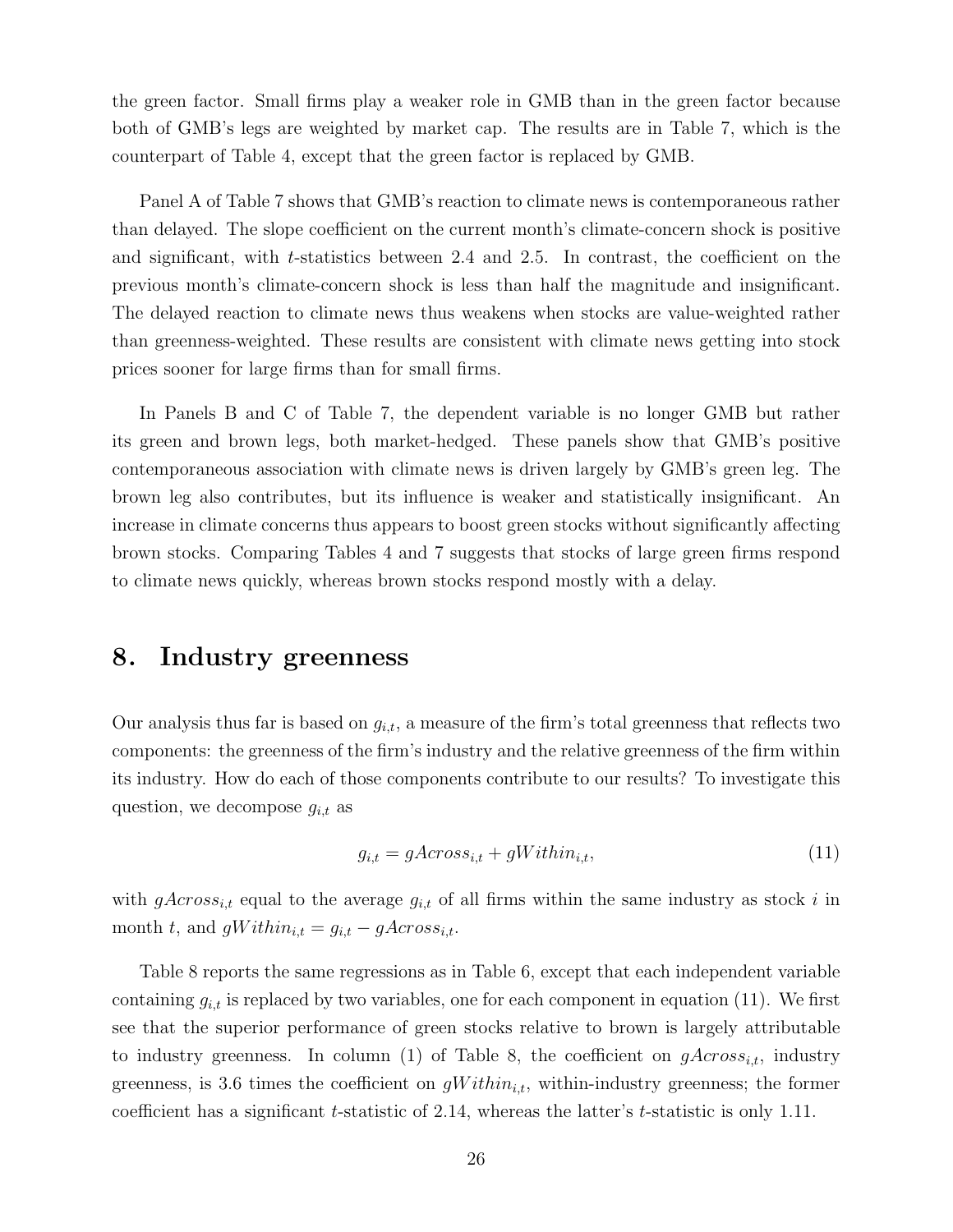Industry greenness continues to play the dominant role in Table 8's remaining columns, which analyze the sources of green stocks' outperformance. Recall that the key result in Table 6 is the significantly positive coefficient on  $g_{i,t-1}$  interacted with month  $t-1$ 's climate-concern shock. When the latter shock is instead interacted with  $gAcross_{i,t}$ , industry greenness, the coefficient on that variable is significantly positive in each of columns (2) through (5). In contrast, when the same climate shock is interacted with  $qWithin_{i,t}$ , within-industry greenness, the coefficient is insignificant throughout. Therefore, we conclude that industry greenness is the key component of a firm's greenness, explaining both the overall performance of green stocks as well as the climate-shock source of that performance.

The importance of industry greenness in explaining the superior performance of green stocks is also evident in the time series of green and brown portfolio returns. Figure 11 displays the original GMB analyzed earlier (cf. Figure 4) as well as an alternative GMB series constructed the same way but with  $gWithin_{i,t}$  replacing  $g_{i,t-1}$ . We see that the cumulative performance of this alternative, industry-adjusted GMB is much weaker than the original. While the original GMB's average return is positive and highly significant  $(t = 3.23;$  see column 1 of Table 2), the average return of the industry-adjusted GMB is four times smaller and insignificant  $(t = 0.99)$ ; see the Appendix). Therefore, the original GMB's performance owes much to industry-level greenness.

# 9. Conclusion

Realized returns are a popular proxy for expected returns in the empirical asset pricing literature. However, high realized returns do not always indicate high expected returns, especially if they are realized over a relatively short period. We offer the salient example of green assets over the past decade. We show that green assets' high recent returns are unexpected, reflecting news about environmental concerns rather than high expected returns. After constructing a theoretically motivated green factor from U.S. stock data, we show that the factor's recent outperformance vanishes after removing the effects of climate-concern shocks. A two-factor asset pricing model featuring the green factor absorbs much of the historic underperformance of value stocks in the 2010s. Finally, our evidence suggests that small stocks underreact to climate news.

Realized asset returns are notoriously noisy, and much of their volatility is viewed as inexplicable (e.g., Roll, 1984). We explain some of it for the green factor by linking the factor's returns to various proxies for shocks to green demands, such as a text-based measure of climate concerns, two measures of green-versus-brown earnings news, and sustainable fund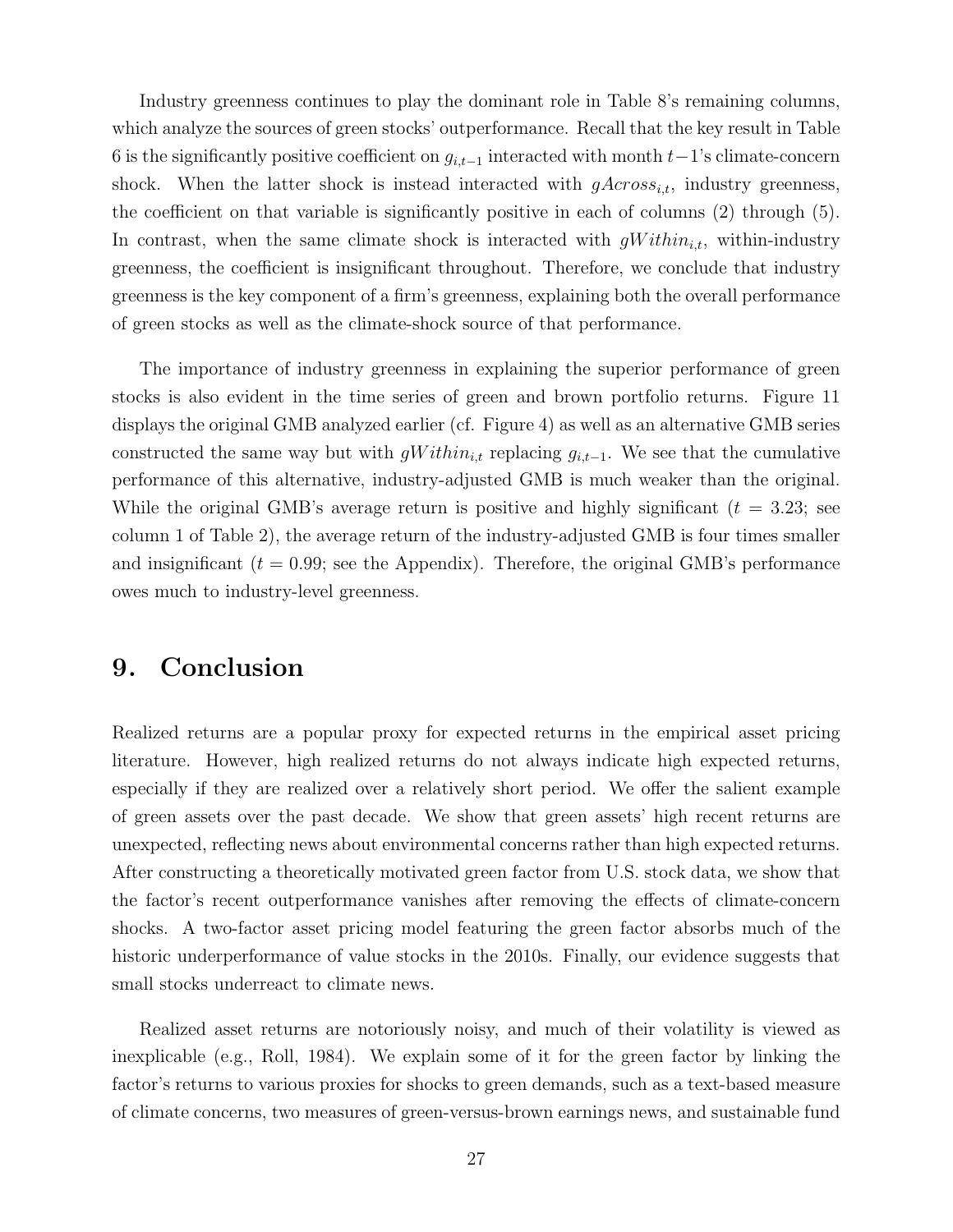flows. Additional proxies can be considered by future studies, with the aim of explaining a larger fraction of the green factor's returns. Future work can also apply our approach to other aspects of ESG investing, within various equity styles, and for other asset classes.

Our results contain a warning for investigations of climate-risk pricing. We find that green stocks typically outperform brown when climate concerns increase. This result echoes similar findings by Choi, Gao, and Jiang (2020), Engle et al. (2020), and Ardia et al. (2021). Equilibrium expected returns of stocks that are better hedges against adverse climate shocks include a negative hedging premium if the representative investor is averse to such shocks (e.g., PST). Empirically confirming a climate risk premium, however, must confront the large unanticipated positive component of green stock returns during the last decade. Without accounting for those unexpectedly high returns on stocks that appear to be relatively good climate hedges, one could be led astray. That is, one could infer that stocks providing better climate hedging have higher expected returns, not lower as theory predicts.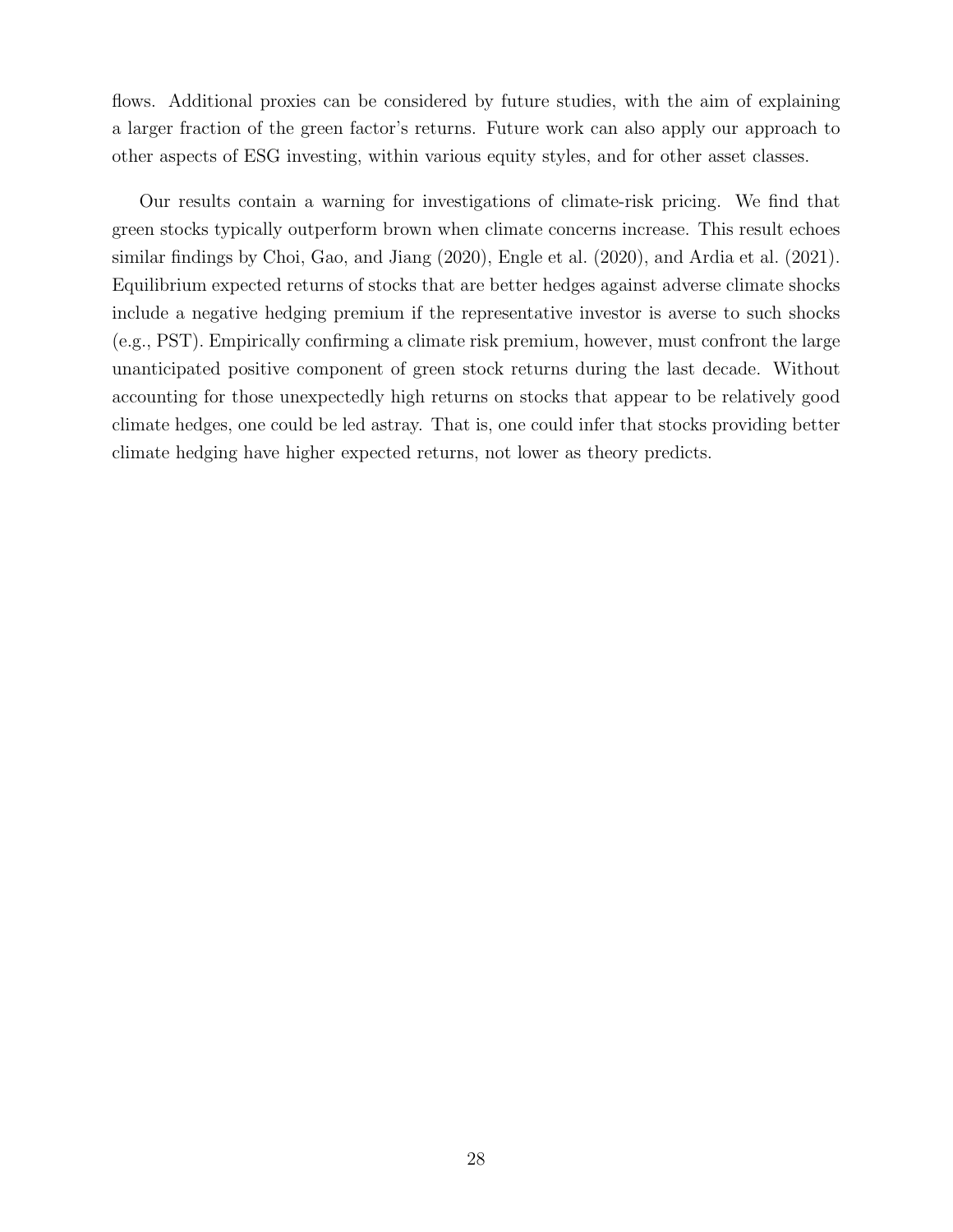

Figure 1. German twin bonds. Panel A plots the daily time series of annual yields on the German government's 10-year green bond and its non-green twin. Panel B plots the "greenium," the yield difference between the green bond and its non-green twin. Panel C plots the performance of a portfolio that goes long the 10-year green bond and short its non-green twin. The solid line plots this long-short portfolio's daily cumulative realized return. The dashed line plots the expected cumulative return as of the first day of trading of the green bond (September 8, 2020), absent a subsequent change in the greenium, which was −1.6 bps on that day.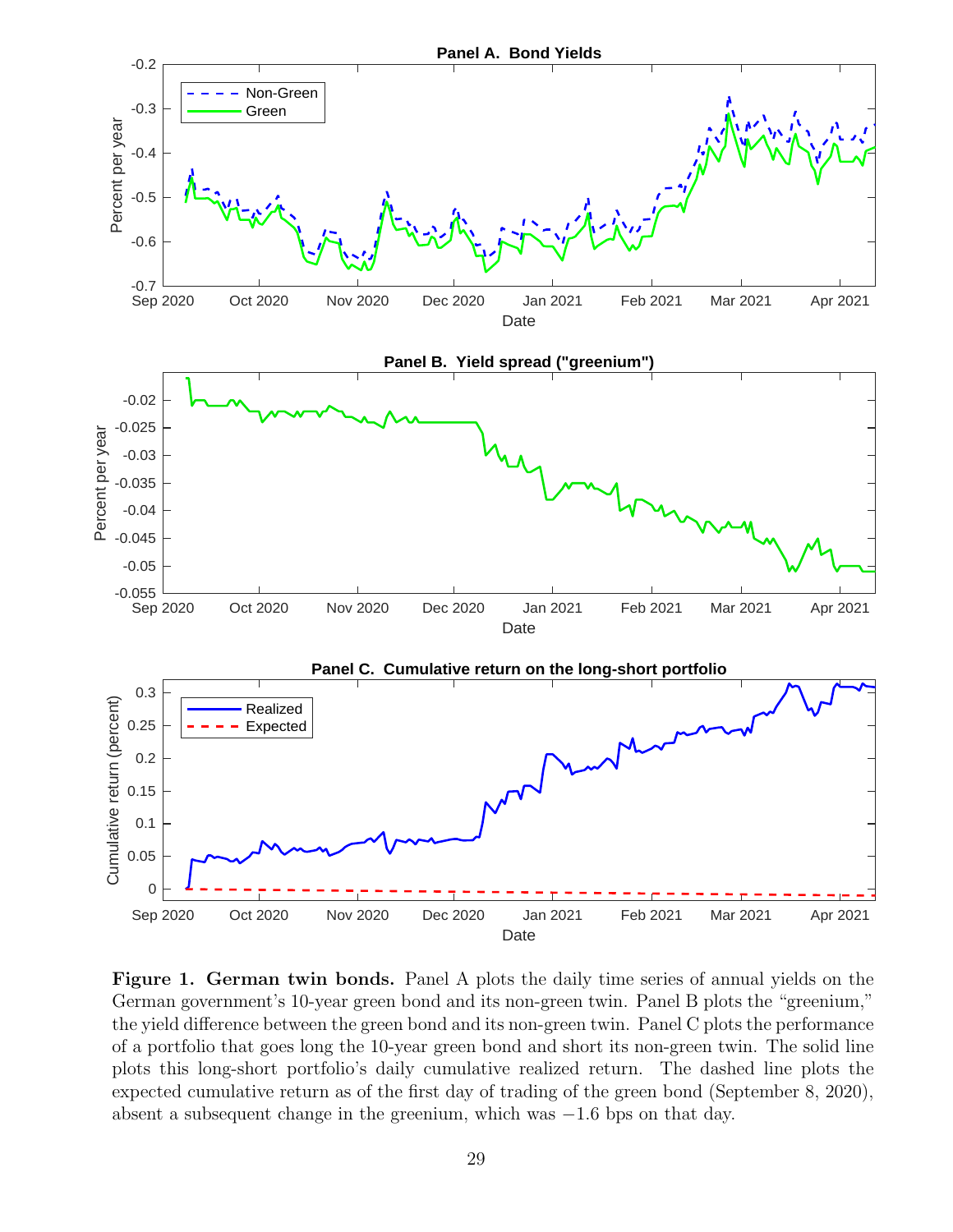

Figure 2. MSCI coverage. The figure plots the number of stocks in our sample with non-missing MSCI environmental scores at the beginning of the month. The dashed red line is at November 2012, where our sample begins. MSCI expanded its coverage in October 2012. We begin our sample in November 2012, as we require lagged environmental scores.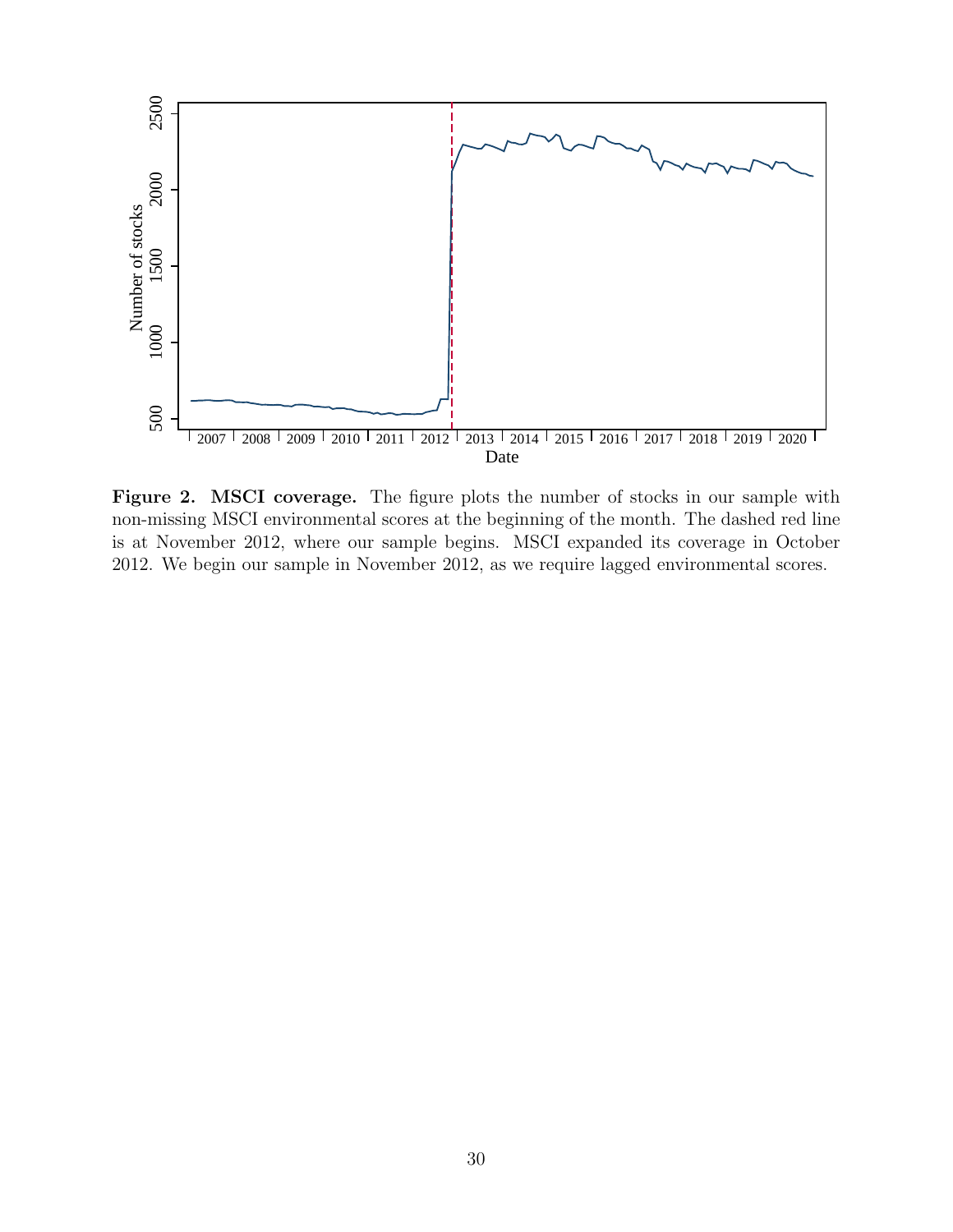

Figure 3. Returns on value-weighted green and brown portfolios. This figure plots the green and brown portfolios' cumulative returns. The values of the green and brown lines at the end of 2020 are 2.649 and 0.913, implying green stocks outperformed brown by  $(2.649 - 0.913) \times 100 = 174$  percentage points over this period.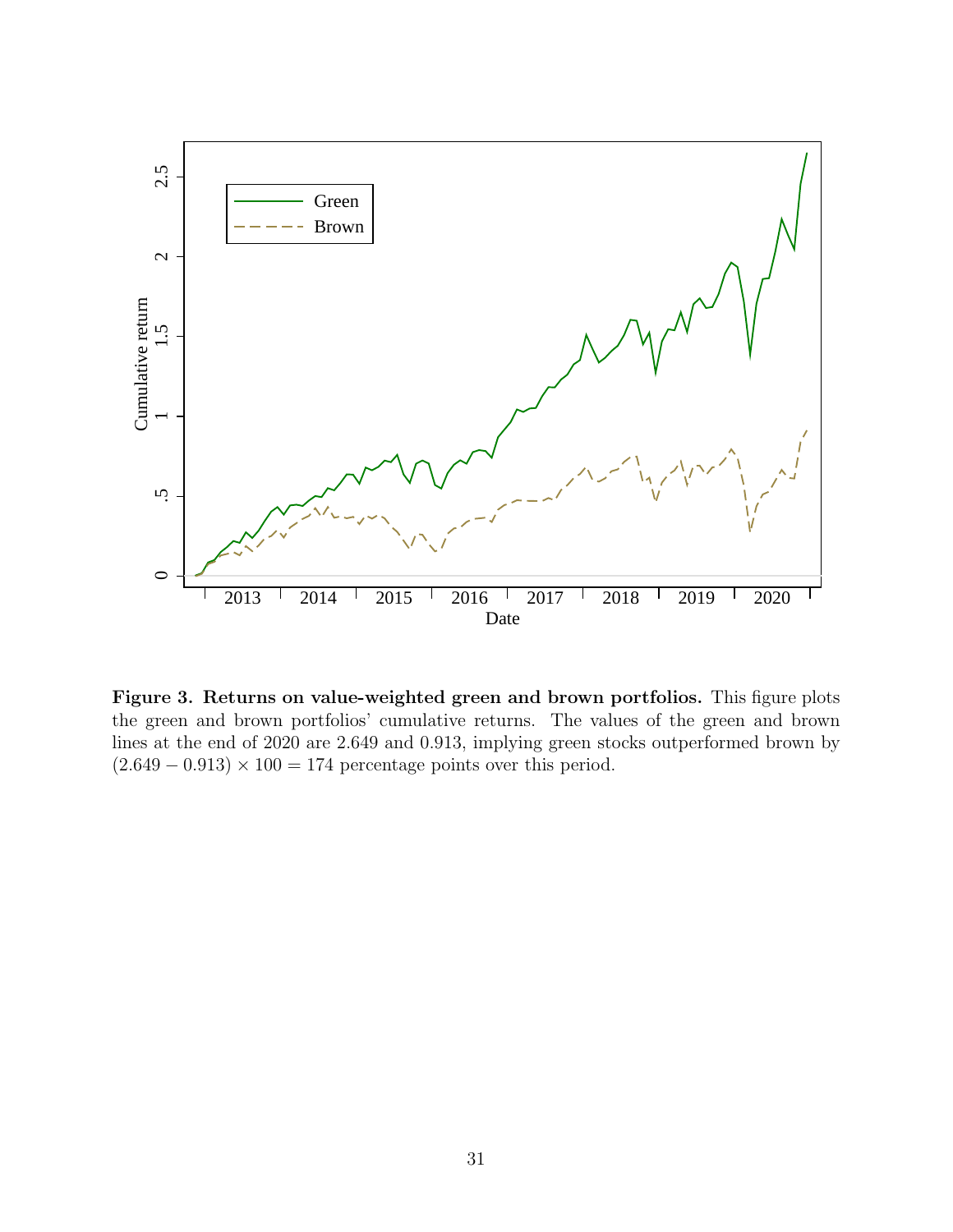Panel A. Green factor versus GMB



Panel B. Green and brown contributions to the green factor



Figure 4. Green factor and its components. Panel A plots the cumulative green factor (solid line) and the cumulative GMB return (dashed line). Panel B plots the cumulative contributions to the green factor made by green stocks (solid line) and brown stocks (dashed line).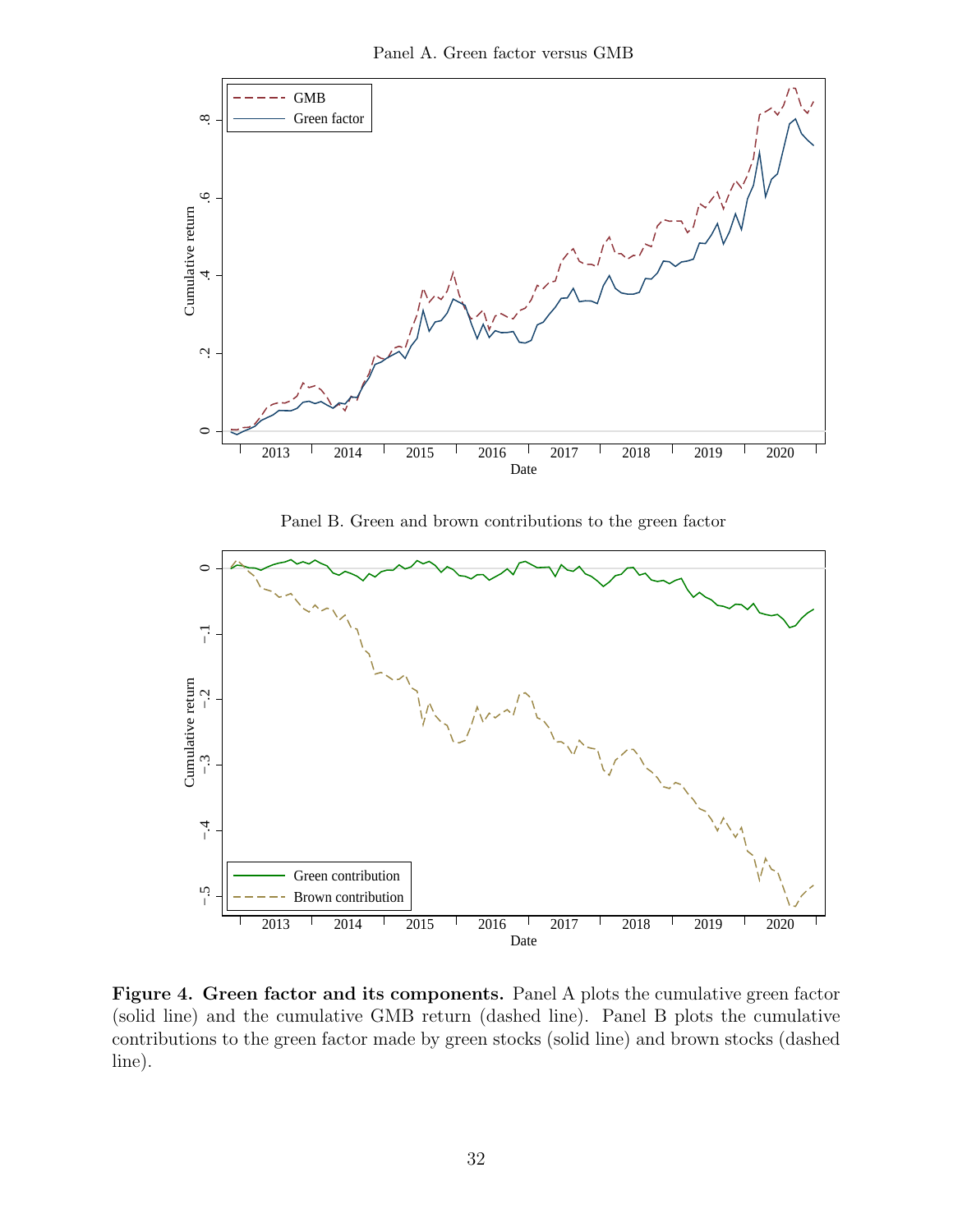

Figure 5. Climate concerns and the green factor. The level of climate concerns is computed as  $C_t = \sum_{\tau=0}^{36} \rho^{\tau} MCCC_{t-\tau}$ , where  $MCCC_t$  is the monthly measure of Ardia et al.  $(2021)$ , and  $\rho = 0.94$ .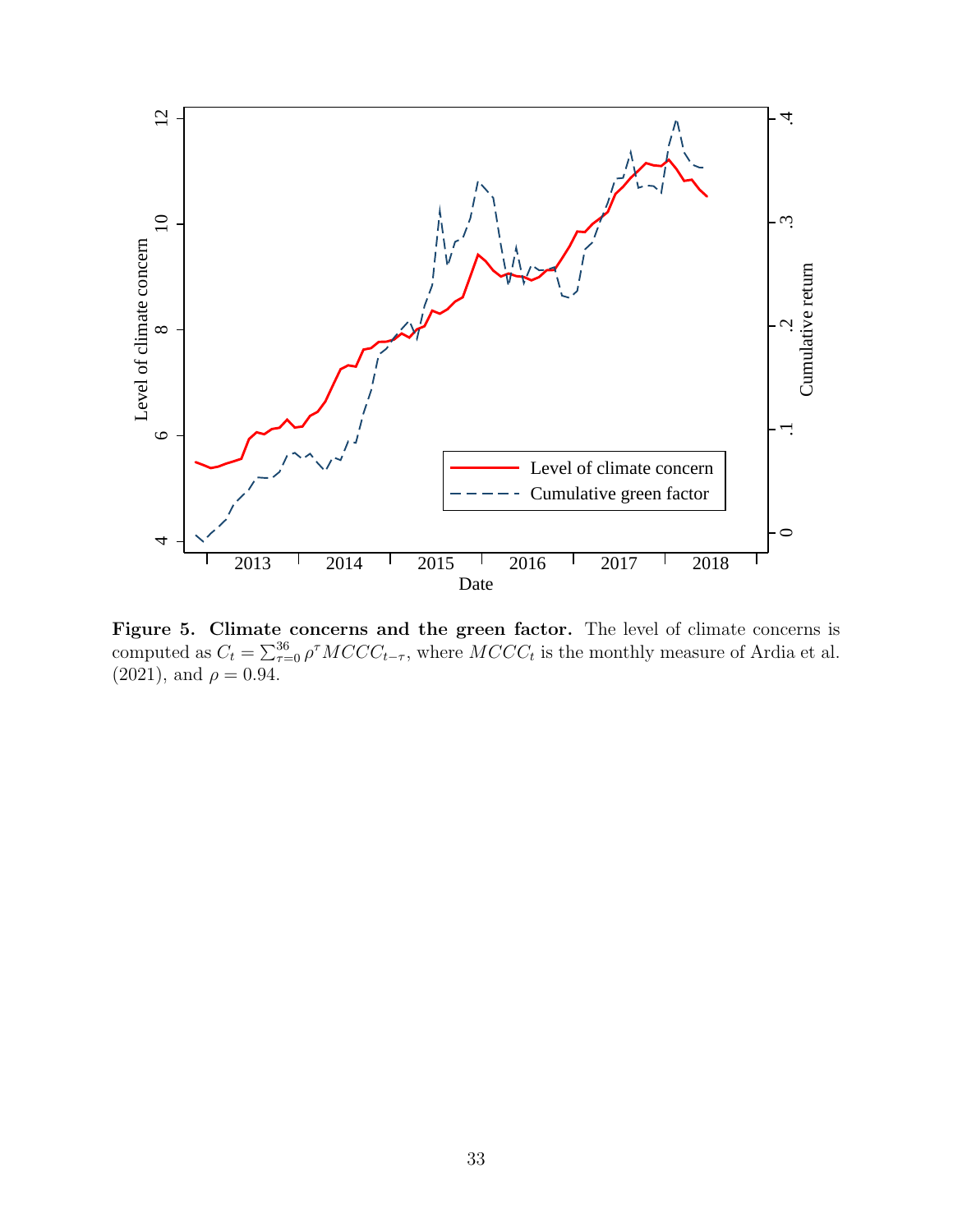

Figure 6. Counterfactual green-factor returns. The solid line shows realized cumulative, compounded green-factor returns. The dashed line shows its counterfactual counterpart computed from column 2 of Panel A of Table 4. The counterfactual monthly green-factor return equals its realized value minus the regressors times their respective regression slopes. Dotted lines indicate the counterfactual's 95% confidence interval. We compute confidence intervals using the following steps: (1) Estimate the regression from column 2 of Panel A of Table 4 and store the estimated coefficients and their covariance matrix. (2) Repeat the following steps  $(2a)-(2c)$  500 times:  $(2a)$  draw a new coefficient vector from a normal distribution with mean and variance saved in step  $(1)$ ;  $(2b)$  use the new coefficient to compute each period's counterfactual return; (2c) compute and store cumulative counterfactual returns. (3) Each month, compute the 2.5th and 97.5th percentiles of the counterfactual cumulative returns stored in step (2c).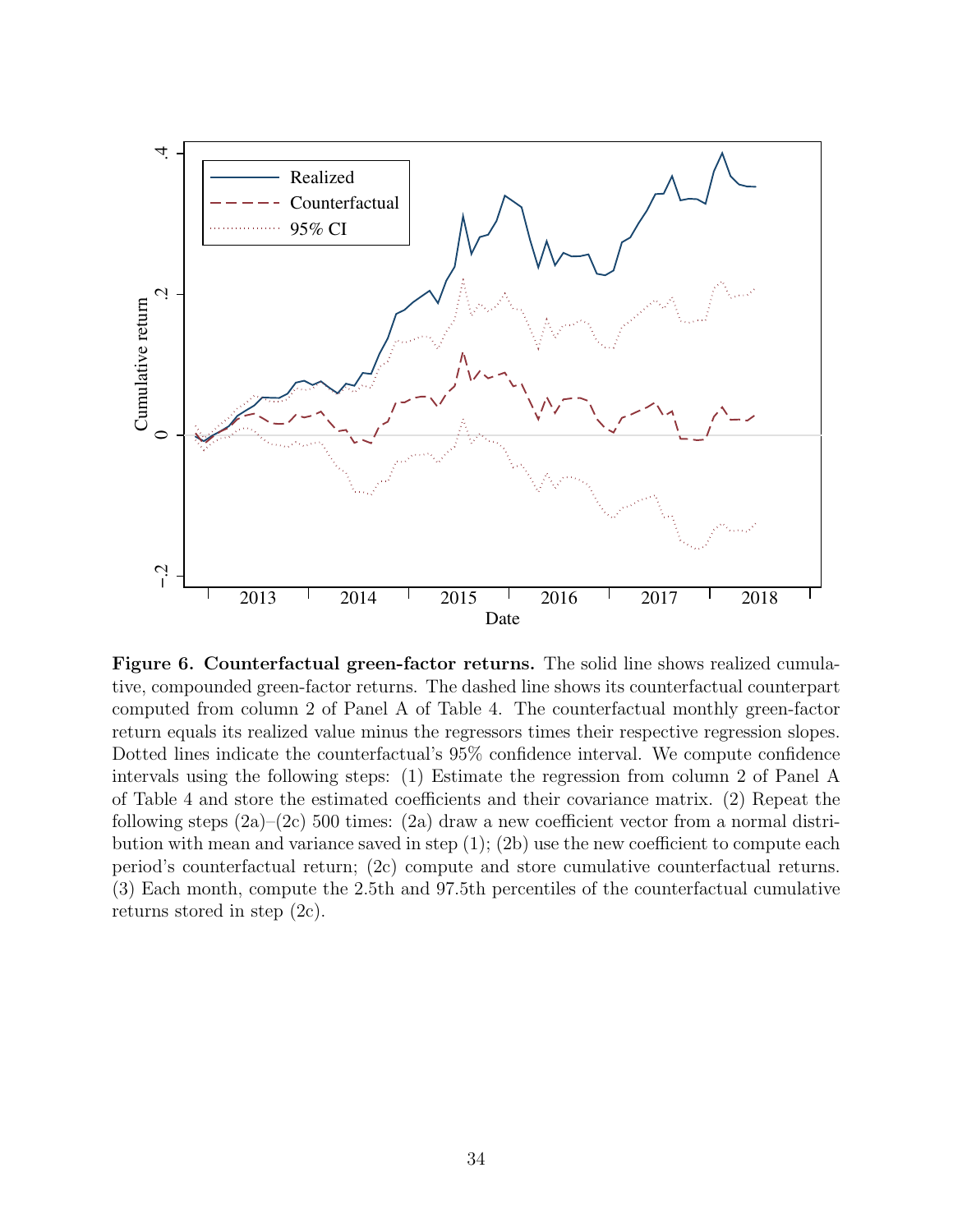

Figure 7. Components of green-factor returns. The solid line plots the realized cumulative, compounded green-factor returns. The remaining lines show counterfactual green-factor returns computed using the model from column 3 of Panel A of Table 4. To create the line "(1) No climate news," we compute counterfactual monthly green-factor returns as their realized value minus the values of "∆ Climate concerns (same month)" and "∆ Climate concerns (prev. month)" times their respective regression coefficients. To create the line "(2) Also no CF news," we use the previous counterfactual returns but also subtract "Earnings announcement returns" and "∆ Earnings forecasts" times their respective regression coefficients. To create the line "(3) Also no ESG flows," we use the previous counterfactual returns but also subtract "ESG flows" times its regression coefficient and ["ESG assets" minus counterfactual ESG assets] times the coefficient on "ESG assets," where counterfactual ESG assets is computed as in footnote 18.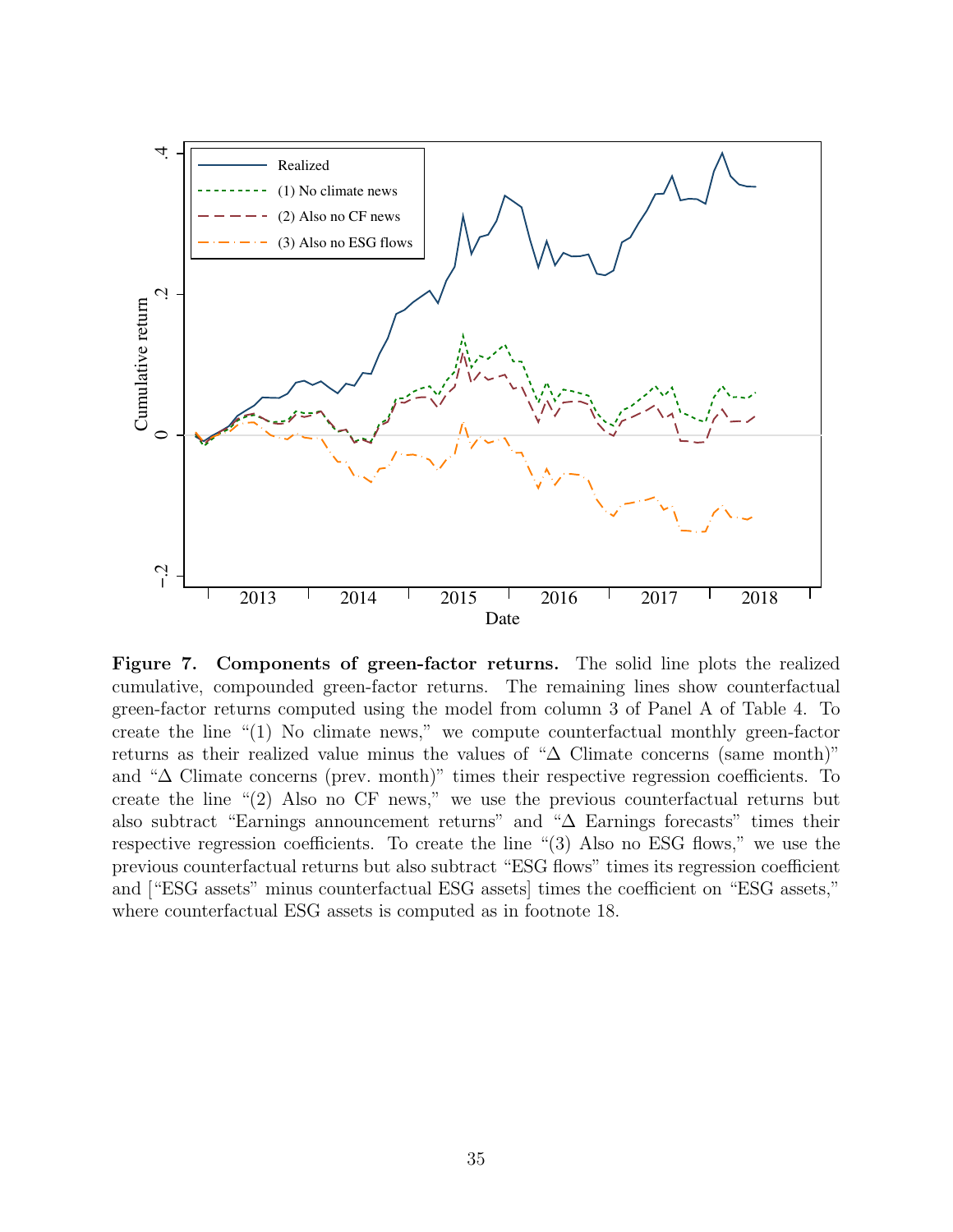

Figure 8. Counterfactual green-factor alpha. This is the same as Figure 6 but replaces the green factor with its Fama-French three-factor alphas, computed as in Table 5.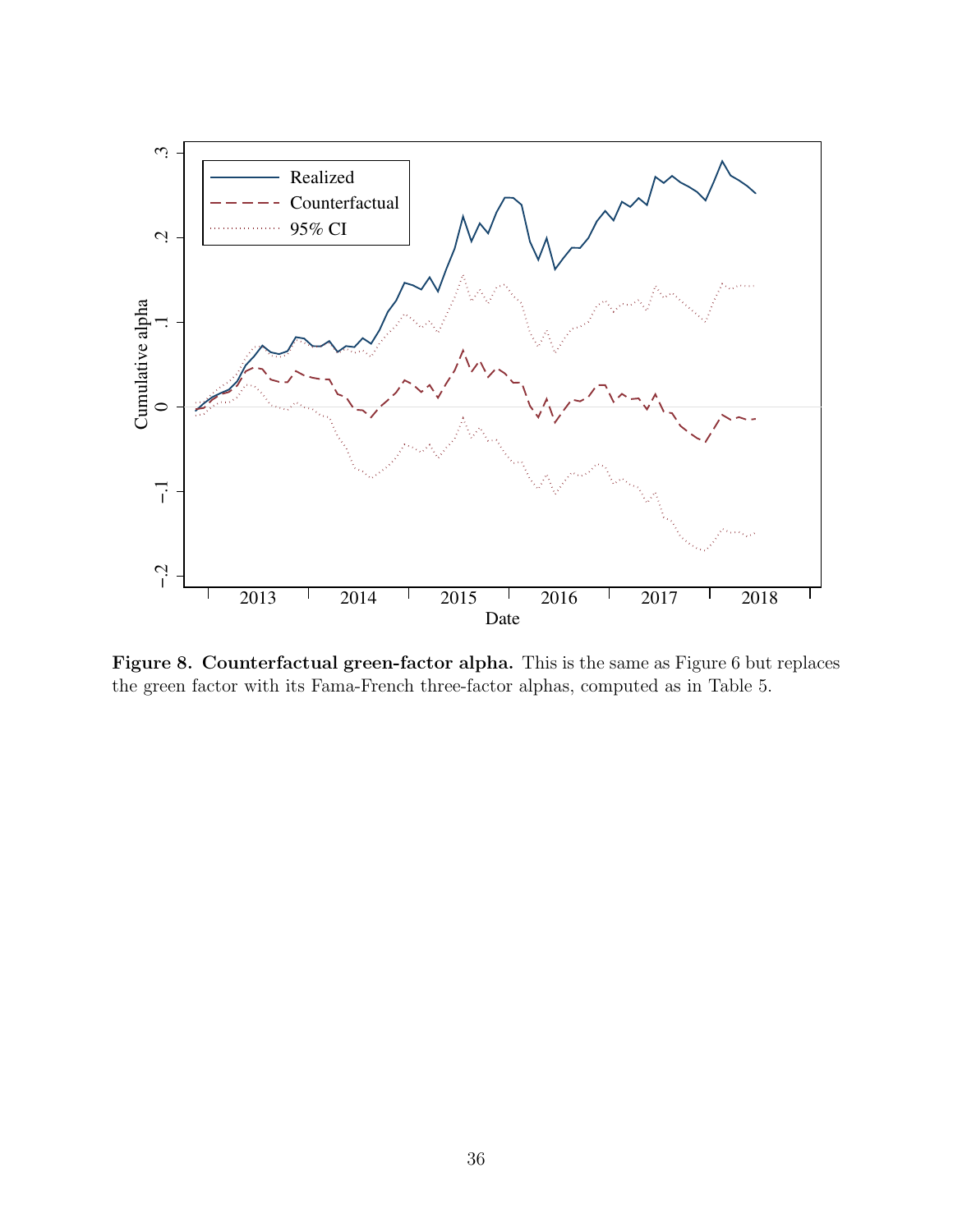

Figure 9. Daily response of the green factor to climate news. This figure plots the  $\beta_{\tau}$  coefficients from the daily time-series regression in equation (10). The sample runs from November 2012 to June 2018. Dashed lines indicate 95% confidence intervals.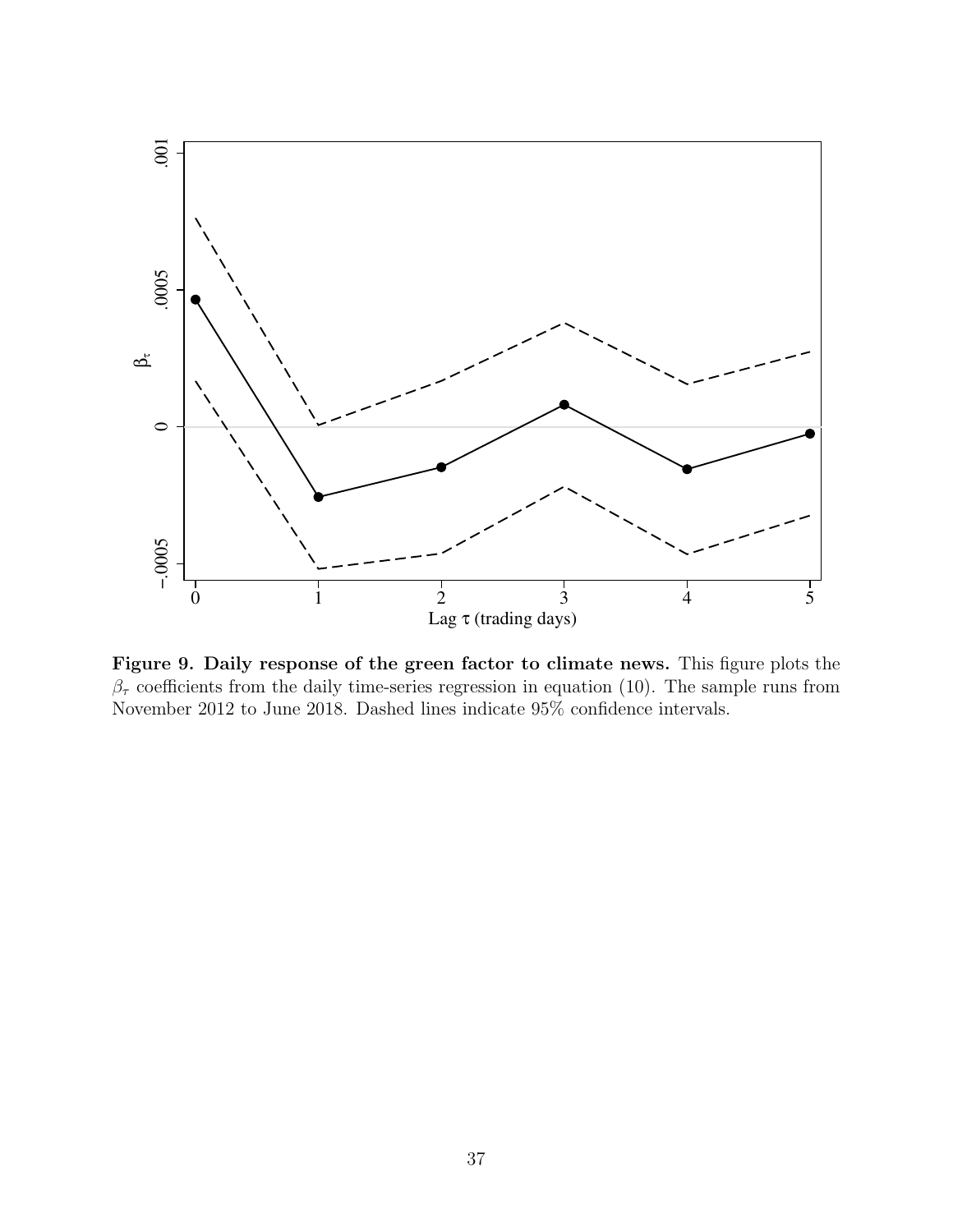

Figure 10. Weekly response of the green factor to climate news. This figure plots the  $\beta_{\tau}$  coefficients from the weekly time-series regression in equation (10). The sample runs from November 2012 to June 2018. Dashed lines indicate 95% confidence intervals.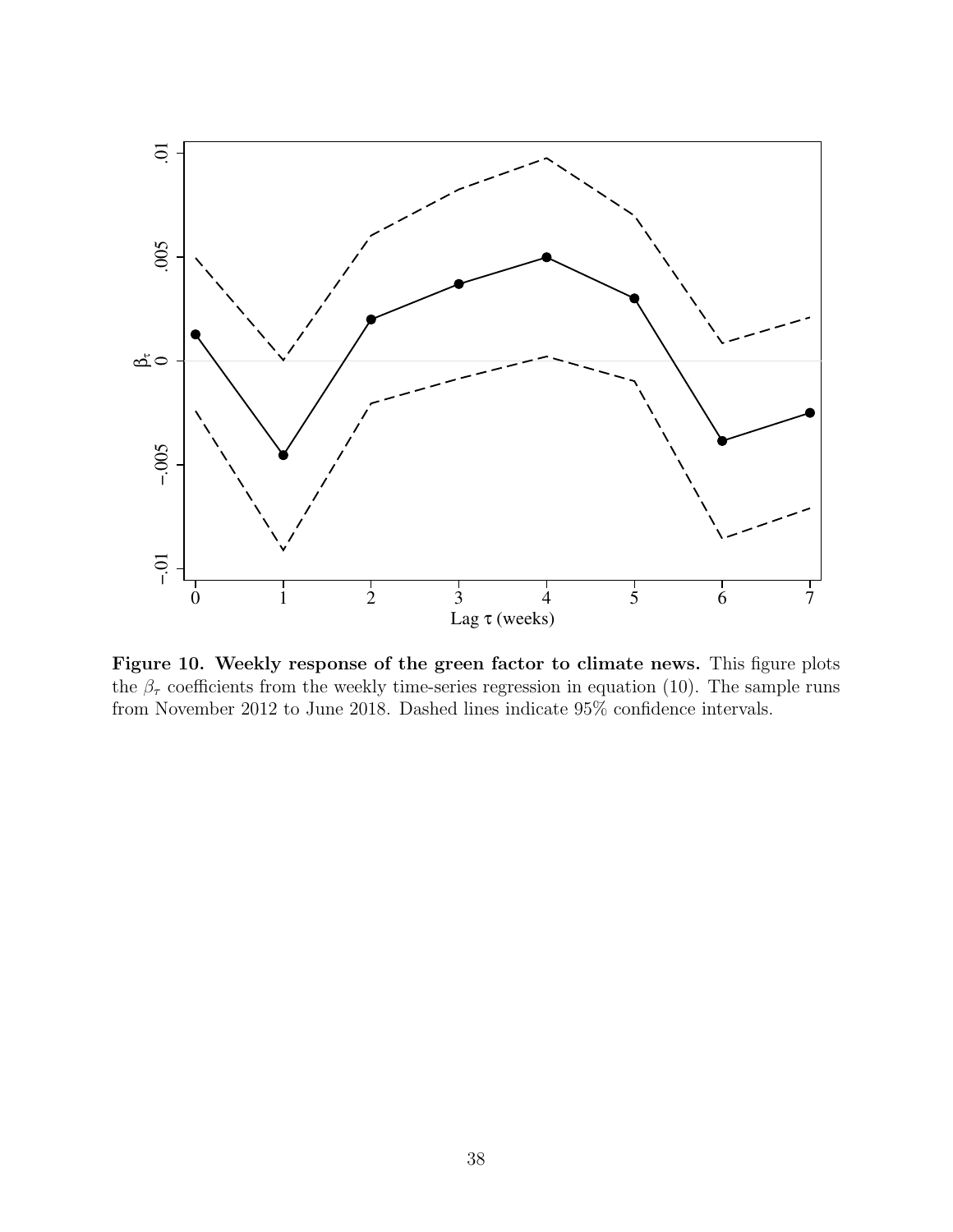

Figure 11. Effect of industry adjustment. The dashed line plots the cumulative return on the original GMB (green-minus-brown) portfolio constructed with firms' total greenness (i.e., not industry-adjusted). The solid line plots the cumulative return on an industryadjusted GMB portfolio, which is constructed using g scores demeaned at the industry  $\times$ month level.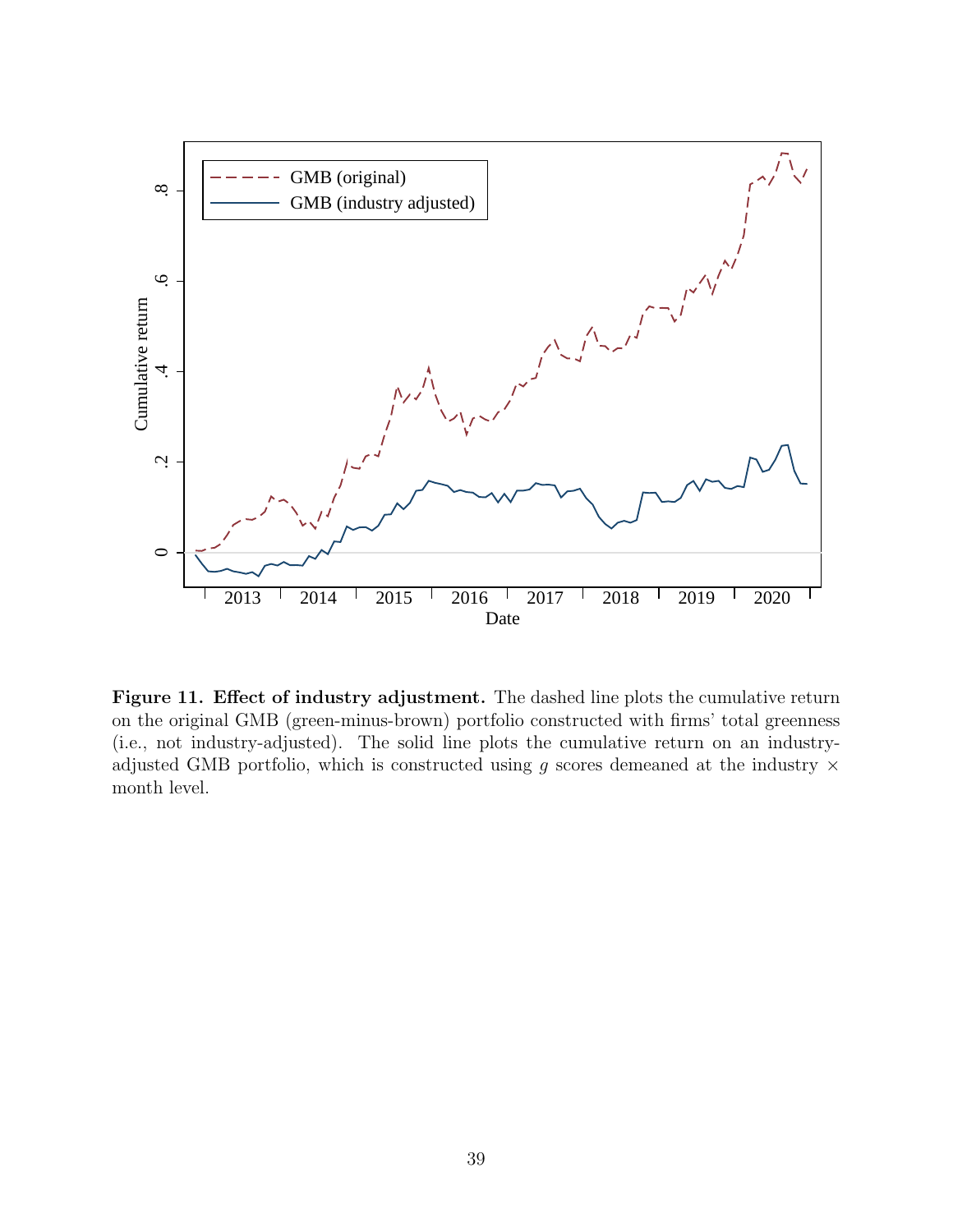## Table 1 Industries ranked by environmental scores

Average  $g$  is the environmental score averaged across firms within each MSCI industry at the end of 2019. MSCI uses the GICS sub-industry classification.

| Rank           | MSCI Industry                     | Average $q$ | Rank | MSCI Industry                      | Average $q$ |
|----------------|-----------------------------------|-------------|------|------------------------------------|-------------|
| 1              | Asset Management & Custody Banks  | 0.870       | 33   | Textiles, Apparel & Luxury Goods   | $-0.502$    |
| $\overline{2}$ | Professional Services             | 0.850       | 34   | Auto Components                    | $-0.505$    |
| 3              | Telecommunication Services        | 0.841       | 35   | Property & Casualty Insurance      | $-0.506$    |
| $\overline{4}$ | Consumer Finance                  | 0.837       | 36   | Casinos $&$ Gaming                 | $-0.542$    |
| 5              | Health Care Equipment & Supplies  | 0.835       | 37   | Real Estate Development            | $-0.548$    |
| 6              | Health Care Providers & Services  | 0.825       | 38   | Semiconductors                     | $-0.657$    |
| 7              | Life & Health Insurance           | 0.761       | 39   | Electrical Equipment               | $-0.750$    |
| 8              | Interactive Media & Services      | 0.736       | 40   | Construction & Farm Machinery      | $-0.758$    |
| 9              | Diversified Financials            | 0.732       | 41   | Tobacco                            | $-0.885$    |
| 10             | Media & Entertainment             | 0.704       | 42   | Trading Companies & Distributors   | $-0.987$    |
| 11             | Diversified Consumer Services     | 0.614       | 43   | Industrial Machinery               | $-1.040$    |
| 12             | Biotechnology                     | 0.567       | 44   | Containers & Packaging             | $-1.091$    |
| 13             | Pharmaceuticals                   | 0.489       | 45   | Energy Equipment & Services        | $-1.159$    |
| 14             | Multi-Line Insurance & Brokerage  | 0.405       | 46   | Real Estate Management & Services  | $-1.198$    |
| 15             | Investment Banking & Brokerage    | 0.387       | 47   | Airlines                           | $-1.214$    |
| 16             | Banks                             | 0.348       | 48   | Hotels & Travel                    | $-1.566$    |
| 17             | Restaurants                       | 0.309       | 49   | <b>Building Products</b>           | $-1.620$    |
| 18             | Construction $&$ Engineering      | 0.125       | 50   | Utilities                          | $-1.903$    |
| 19             | Aerospace & Defense               | 0.097       | 51   | Integrated Oil & Gas               | $-2.008$    |
| 20             | Commercial Services & Supplies    | 0.069       | 52   | Food Products                      | $-2.019$    |
| 21             | Air Freight & Logistics           | $-0.055$    | 53   | <b>Beverages</b>                   | $-2.044$    |
| 22             | Household Durables                | $-0.116$    | 54   | Metals and Mining, Precious        | $-2.193$    |
| 23             | Software & Services               | $-0.130$    | 55   | Oil $\&$ Gas Refining, Marketing   | $-2.522$    |
| 24             | Electronic Equipment, Instruments | $-0.170$    | 56   | Construction Materials             | $-2.556$    |
| 25             | Leisure Products                  | $-0.173$    | 57   | Specialty Chemicals                | $-2.818$    |
| 26             | Automobiles                       | $-0.215$    | 58   | Marine Transport                   | $-2.828$    |
| 27             | Retail - Food & Staples           | $-0.251$    | 59   | Paper & Forest Products            | $-2.930$    |
| 28             | Retail - Consumer Discretionary   | $-0.269$    | 60   | Metals and Mining, Non-Precious    | $-2.947$    |
| 29             | Road & Rail Transport             | $-0.299$    | 61   | Steel                              | $-2.955$    |
| 30             | Household & Personal Products     | $-0.300$    | 62   | Oil & Gas Exploration & Production | $-3.010$    |
| 31             | Industrial Conglomerates          | $-0.364$    | 63   | Diversified Chemicals              | $-3.212$    |
| 32             | Technology Hardware, Storage      | $-0.391$    | 64   | Commodity Chemicals                | $-3.783$    |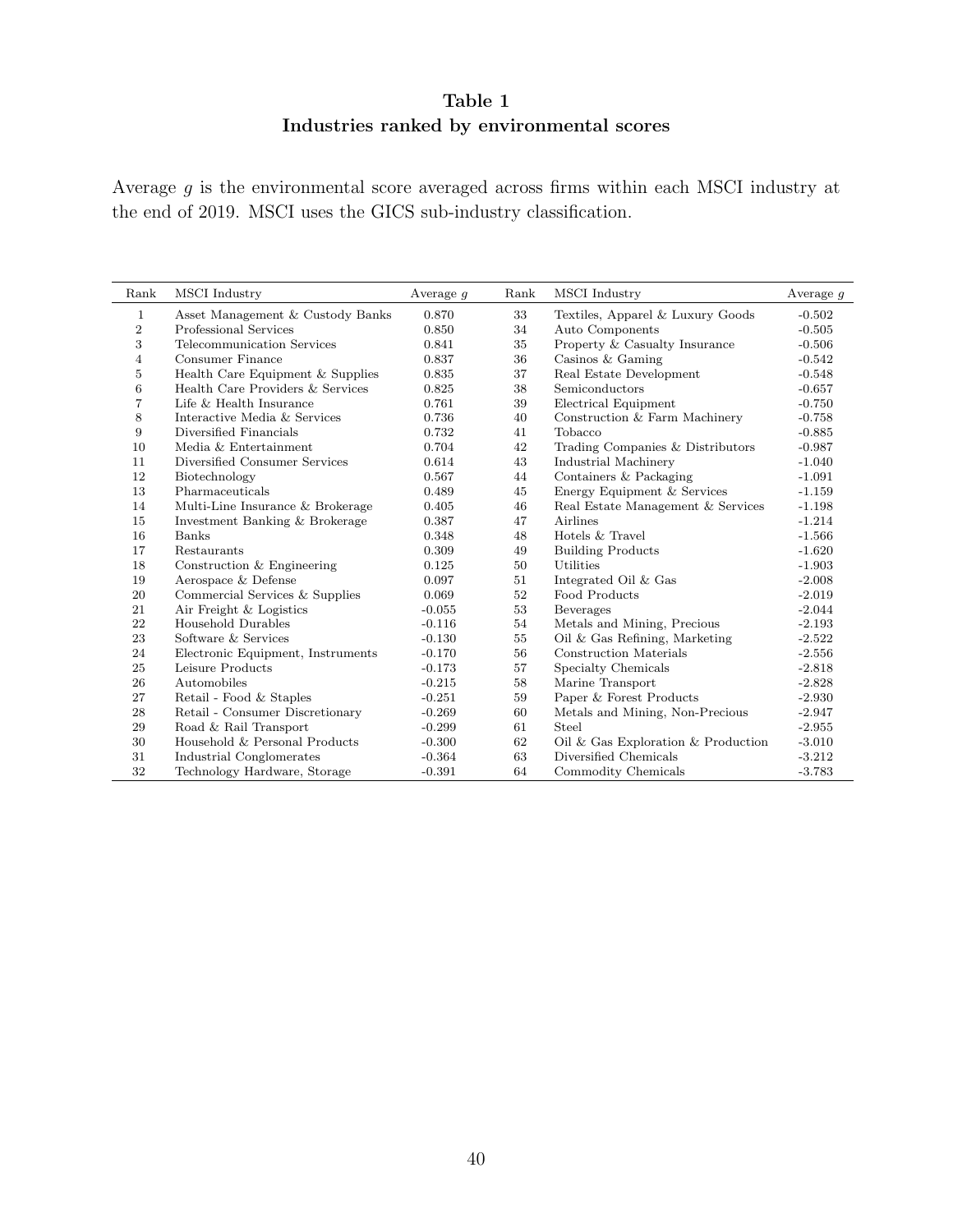## Table 2 GMB performance

We estimate monthly time-series regressions using data from November 2012 to December 2020. The dependent variable is the difference between the returns on the green and brown portfolios (GMB). Mkt-Rf is the excess market return. SMB and HML are the size and value factors of Fama and French (1993). UMD is the momentum factor of Carhart (1997). LIQ is the traded liquidity factor of Pástor and Stambaugh (2003). RMW and CMA are the profitability and investment factors of Fama and French (2015). Returns are in percent per month. Robust *t*-statistics are in parentheses.

|              | (1)    | $^{'}2)$  | $\left(3\right)$ | $\left( 4\right)$ | (5)       | (6)       |
|--------------|--------|-----------|------------------|-------------------|-----------|-----------|
| Constant     | 0.648  | 0.712     | 0.496            | 0.472             | 0.500     | 0.496     |
|              | (3.23) | (2.91)    | (2.23)           | (2.14)            | (2.25)    | (2.38)    |
|              |        |           |                  |                   |           |           |
| Mkt-Rf       |        | $-0.0508$ | 0.0156           | 0.0473            | 0.0106    | 0.0363    |
|              |        | $(-0.78)$ | (0.32)           | (0.87)            | (0.21)    | (0.77)    |
|              |        |           |                  |                   |           |           |
| <b>SMB</b>   |        |           | $-0.137$         | $-0.114$          | $-0.162$  | $-0.262$  |
|              |        |           | $(-1.49)$        | $(-1.23)$         | $(-1.56)$ | $(-2.59)$ |
|              |        |           |                  |                   |           |           |
| <b>HML</b>   |        |           | $-0.262$         | $-0.182$          | $-0.265$  | $-0.212$  |
|              |        |           | $(-3.36)$        | $(-1.99)$         | $(-3.26)$ | $(-2.60)$ |
|              |        |           |                  |                   |           |           |
| <b>UMD</b>   |        |           |                  | 0.130             |           |           |
|              |        |           |                  | (2.00)            |           |           |
|              |        |           |                  |                   |           |           |
| LIQ          |        |           |                  |                   | 0.0412    |           |
|              |        |           |                  |                   | (0.60)    |           |
|              |        |           |                  |                   |           |           |
| <b>RMW</b>   |        |           |                  |                   |           | $-0.385$  |
|              |        |           |                  |                   |           | $(-2.90)$ |
|              |        |           |                  |                   |           |           |
| <b>CMA</b>   |        |           |                  |                   |           | $-0.0960$ |
|              |        |           |                  |                   |           | $(-0.60)$ |
| Observations | 98     | 98        | 98               | 98                | 98        | 98        |
| $R^2$        | 0.000  | 0.011     | 0.186            | 0.220             | 0.189     | 0.261     |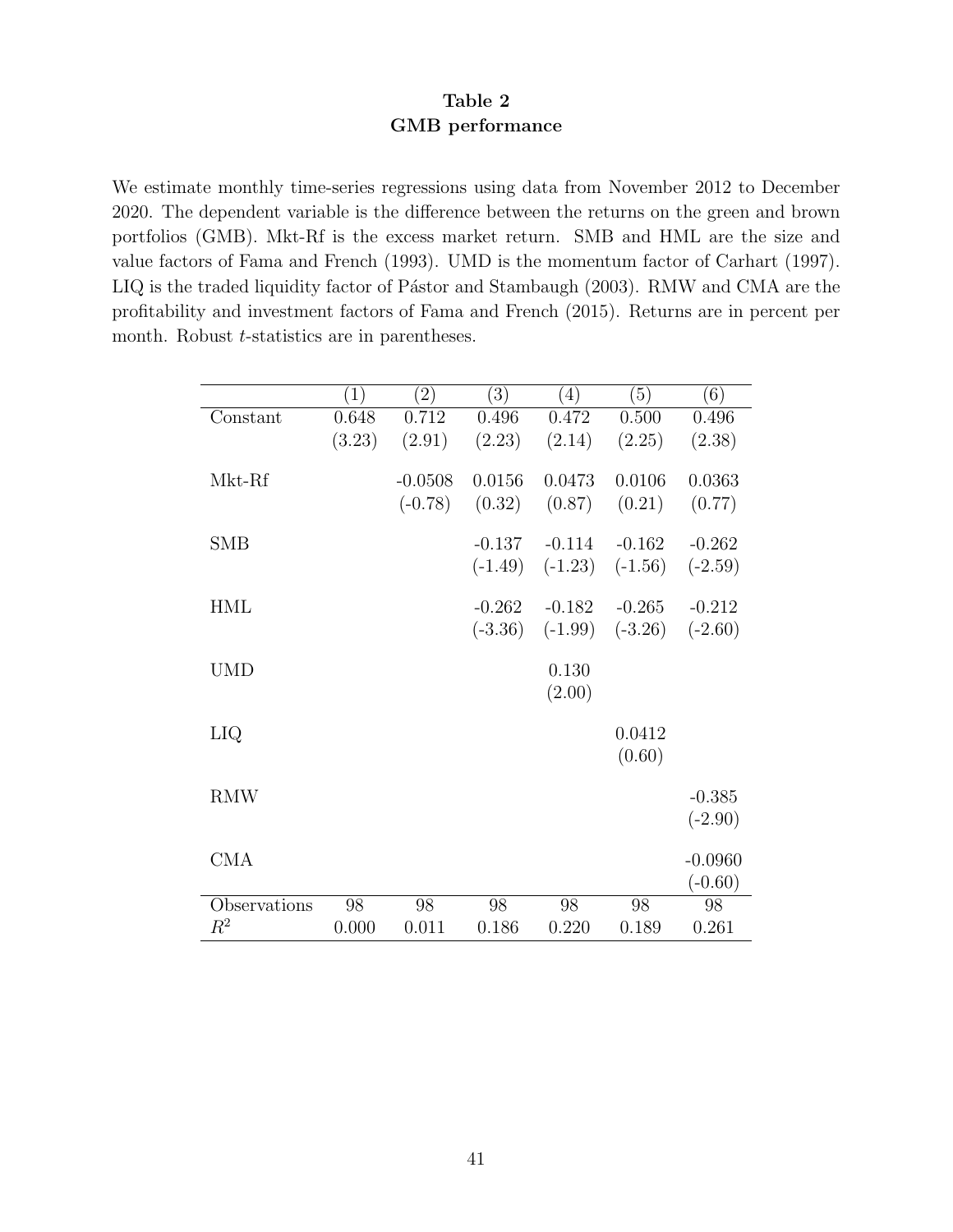## Table 3 Pricing value and momentum in the green-factor model

We estimate monthly time-series regressions of either HML (in columns 1 and 2) or UMD (in columns 3 and 4) on the excess market return and the green factor by using data from November 2012 to December 2020. Returns are in percent per month. Robust *t*-statistics are in parentheses.

|              |           | Value     |           | Momentum  |
|--------------|-----------|-----------|-----------|-----------|
| Constant     | $-0.709$  | $-0.151$  | 0.663     | $-0.0640$ |
|              | $(-1.93)$ | $(-0.50)$ | (1.92)    | $(-0.22)$ |
| Mkt-RF       | 0.139     | 0.0678    | $-0.368$  | $-0.275$  |
|              | (1.18)    | (0.70)    | $(-3.75)$ | $(-3.14)$ |
| Green factor |           | $-0.803$  |           | 1.047     |
|              |           | $(-4.55)$ |           | (6.18)    |
| Observations | 98        | 98        | 98        | 98        |
| $R^2$        |           | 0.345     | 0.173     | 0.487     |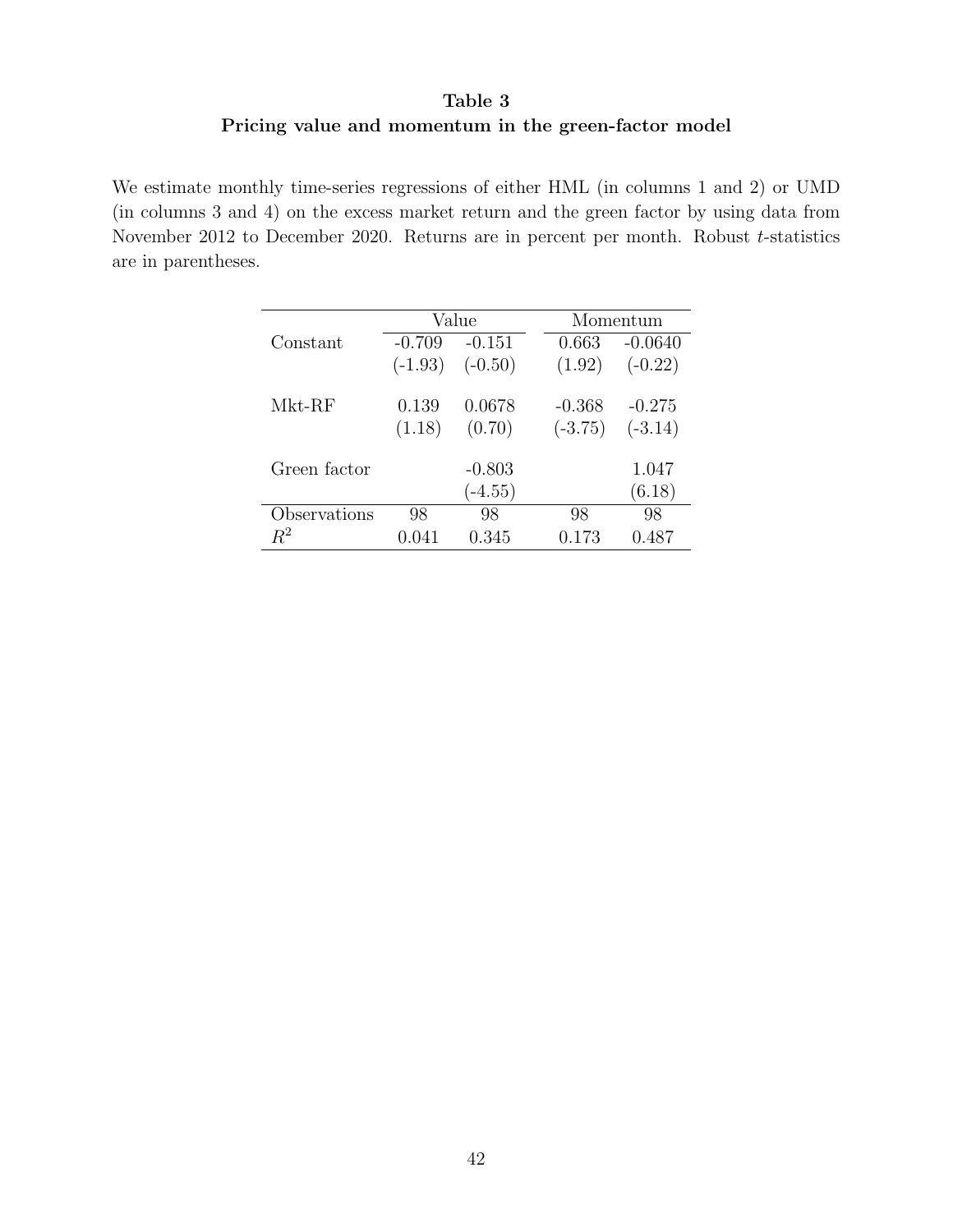### Table 4 Sources of green-factor returns

We estimate monthly time-series regressions using data from November 2012 to June 2018. In Panel A, the dependent variable is  $\hat{f}_{gt}$ , the green factor. In Panel B, the dependent variable is  $f_{green,t}$ , the green factor's green component, and in Panel C, it is  $f_{brown,t}$ , the factor's brown component. "∆ Climate concerns" is a monthly change in the level of climate concerns, computed as in equation (6). The two earnings-news measures, "Earnings announcement returns" and " $\Delta$ Earnings forecasts," are described in Section 5.2. They correspond to the quarter that contains the given month. "ESG flows" equals the quarter's dollar flow into ESG funds scaled by the average total CRSP market capitalization during the quarter that contains the given month, times 1000. We instrument for contemporaneous ESG flow by using its previous-quarter value. The first-stage t-statistic for lagged flows is 3.23. "ESG assets" equals total AUM in ESG funds scaled by the total CRSP market capitalization and measured at the beginning of the quarter containing the given month, times 1000. Robust *t*-statistics are in parentheses.

|                                           | $\left( 1\right)$  | $\left( 2\right)$  | (3)                     |  |  |  |
|-------------------------------------------|--------------------|--------------------|-------------------------|--|--|--|
| Panel A. Dependent variable: Green factor |                    |                    |                         |  |  |  |
| $\Delta$ Climate concerns (same month)    | 0.0119<br>(0.95)   | 0.00615<br>(0.49)  | 0.00668<br>(0.54)       |  |  |  |
| $\Delta$ Climate concerns (prev. month)   | 0.0440<br>(2.85)   | 0.0394<br>(2.52)   | 0.0397<br>(2.59)        |  |  |  |
| Earnings announcement returns             |                    | 1.045<br>(0.98)    | 0.953<br>(0.87)         |  |  |  |
| $\Delta$ Earnings forecasts               |                    | 0.426<br>(0.41)    | 0.487<br>(0.42)         |  |  |  |
| ESG flows                                 |                    |                    | 0.0804<br>(0.46)        |  |  |  |
| ESG assets                                |                    |                    | $-0.00295$<br>$(-0.59)$ |  |  |  |
| Constant                                  | 0.000246<br>(0.11) | 0.000541<br>(0.22) | 0.00366<br>(0.37)       |  |  |  |
| Observations<br>$\,R^2$                   | 68<br>0.171        | 68<br>0.190        | 68<br>0.181             |  |  |  |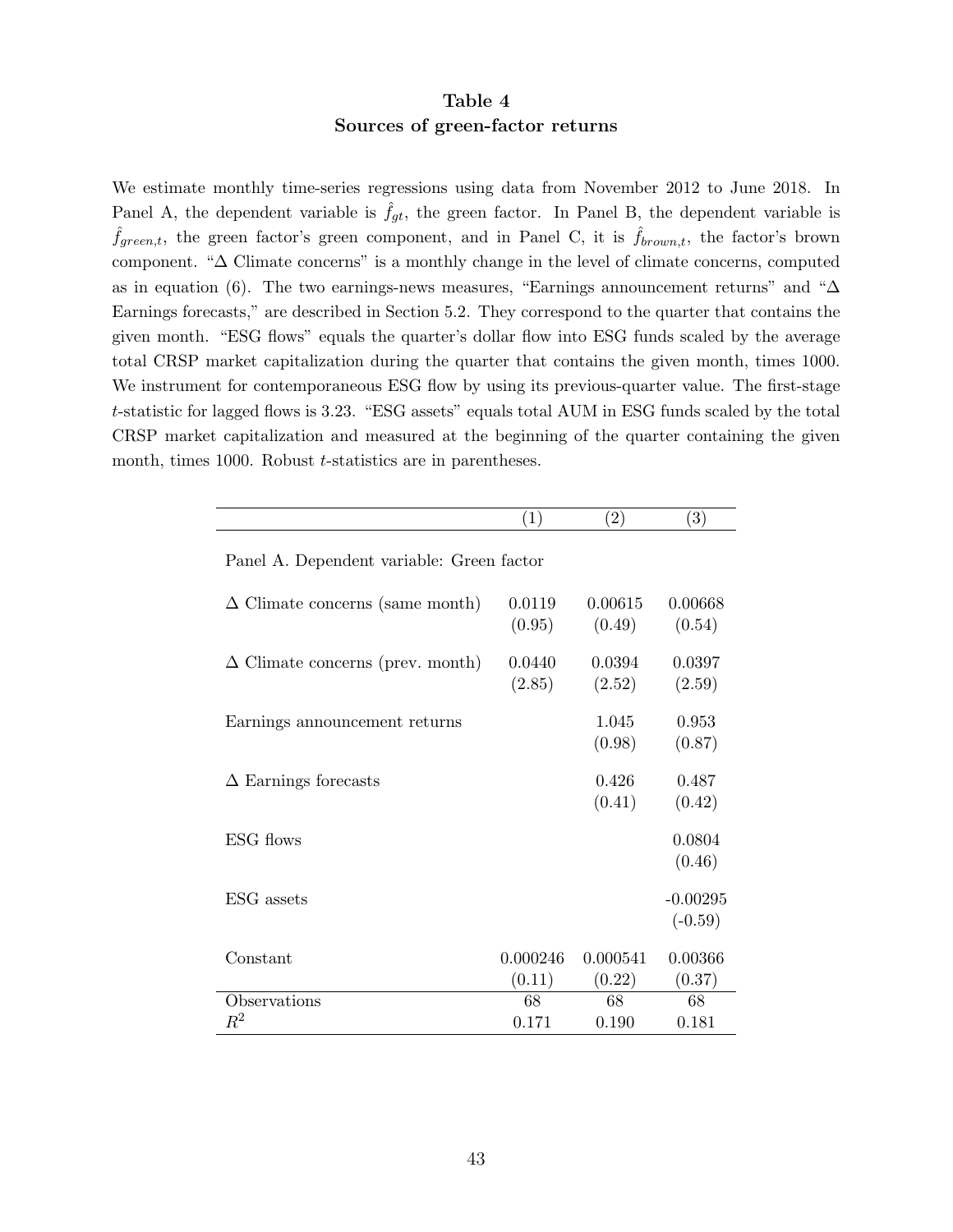| Panel B. Dependent variable: Green factor's green component |                         |                         |                          |
|-------------------------------------------------------------|-------------------------|-------------------------|--------------------------|
| $\Delta$ Climate concerns (same month)                      | 0.00294<br>(0.45)       | 0.000716<br>(0.11)      | 0.00243<br>(0.34)        |
| $\Delta$ Climate concerns (prev. month)                     | $-0.00682$<br>$(-1.35)$ | $-0.00854$<br>$(-1.63)$ | $-0.00800$<br>$(-1.47)$  |
| Earnings announcement returns                               |                         | 0.412<br>(0.92)         | 0.205<br>(0.43)          |
| $\Delta$ Earnings forecasts                                 |                         | 0.148<br>(0.33)         | 0.327<br>(0.75)          |
| ESG flows                                                   |                         |                         | 0.0811<br>(0.85)         |
| ESG assets                                                  |                         |                         | $-0.000749$<br>$(-0.27)$ |
| Constant                                                    | 0.000350<br>(0.40)      | 0.000458<br>(0.52)      | $-0.00168$<br>$(-0.31)$  |
| Observations                                                | 68                      | 68                      | 68                       |
| $\,R^2$                                                     | 0.022                   | 0.039                   | 0.026                    |

 $(1)$   $(2)$   $(3)$ 

Panel C. Dependent variable: Green factor's brown component

| $\Delta$ Climate concerns (same month)  | $-0.00898$<br>$(-0.63)$ | $-0.00543$<br>$(-0.36)$   | $-0.00425$<br>$(-0.28)$ |
|-----------------------------------------|-------------------------|---------------------------|-------------------------|
| $\Delta$ Climate concerns (prev. month) | $-0.0508$<br>$(-3.09)$  | $-0.0480$<br>$(-2.80)$    | $-0.0477$<br>$(-2.89)$  |
| Earnings announcement returns           |                         | $-0.633$<br>$(-0.53)$     | $-0.748$<br>$(-0.61)$   |
| $\Delta$ Earnings forecasts             |                         | $-0.277$<br>$(-0.24)$     | $-0.161$<br>$(-0.12)$   |
| ESG flows                               |                         |                           | 0.000725<br>(0.00)      |
| ESG assets                              |                         |                           | 0.00220<br>(0.36)       |
| Constant                                | 0.000103<br>(0.04)      | $-0.0000827$<br>$(-0.03)$ | $-0.00533$<br>$(-0.43)$ |
| Observations                            | 68                      | 68                        | 68                      |
| $R^2$                                   | 0.166                   | 0.172                     | 0.173                   |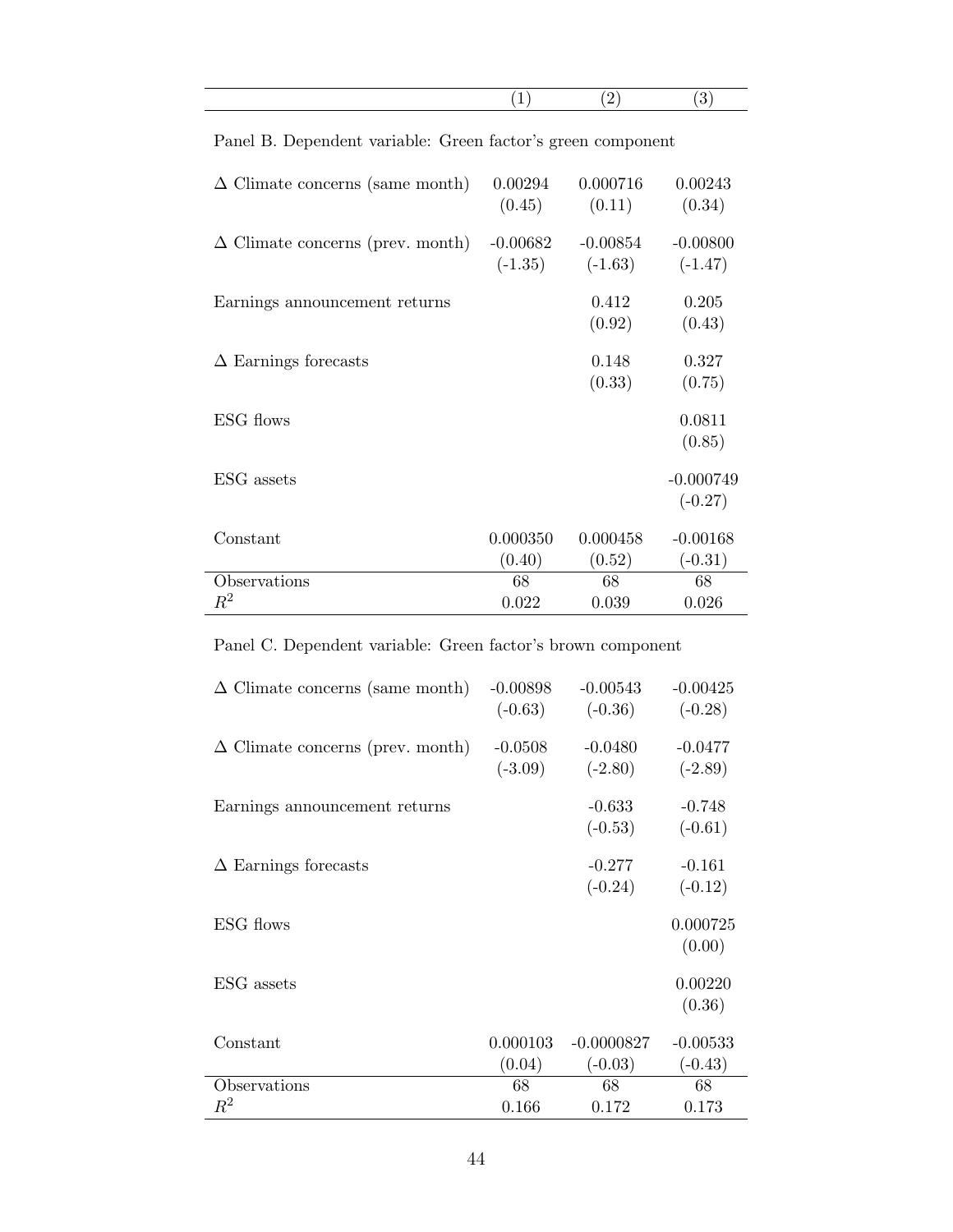### Table 5 Sources of green-factor alpha

This is the same as Panel A of Table 4, except the dependent variable is the green factor's Fama-French three-factor alpha. We estimate these alphas in time-series regressions of the monthly green factor on the Fama-French factors, using data from November 2012 to June 2018. We set each month's alpha equal to the estimated intercept plus residual.

|                                         | $\left( 1\right)$ | $\left( 2\right)$ | $\left(3\right)$        |
|-----------------------------------------|-------------------|-------------------|-------------------------|
| $\Delta$ Climate concerns (same month)  | 0.0137            | 0.0109            | 0.00932                 |
|                                         | (1.34)            | (1.08)            | (0.85)                  |
| $\Delta$ Climate concerns (prev. month) | 0.0342            | 0.0318            | 0.0314                  |
|                                         | (3.32)            | (3.03)            | (3.06)                  |
| Earnings announcement returns           |                   | 0.410             | 0.575                   |
|                                         |                   | (0.53)            | (0.66)                  |
| $\Delta$ Earnings forecasts             |                   | 0.345             | 0.185                   |
|                                         |                   | (0.39)            | (0.21)                  |
| ESG flows                               |                   |                   | $-0.0192$<br>$(-0.12)$  |
| ESG assets                              |                   |                   | $-0.00208$<br>$(-0.48)$ |
| Constant                                | $-0.000324$       | $-0.000137$       | 0.00574                 |
|                                         | $(-0.18)$         | $(-0.07)$         | (0.70)                  |
| Observations                            | 68                | 68                | 68                      |
| $R^2$                                   | 0.187             | 0.194             | 0.193                   |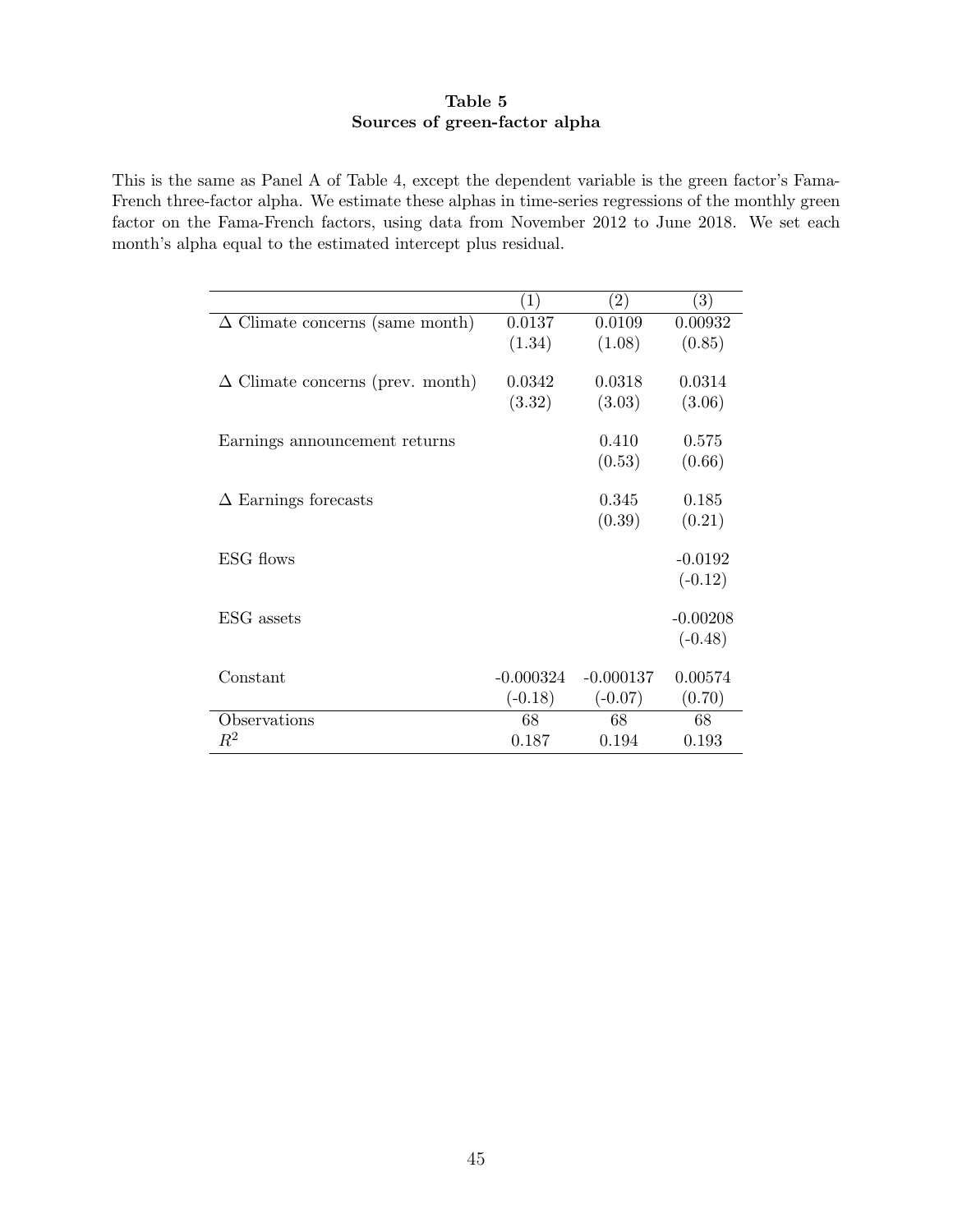#### Table 6 Greenness and individual stock returns

This table shows results from panel regressions in which the dependent variable is stock i's return in month t.  $g_{i,t-1}$  is the stock's lagged greenness.  $\Delta C_t$  is month t's change in aggregate climate concerns, computed from equation (6). "[Earnings announcement ret.]<sub>i</sub>,t" is the stock's sum of the three-trading-day excess returns (stock minus market) around earnings announcements and management earnings forecasts (if available) during the quarter containing month t. "[ $\Delta$  Earnings forecast  $i_{i,t}$ " is the change in analysts' mean long-term earnings growth rate forecast for stock i during the quarter containing month t. "[ESG flows]<sub>t</sub>" is the flow into ESG funds scaled by the total CRSP market capitalization during the quarter that contains month  $t$ , times 1000. We instrument for  $g_{i,t-1} \times [\text{ESG flows}]_t$  by using  $g_{i,t-1}$  times scaled ESG flows from the previous quarter. The first-stage t-statistics for the instrument in columns 4 and 5 are 3.61 and 5.27, respectively. "[ESG assets]<sub>t-1</sub>" equals total ESG AUM scaled by CRSP at the end of the previous quarter, times 1000. We subtract from ESG assets a constant equal to the counterfactual ESG assets averaged across regression observations. Subtracting this constant affects the coefficient on  $g_{i,t-1}$  but not the coefficient on  $g_{i,t-1} \times [\text{ESG assets}]_{t-1}$ . BE/ME is lagged at least six months. The sample begins in November 2012. All regressions include month fixed effects, cluster by month, and use robust standard errors.

|                                              | $\left( 1\right)$ | $\left( 2\right)$ | $\left(3\right)$ | (4)        | $\left( 5\right)$ |
|----------------------------------------------|-------------------|-------------------|------------------|------------|-------------------|
| $g_{i,t-1}$                                  | 0.00213           | $-0.0000103$      | $-0.000267$      | $-0.00309$ | $-0.00416$        |
|                                              | (2.24)            | $(-0.01)$         | $(-0.27)$        | $(-0.84)$  | $(-0.85)$         |
|                                              |                   |                   |                  |            |                   |
| $g_{i,t-1} \times \Delta C_t$                |                   | 0.00769           | 0.00802          | 0.00830    | 0.00806           |
|                                              |                   | (1.15)            | (1.36)           | (1.31)     | (1.15)            |
| $g_{i,t-1} \times \Delta C_{t-1}$            |                   | 0.0166            | 0.0148           | 0.0159     | 0.0168            |
|                                              |                   | (2.21)            | (2.24)           | (2.30)     | (2.29)            |
|                                              |                   |                   |                  |            |                   |
| Earnings announcement ret. $\vert_{i,t}$     |                   |                   | 0.320            | 0.320      | 0.315             |
|                                              |                   |                   | (13.14)          | (13.14)    | (12.36)           |
|                                              |                   |                   |                  |            |                   |
| $[\Delta$ Earnings forecast $]_{i,t}$        |                   |                   | 0.0592           | 0.0596     | 0.0587            |
|                                              |                   |                   | (5.02)           | (5.08)     | (4.45)            |
|                                              |                   |                   |                  |            |                   |
| $g_{i,t-1} \times \text{[ESG flows]}_{t}$    |                   |                   |                  | 0.0753     | 0.0813            |
|                                              |                   |                   |                  | (0.79)     | (0.77)            |
|                                              |                   |                   |                  | $-0.00160$ | $-0.000847$       |
| $g_{i,t-1} \times [\text{ESG assets}]_{t-1}$ |                   |                   |                  |            |                   |
|                                              |                   |                   |                  | $(-0.58)$  | $(-0.33)$         |
| $ln(BE/ME)_{i,t-1}$                          |                   |                   |                  |            | $-0.000741$       |
|                                              |                   |                   |                  |            | $(-0.52)$         |
| Observations                                 | 218,208           | 151,294           | 131,689          | 131,689    | 114,320           |
| $R^2$                                        | 0.182             | 0.112             | 0.181            | 0.074      | 0.074             |
|                                              |                   |                   |                  |            |                   |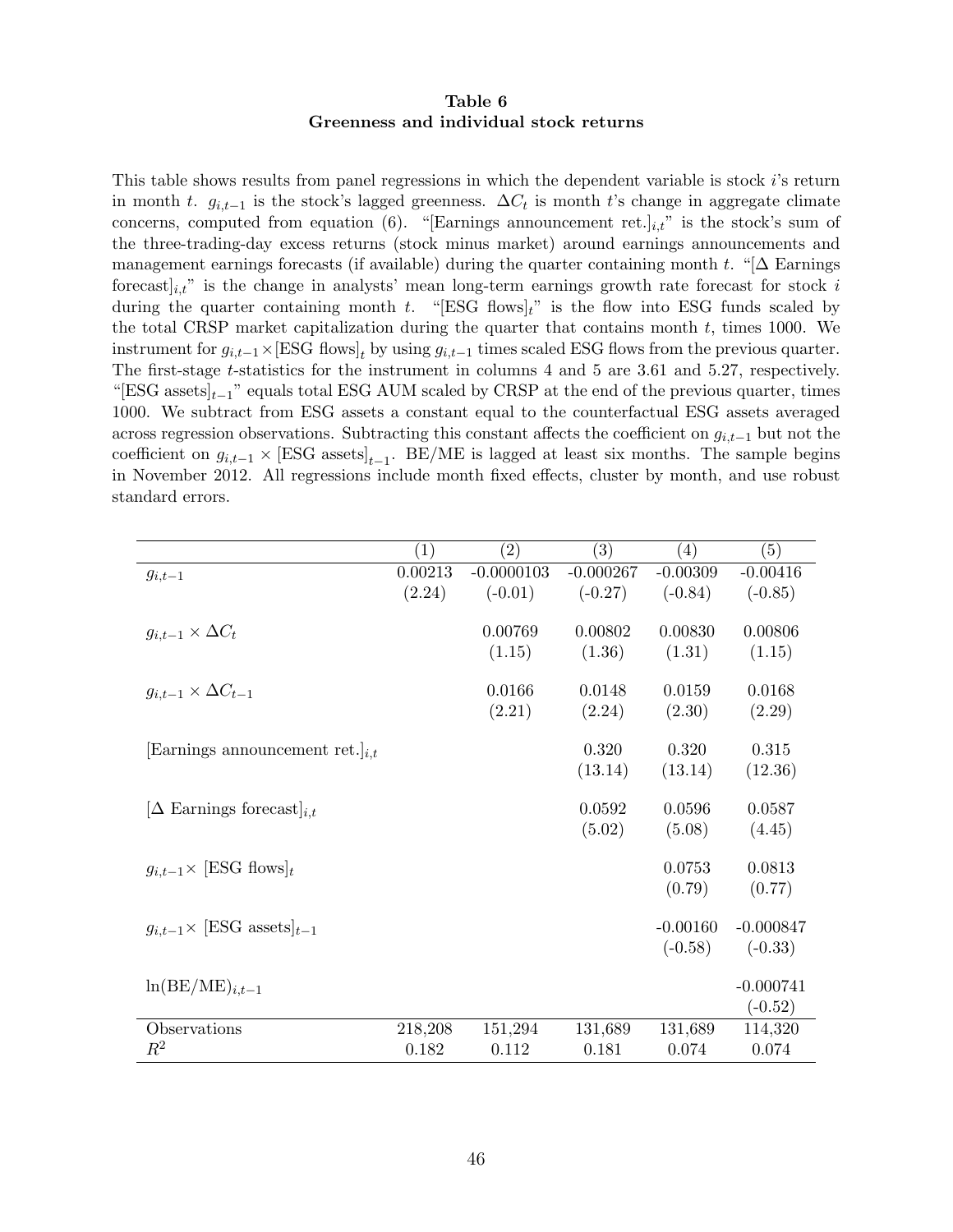### Table 7 Sources of GMB returns

This table is the counterpart of Table 4, except that the dependent variable is the return on the GMB portfolio in Panel A, the market-hedged return on GMB's green leg in Panel B, and the market-hedged return on GMB's brown leg in Panel C. We compute the market-hedged portfolio returns by replacing individual stock returns with  $\tilde{r}_t^e$ , the market-adjusted return defined in Section 4.1. We also change the variables "Earnings announcement returns" and "Delta earnings forecasts" so that they equal the quarterly value-weighted green-minus-brown values of announcement returns and changes in long-run earnings forecasts, respectively.

|                                         | (1)               | $\left( 2\right)$  | (3)                     |
|-----------------------------------------|-------------------|--------------------|-------------------------|
|                                         |                   |                    |                         |
| Panel A. Dependent variable: GMB        |                   |                    |                         |
| $\Delta$ Climate concerns (same month)  | 0.0409<br>(2.45)  | 0.0378<br>(2.42)   | 0.0407<br>(2.47)        |
| $\Delta$ Climate concerns (prev. month) | 0.0178<br>(0.92)  | 0.0180<br>(1.03)   | 0.0193<br>(1.10)        |
| Earnings announcement returns (GMB)     |                   | 0.784<br>(2.62)    | 0.850<br>(3.00)         |
| $\Delta$ Earnings forecasts (GMB)       |                   | 0.0792<br>(0.50)   | 0.118<br>(0.81)         |
| ESG flows                               |                   |                    | 0.327<br>(1.49)         |
| ESG assets                              |                   |                    | $-0.00553$<br>$(-0.79)$ |
| Constant                                | 0.00113<br>(0.45) | 0.000164<br>(0.06) | $-0.00268$<br>$(-0.22)$ |
| Observations                            | 68                | 68                 | 68                      |
| $\,R^2$                                 | 0.125             | 0.242              | 0.173                   |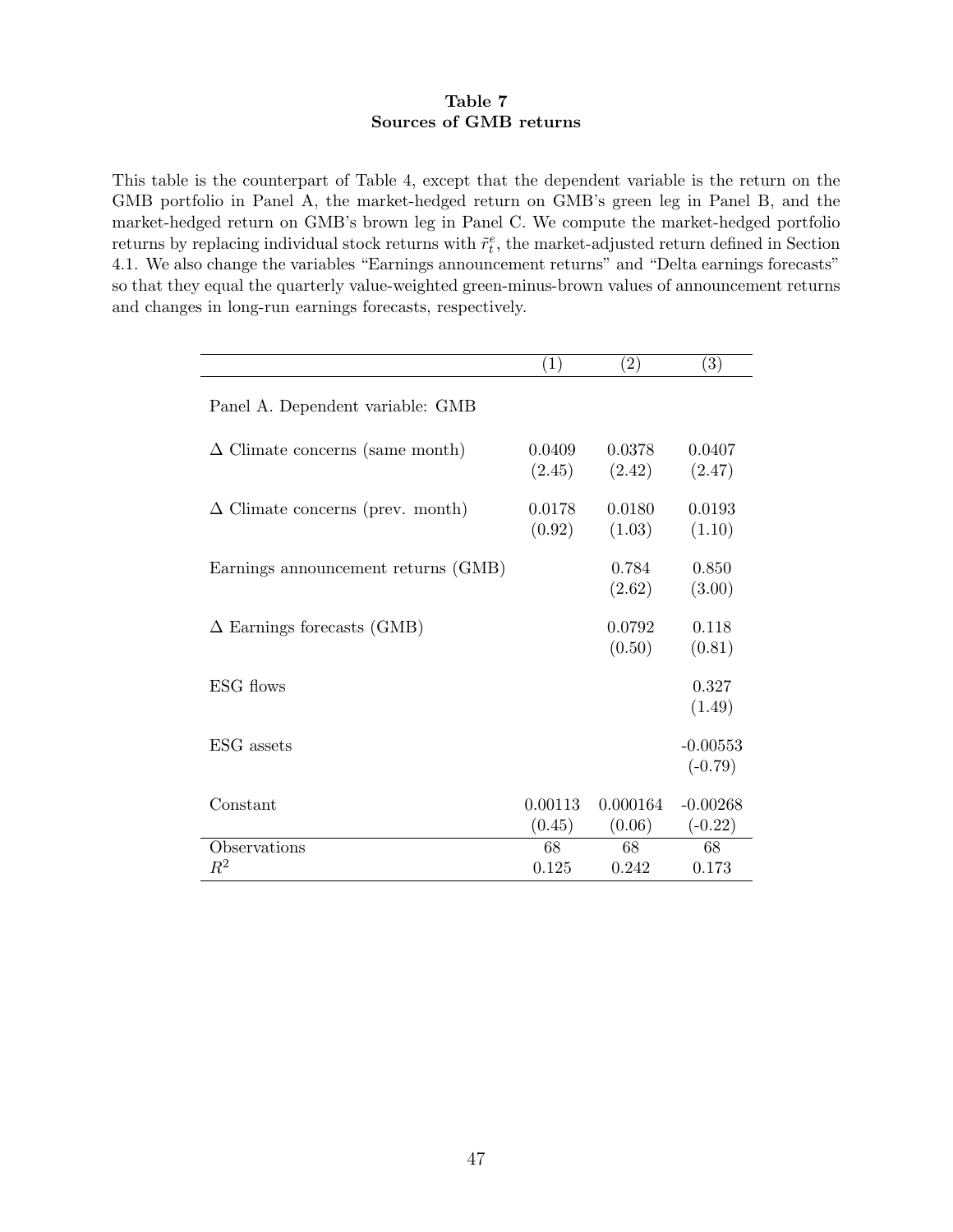|                                               | $\left( 1\right)$        | $\left( 2\right)$        | (3)                     |
|-----------------------------------------------|--------------------------|--------------------------|-------------------------|
| Panel B. Dependent variable: Green leg of GMB |                          |                          |                         |
| $\Delta$ Climate concerns (same month)        | 0.0221<br>(2.94)         | 0.0206<br>(2.85)         | 0.0207<br>(2.84)        |
| $\Delta$ Climate concerns (prev. month)       | $-0.00274$<br>$(-0.34)$  | $-0.00311$<br>$(-0.40)$  | $-0.00300$<br>$(-0.41)$ |
| Earnings announcement returns (GMB)           |                          | 0.182<br>(1.37)          | 0.205<br>(1.63)         |
| $\Delta$ Earnings forecasts (GMB)             |                          | 0.0471<br>(0.78)         | 0.0525<br>(0.92)        |
| ESG flows                                     |                          |                          | 0.0721<br>(0.92)        |
| ESG assets                                    |                          |                          | $-0.00267$<br>$(-0.89)$ |
| Constant                                      | $-0.000456$<br>$(-0.39)$ | $-0.000642$<br>$(-0.52)$ | 0.00219<br>(0.35)       |
| Observations                                  | 68                       | 68                       | 68                      |
| $\,R^2$                                       | 0.132                    | 0.180                    | 0.203                   |

Panel C. Dependent variable: Brown leg of GMB

| $\Delta$ Climate concerns (same month)  | $-0.0178$<br>$(-1.54)$   | $-0.0159$<br>$(-1.41)$   | $-0.0181$<br>$(-1.41)$   |
|-----------------------------------------|--------------------------|--------------------------|--------------------------|
| $\Delta$ Climate concerns (prev. month) | $-0.0228$<br>$(-1.68)$   | $-0.0232$<br>$(-1.89)$   | $-0.0242$<br>$(-1.82)$   |
| Earnings announcement returns (GMB)     |                          | $-0.563$<br>$(-2.39)$    | $-0.628$<br>$(-2.78)$    |
| $\Delta$ Earnings forecasts (GMB)       |                          | $-0.0460$<br>$(-0.37)$   | $-0.0789$<br>$(-0.68)$   |
| ESG flows                               |                          |                          | $-0.296$<br>$(-1.56)$    |
| ESG assets                              |                          |                          | 0.00606<br>(1.05)        |
| Constant                                | $-0.000797$<br>$(-0.42)$ | $-0.000088$<br>$(-0.04)$ | $-0.000008$<br>$(-0.00)$ |
| Observations                            | 68                       | 68                       | 68                       |
| $R^2$                                   | 0.099                    | 0.202                    | 0.052                    |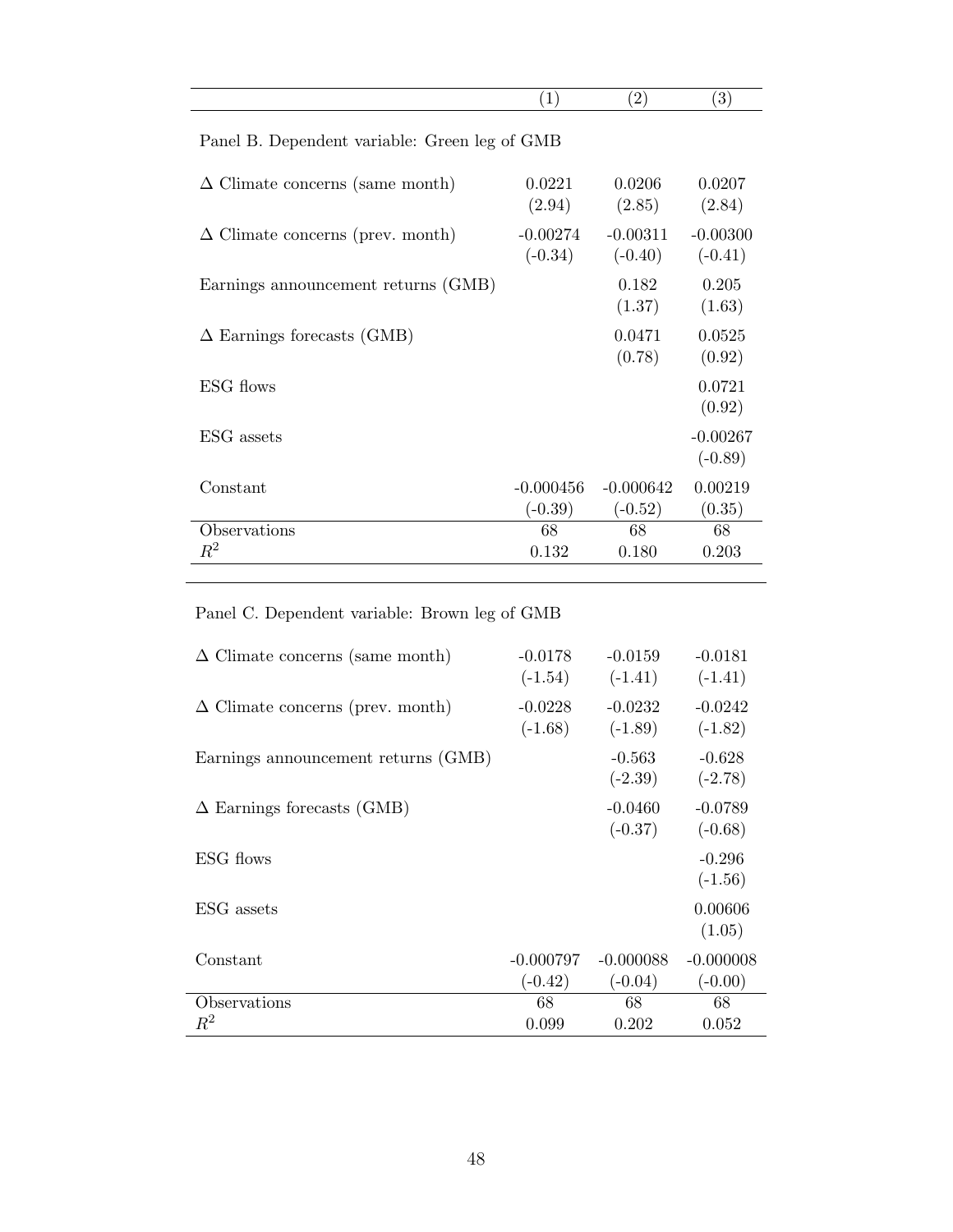### Table 8 Greenness and individual stock returns: Effects within and across industries

This table repeats the regressions in Table 6, except that we decompose g into gAcross and  $gWithin$ , representing across- and within-industry variation. We define  $gAcross$  as the average of g within the industry×month, and  $gWithin = g - gAcross$ , so that  $g = gAcross + gWithin$ .

|                                                     | $\overline{(1)}$   | $\overline{(2)}$          | $\overline{(3)}$         | (4)                      | $\overline{(5)}$         |
|-----------------------------------------------------|--------------------|---------------------------|--------------------------|--------------------------|--------------------------|
| $qA cross_{i,t-1}$                                  | 0.00248<br>(2.14)  | $-0.0000328$<br>$(-0.02)$ | $-0.000256$<br>$(-0.21)$ | $-0.00443$<br>$(-0.93)$  | $-0.00574$<br>$(-0.92)$  |
| $gWithin_{i,t-1}$                                   | 0.000685<br>(1.11) | 0.000128<br>(0.17)        | $-0.000251$<br>$(-0.32)$ | 0.00244<br>(0.78)        | 0.00261<br>(0.75)        |
| $gAcross_{i,t-1} \times \Delta C_t$                 |                    | 0.0107<br>(1.29)          | 0.0109<br>(1.51)         | 0.0115<br>(1.45)         | 0.0112<br>(1.27)         |
| $qWithin_{i,t-1} \times \Delta C_t$                 |                    | $-0.00386$<br>$(-0.76)$   | $-0.00301$<br>$(-0.55)$  | $-0.00424$<br>$(-0.78)$  | $-0.00441$<br>$(-0.82)$  |
| $gAcross_{i,t-1} \times \Delta C_{t-1}$             |                    | 0.0189<br>(2.04)          | 0.0171<br>(2.10)         | 0.0185<br>(2.19)         | 0.0192<br>(2.12)         |
| $gWithin_{i,t-1} \times \Delta C_{t-1}$             |                    | 0.00785<br>(1.50)         | 0.00586<br>(1.07)        | 0.00531<br>(0.96)        | 0.00715<br>(1.21)        |
| Earnings announcement ret. $i_{i,t}$                |                    |                           | 0.320<br>(13.14)         | 0.320<br>(13.15)         | 0.315<br>(12.36)         |
| [Delta Earnings forecast] <sub>i.t</sub>            |                    |                           | 0.0588<br>(5.01)         | 0.0594<br>(5.07)         | 0.0586<br>(4.46)         |
| $gAcross_{i,t-1} \times [ESG \text{ flows}]_t$      |                    |                           |                          | 0.110<br>(0.86)          | 0.120<br>(0.85)          |
| $gWithin_{i,t-1} \times [ESG \text{ flows}]_{t}$    |                    |                           |                          | $-0.0549$<br>$(-0.71)$   | $-0.0657$<br>$(-0.82)$   |
| $gAcross_{i,t-1} \times [ESG \text{ assets}]_{t-1}$ |                    |                           |                          | $-0.00220$<br>$(-0.61)$  | $-0.00135$<br>$(-0.41)$  |
| $gWithin_{i,t-1} \times [ESG \; assets]_{t-1}$      |                    |                           |                          | $-0.000188$<br>$(-0.08)$ | 0.0000443<br>(0.02)      |
| $ln(BE/ME)_{i,t-1}$                                 |                    |                           |                          |                          | $-0.000789$<br>$(-0.55)$ |
| Observations<br>$R^2$                               | 218,208<br>0.182   | 151,294<br>0.112          | 131,689<br>0.182         | 131,689<br>0.074         | 114,320<br>0.074         |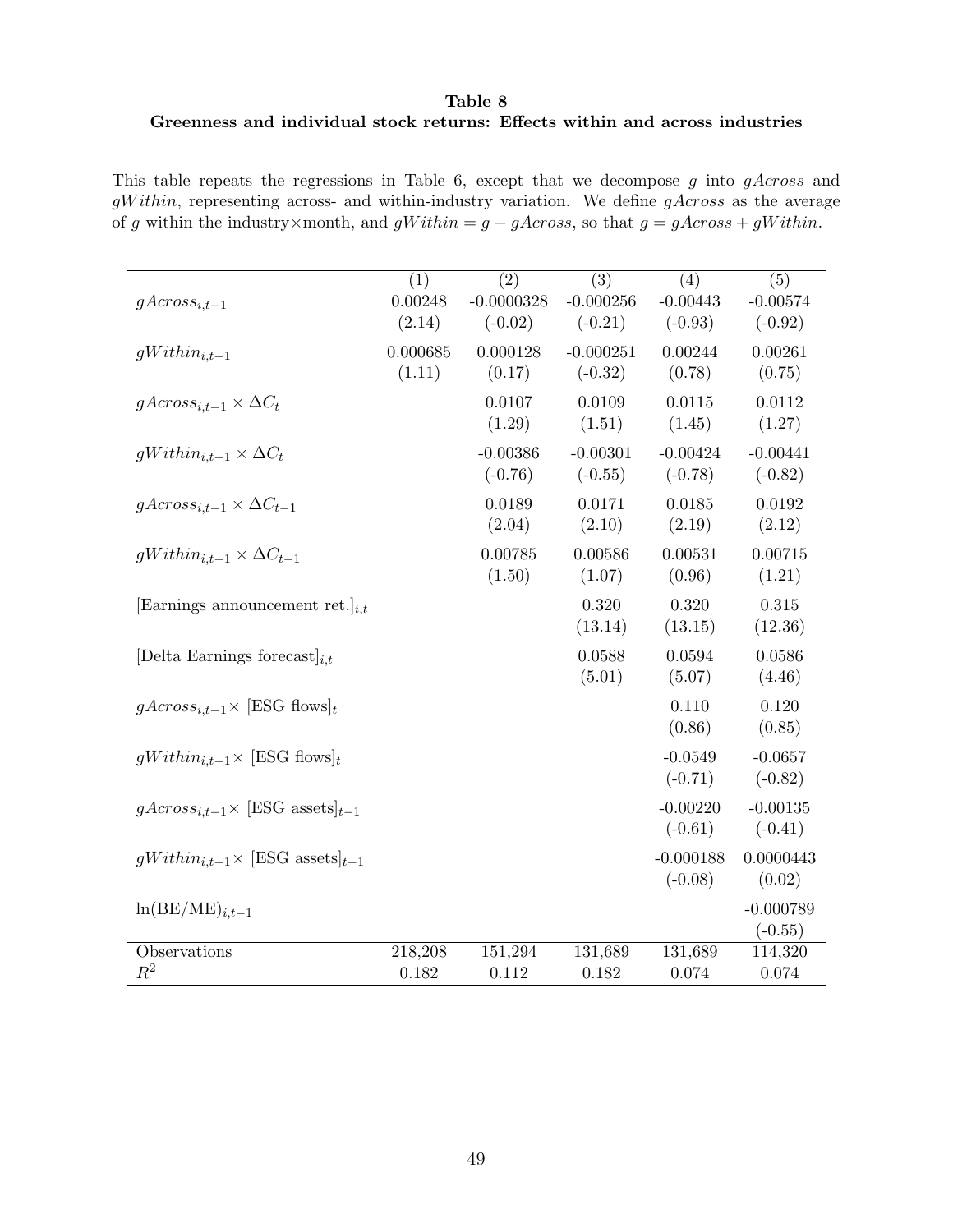#### REFERENCES

- Ardia, David, Keven Bluteau, Kris Boudt, and Koen Inghelbrecht, 2021, Climate change concerns and the performance of green versus brown stocks, Working paper, National Bank of Belgium.
- Avramov, Doron, Si Cheng, Abraham Lioui, and Andrea Tarelli, 2021, Sustainable investing with ESG rating uncertainty, Working paper, IDC.
- Baker, Malcolm, Daniel Bergstresser, George Serafeim, and Jeffrey Wurgler, 2018, Financing the response to climate change: The pricing and ownership of U.S. green bonds, Working paper, Harvard University.
- Baldauf, Markus, Lorenzo Garlappi, and Constantine Yannelis, 2020, Does climate change affect real estate prices? Only if you believe in it, Review of Financial Studies 33, 1256– 1295.
- Berg, Florian, Julian F. Koelbel, and Roberto Rigobon, 2020, Aggregate confusion: The divergence of ESG ratings, Working paper, MIT.
- Bernstein, Asaf, Matthew T. Gustafson, and Ryan Lewis, 2019, Disaster on the horizon: The price effect of sea level rise, Journal of Financial Economics 134, 253–272.
- Beyer, Anne, Daniel A. Cohen, Thomas Z. Lys, and Beverly R. Walther, 2010, The financial reporting environment: Review of the recent literature, Journal of Accounting and Economics 50, 296–343.
- BlackRock, 2020, Global Sustainable Investing Survey.
- BNP Paribas, 2019, The ESG Global Survey.
- Bolton, Patrick, and Marcin Kacperczyk, 2020, Do investors care about carbon risk? Journal of Financial Economics, forthcoming.
- Bolton, Patrick, and Marcin Kacperczyk, 2021, Global pricing of carbon-transition risk, NBER working paper.
- Carhart, Mark M., 1997, On persistence in mutual fund performance, Journal of Finance 52, 57–82.
- Chava, Sudheer, 2014, Environmental externalities and cost of capital, Management Science 60, 2223–2247.
- Choi, Darwin, Zhenyu Gao, and Wenxi Jiang, 2020, Attention to global warming, Review of Financial Studies 33, 1112–1145.
- Eccles, Robert G., and Judith C. Stroehle, 2018, Exploring social origins in the construction of ESG measures, Working paper, University of Oxford.
- El Ghoul, Sadok, Omrane Guedhami, Chuck CY Kwok, and Dev R. Mishra, 2011, Does corporate social responsibility affect the cost of capital?, Journal of Banking and Finance 35, 2388–2406.
- Engle, Robert F., Stefano Giglio, Bryan T. Kelly, Heebum Lee, and Johannes Stroebel, 2020, Hedging climate change news, Review of Financial Studies 33, 1184–1216.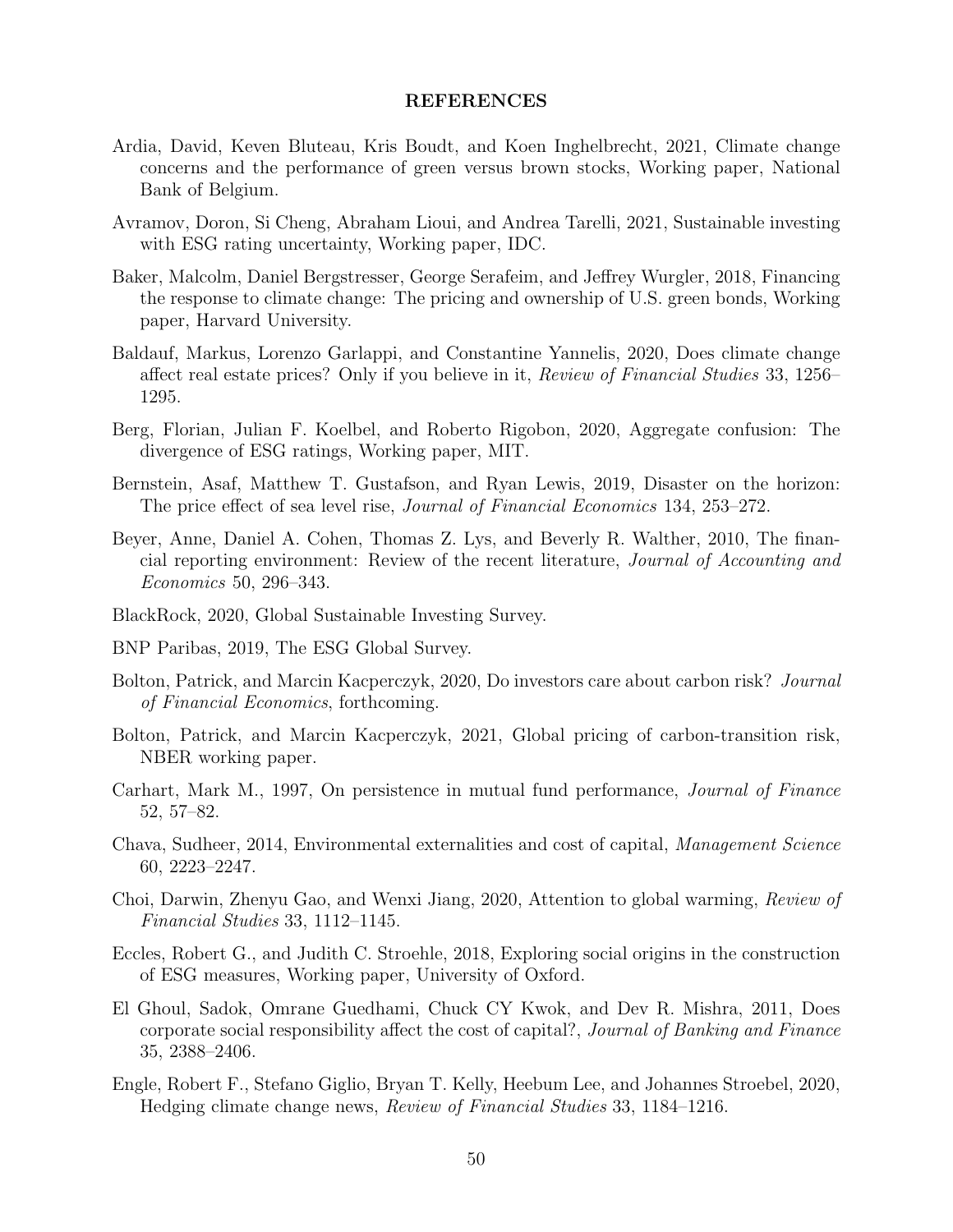- Faccini, Renato, Rastin Matin, and George S. Skiadopoulos, 2021, Dissecting climate risks: Are they reflected in stock prices? Working paper, University of London.
- Fama, Eugene F., and Kenneth R. French, 1993, Common risk factors in the returns on stocks and bonds, Journal of Financial Economics 33, 3–56.
- Fama, Eugene F., and Kenneth R. French, 2002, The equity premium, Journal of Finance 57, 637–659.
- Edmans, Alex, Does the stock market fully value intangibles? Employee satisfaction and equity prices, Journal of Financial Economics 101, 621–640.
- Fama, Eugene F., and Kenneth R. French, 2007, Disagreement, tastes, and asset prices, Journal of Financial Economics 83, 667–689.
- Fama, Eugene F., and Kenneth R. French, 2015, A five-factor asset pricing model, Journal of Financial Economics 116, 1–22.
- Fink, Larry, 2021, BlackRock CEO's annual letter to shareholders. https://www.blackrock. com/corporate/investor-relations/larry-fink-chairmans-letter.
- Giglio, Stefano, Bryan T. Kelly, and Johannes Stroebel, 2020, Climate Finance, Annual Review of Financial Economics, forthcoming.
- Giglio, Stefano, Matteo Maggiori, Krishna Rao, Johannes Stroebel, and Andreas Weber, 2021, Climate change and long-run discount rates: Evidence from real estate, Review of Financial Studies, forthcoming.
- Goldsmith-Pinkham, Paul S., Matthew Gustafson, Ryan Lewis, and Michael Schwert, 2021, Sea level rise exposure and municipal bond yields, Working paper, Yale University.
- Görgen, Maximilian, Andrea Jacob, Martin Nerlinger, Ryan Riordan, Martin Rohleder, and Marco Wilkens, 2020, Carbon risk, Working paper, University of Augsburg.
- Heinkel, Robert, Alan Kraus, and Josef Zechner, 2001, The effect of green investment on corporate behavior, Journal of Financial and Quantitative Analysis 36, 431–449.
- Hong, Harrison, Frank Weikai Li, and Jiangmin Xu, 2019, Climate risks and market efficiency, Journal of Econometrics 208, 265–281.
- Hsu, Po-Hsuan, Kai Li, and Chi-Yang Tsou, 2020, The pollution premium. Working paper, HKUST.
- Huynh, Thanh, and Ying Xia, 2021, Climate change news risk and corporate bond returns, Journal of Financial and Quantitative Analysis, forthcoming.
- Ilhan, Emirhan, Zacharias Sautner, and Grigory Vilkov, 2021, Carbon tail risk, Review of Financial Studies 34, 15401571.
- In, Soh Young, Ki Young Park, and Ashby Monk, 2019, Is 'being green' rewarded in the market? An empirical investigation of decarbonization and stock returns, Working paper, Stanford University.
- Krueger, Philipp, Zacharias Sautner, and Laura T. Starks, 2020, The importance of climate risks for institutional investors, Review of Financial Studies 33, 1067–1111.